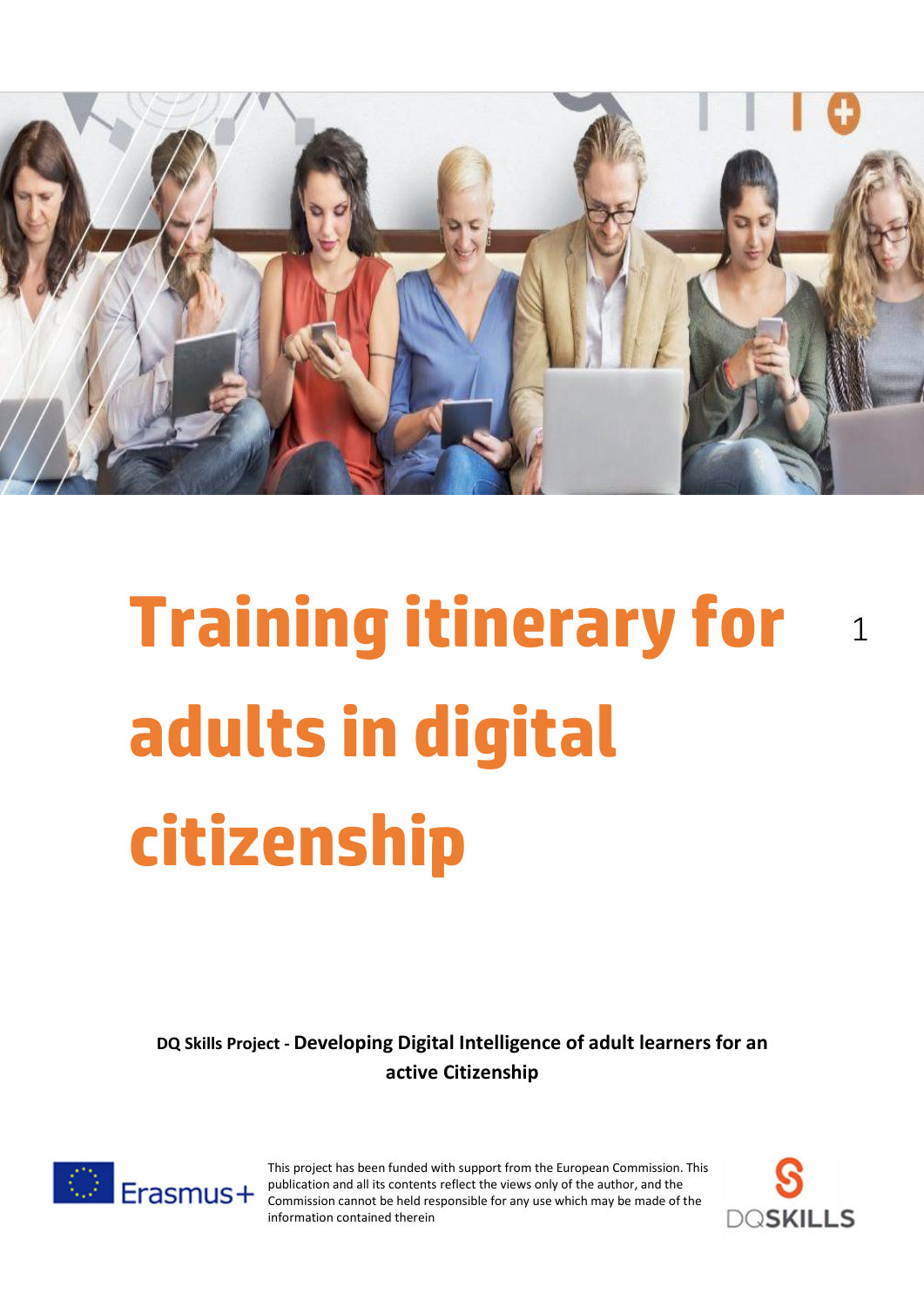# **AUTHORS**



# Mediacreativa









This work is licensed under a Creative Commons Attribution-NonCommercial-ShareAlike 4.0 International License. To see a copy of this licence visit http://creativecommons.org/licenses/by-ncsa/4.0/





www.dq-skills.eu https://www.instagram.com/dqskillsproject/ https://www.facebook.com/dqskills/

*Icons created by - Freepik.com*



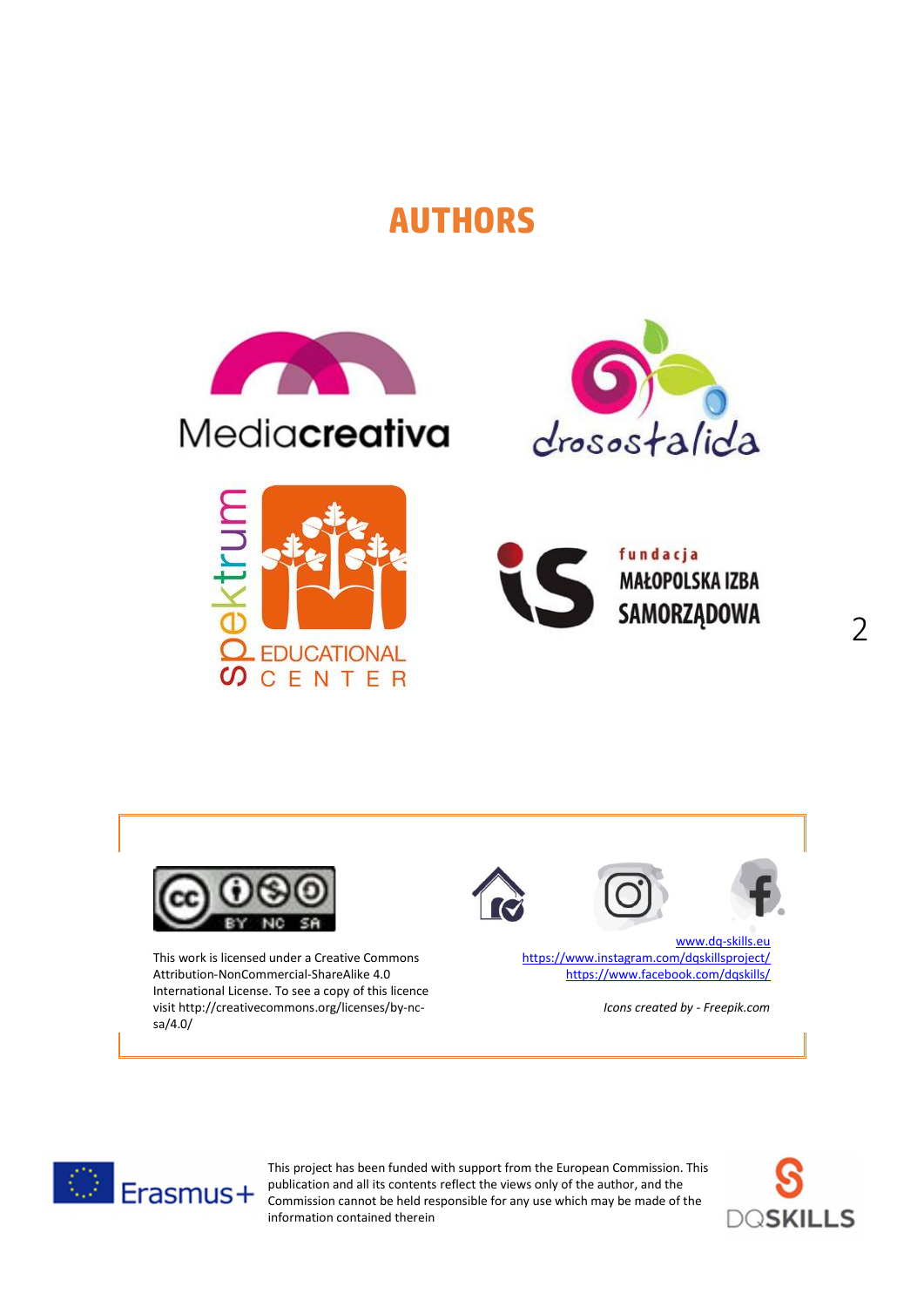# **Contents**



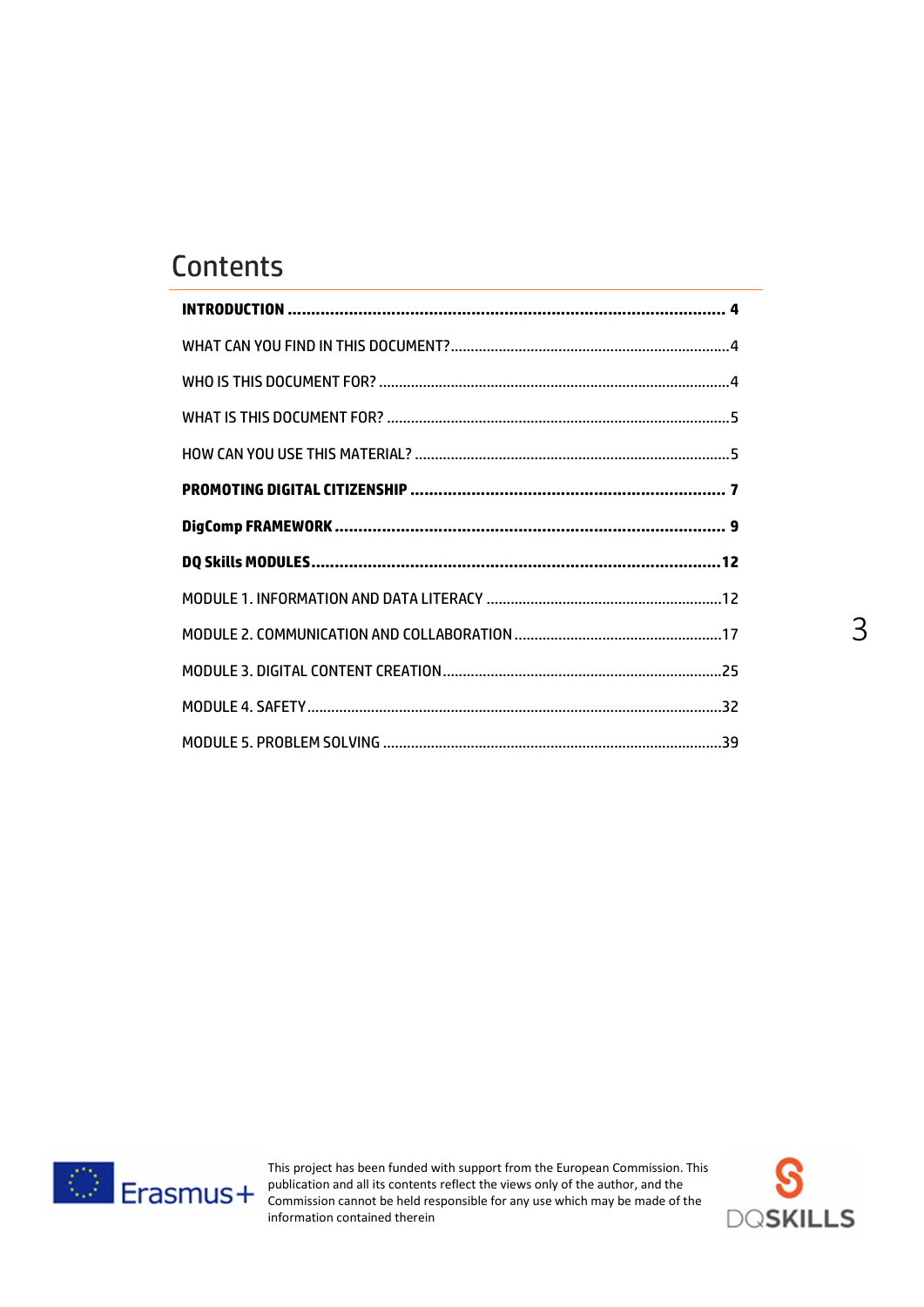# **INTRODUCTION**

Digital Intelligence is the mixture of social, emotional and cognitive abilities essential to live in the digital world. Having digital intelligence is counting on the necessary tools and knowledge and the skill to adapt the emotions and adjust the behaviour to deal with the challenges and requirement of the digital age.

#### WHAT CAN YOU FIND IN THIS DOCUMENT?

Almost nobody doubts that in a hyper connected world, in which **digital competences** are increasingly necessary, **training is fundamental**.

But not any training, but some contents developed according to an outline that allows people to acquire abilities and knowledge needed to ensure their **active citizenship**, in order to benefit of that open window to the world that offers the technology.

Therefore, this document includes a training itinerary developed to allow - through a structure designed around levels, competences, knowledge examples, skills and attitudes - design, adapt and/or use the contents of training in digital citizenship to your needs, so that they become motivating and inclusive educational assets.

#### WHO IS THIS DOCUMENT FOR?

This itinerary is directed to **teachers and adult trainers** that wish either to design their own training actions in digital citizenship or to adapt existing content, according to a pedagogical structure supported by the conceptual framework that offers the DIGCOMP (framework for the development and understanding of digital skills in Europe).



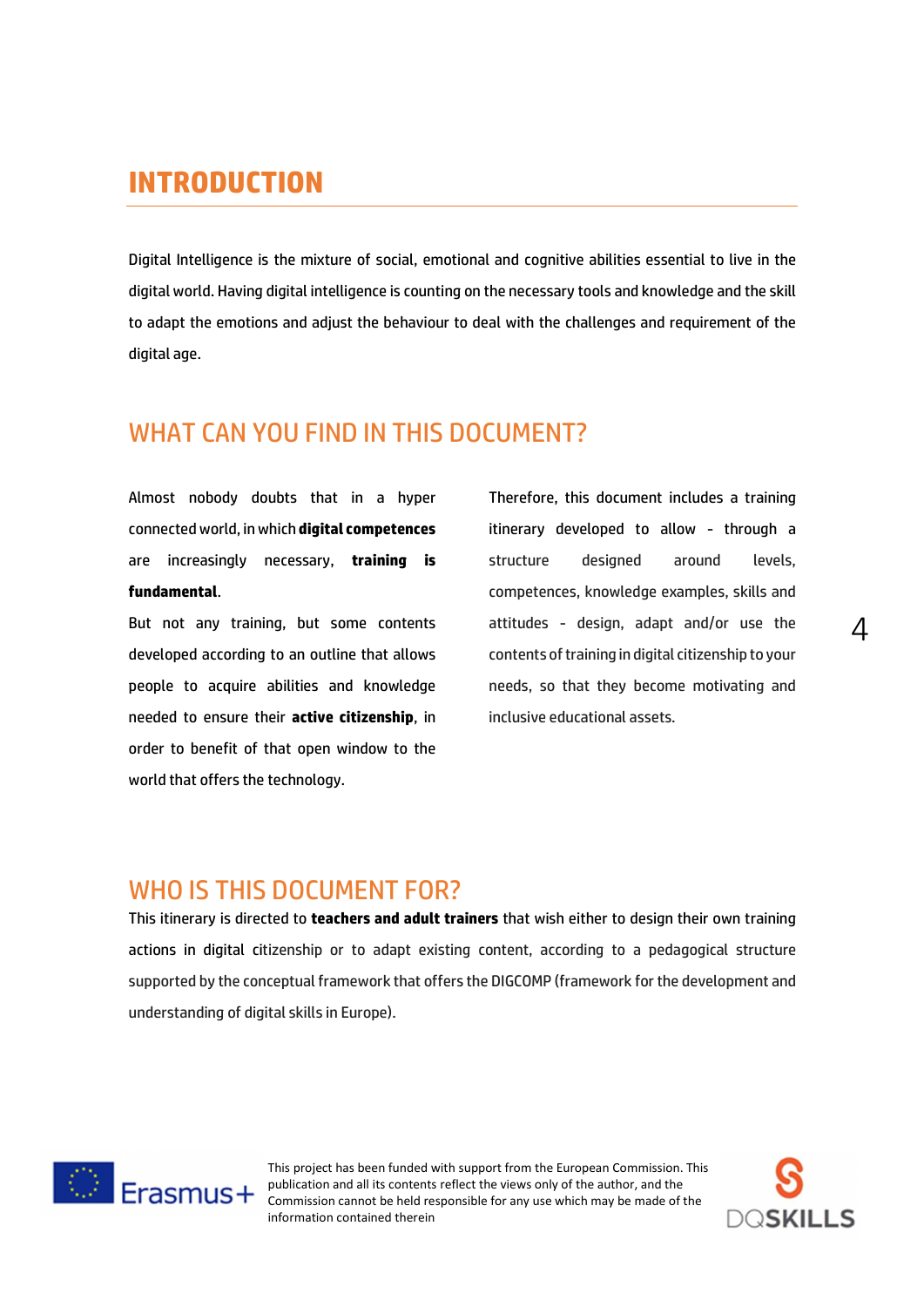# WHAT IS THIS DOCUMENT FOR?

The itinerary **objectives** are:

- To design a reference of digital competence for adults, that serves as a base for teachers and trainers to develop training programs that really promote the active citizenship of this collective of learners.
- To establish a minimum that every training program on digital skills should cover.
- To provide teachers with educational materials that facilitates the connection of the students with digital citizenship.
- To organize the training contents according to a competency and skills framework that facilitates the trainer to implement the most appropriate pedagogical resources in each case.
- To facilitate through the different levels of reference, the accreditation and evaluation of knowledge
- To provide teachers and trainers with a flexible material that they can adapt according to their specific needs.

# HOW CAN YOU USE THIS MATERIAL?

In this material, you will find 5 **key action areas** of digital competences:

- Information and data literacy
- Communication and collaboration
- Digital Content creation
- Safety
- Problem solving



The DQ SKILLS training itinerary develops the 21 competences included in this frame of reference, offering a guide for the development of a full course designed around 3 possible levels (basic user, intermediate level user, advanced user)



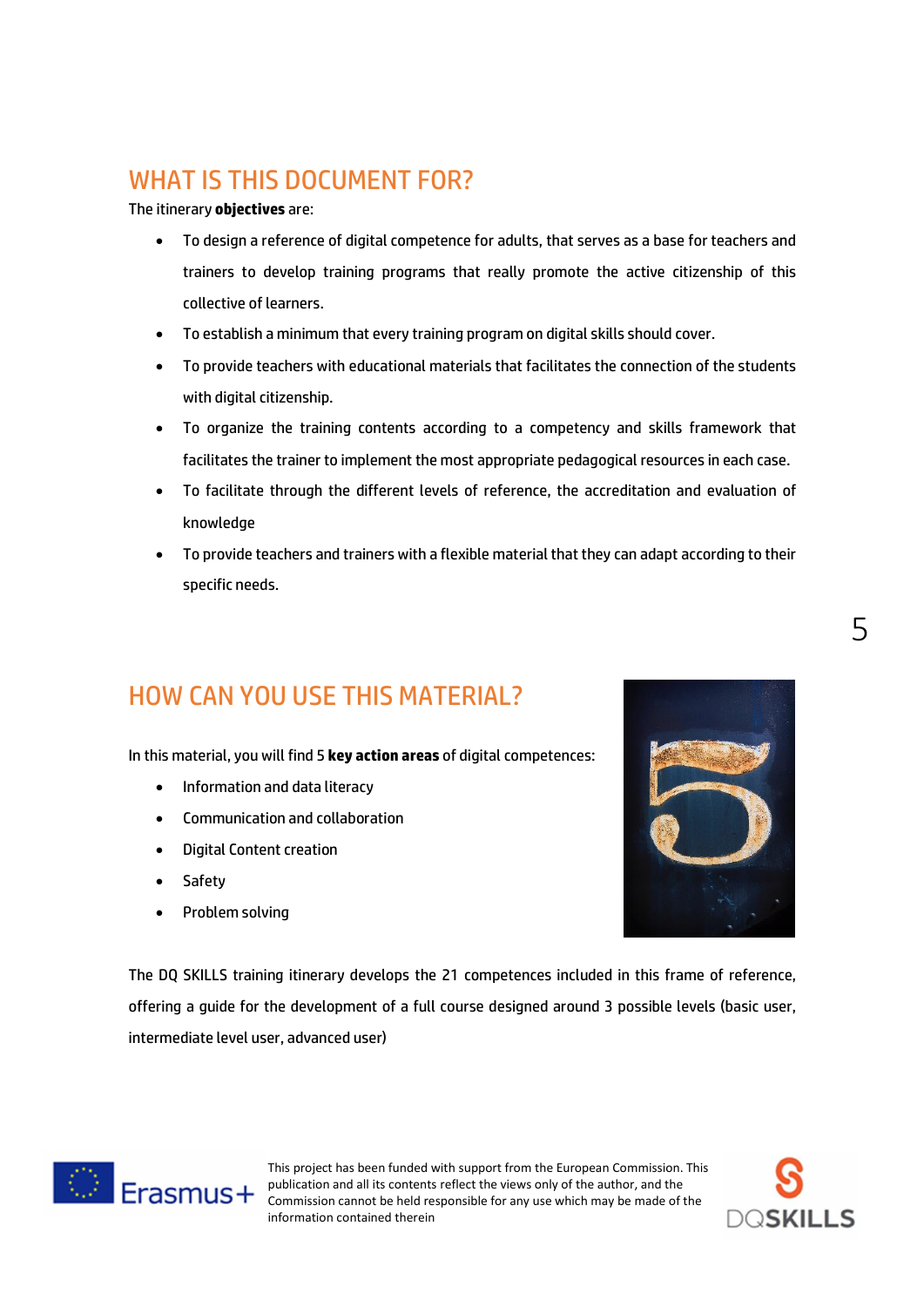For this you will find detailed information, adapted to adult education, according to the following structure:

- 1) Digital competence areas
- 2) Key words
- 3) Competences that correspond to each area
- 4) Examples of knowledge, abilities and attitudes for each competence
- 5) Levels of each competence
- 6) Useful bibliographical references
- 7) Examples of possible activities classified by levels.

Additionally, and to deepen in the practical purpose of this document, work has been done in defining the use and the application of these competences in a real context according to the next fields:



Leisure Social life Commercial transactions Learning and education Employment Citizenship Welfare



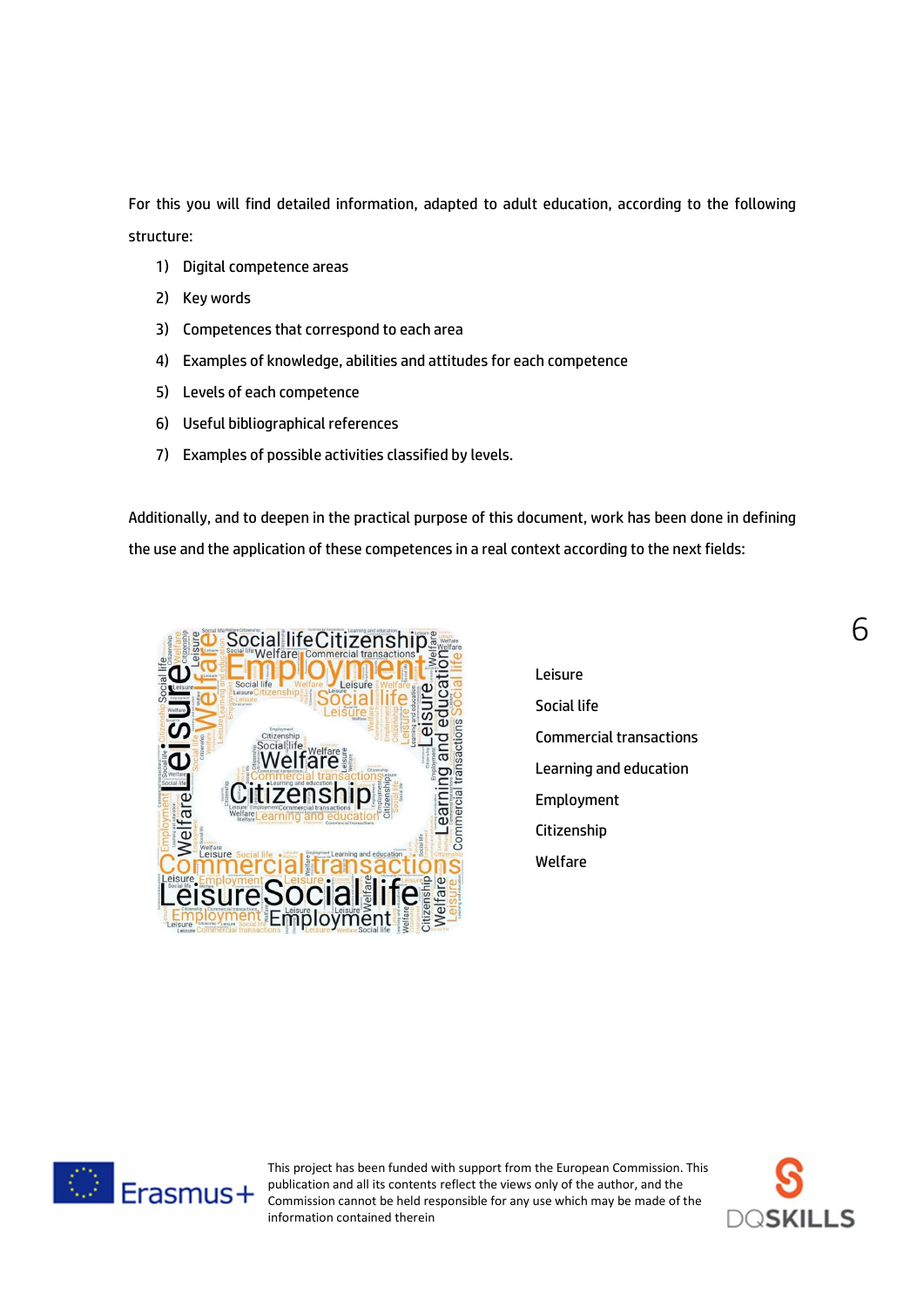# **PROMOTING DIGITAL CITIZENSHIP**

The impact of technology is spreading progressively, which means that the speed and the volume of information grow exponentially each day.

In fact, experts predict that the 90% of the population will be connected to the internet in ten years.

The rise of the Internet of Things will produce an unavoidable fusion between the digital world and the physical world and this will make that increasingly, we will be required to be digitally intelligent.

Nevertheless, the rate of Economy and Digital Society (2017), confirms the existing deficit in basic digital skills among the whole of citizenship, accentuating in fact this gap between the most disadvantaged groups, such as the elderly, young people with lower educational level and families with low incomes and migrants are the ones that present the most problems in this respect.

The Coalition for Digital Skills and Employment underlines in this sense that one of the most urgent priorities that stands out at the level of

the EU is the need to develop Digital Competences for everyone, that is, "develop digital skills to ensure that all citizens are active in our digital society".

The Digital competence is one of the 8 key competences for permanent learning and beyond the set of existing definitions, that usually limit this concept to the use of new technologies, the ongoing evolution of it, implies that as citizens we participate in different ways in all spheres in everyday life. Ultimately it requires we transform into digital citizens.

For that we must stop thinking about technologies, simply as tools to provide the global dimension that allows understanding their role in the whole ecosystem on which digital citizenship is based.

It is precisely in this step to the digital citizenship where the concept of Digital Intelligence is introduced, by which we understand the set of social, emotional and cognitive skills that allow us to face the challenges and demands of the digital life.



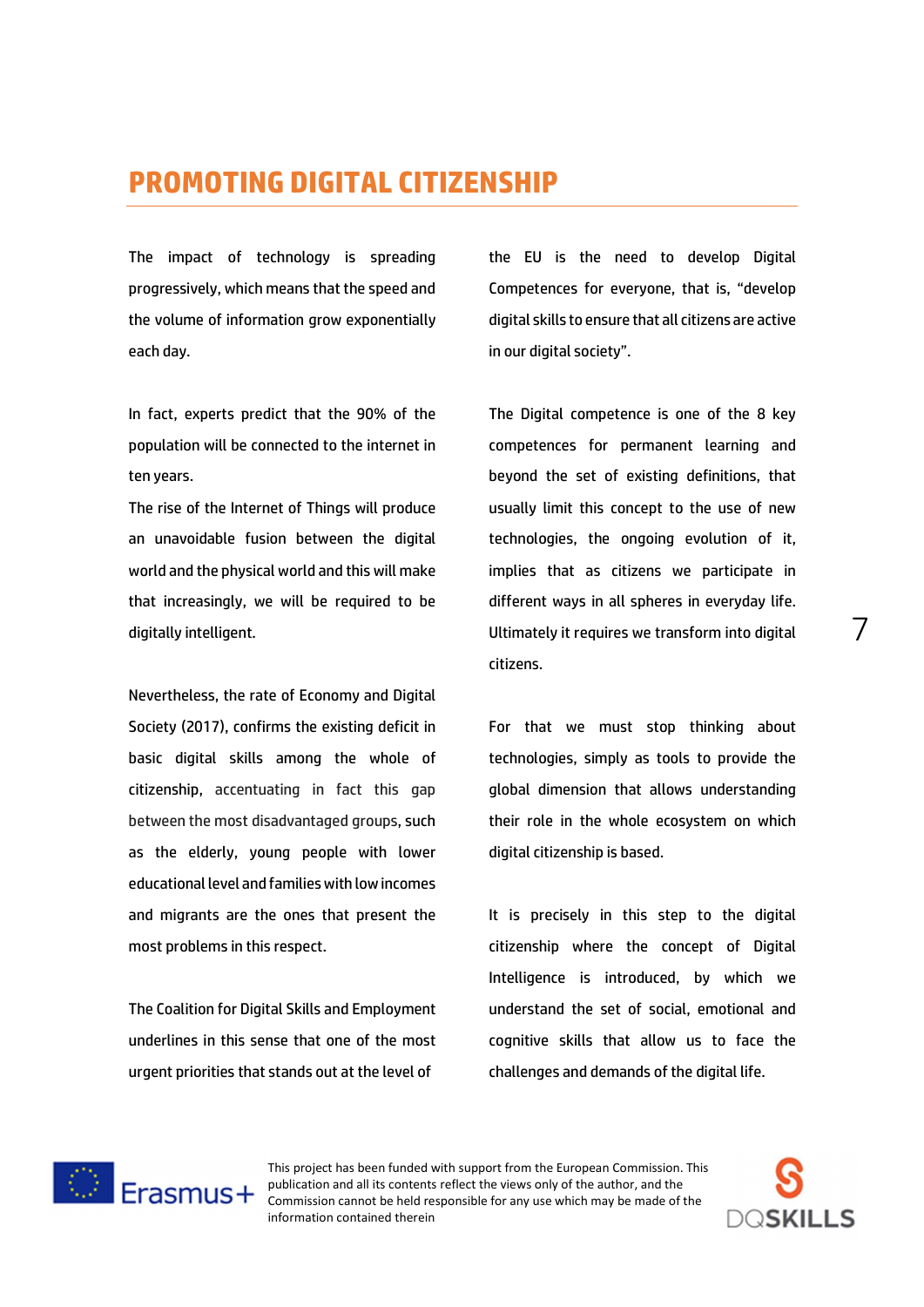**Digital intelligence** manifests itself in three fundamental dimensions, which would be:



**Digital citizenship** understood as the ability to use effectively and responsibly the digital technology;

**Digital creativity** focused in the creation of contents as part of the digital ecosystem;





**Digital entrepreneurship** understood as the ability to create opportunities and solve problems using digital technologies.

The qualitative distinction of these aspects, it is given because both the citizenship and the digital intelligence, they seek beyond training in New Technologies, empowering citizens so that they obtain the necessary resources to be able to perceive and/or create new opportunities in their communities, being part of a change that will affect our way of learning, of living and of relating.

That is why the design of this itinerary, has been focused on emphasizing those dimensions that facilitate the design of initiatives in the field of digital citizenship from the conceptual approach of digital intelligence, facilitating that teachers and trainers become true active agents of change.

Through DQ Skills we will work the first level, since this initiative does not end here but it is a starting point to work the 3 dimensions in an integral way.



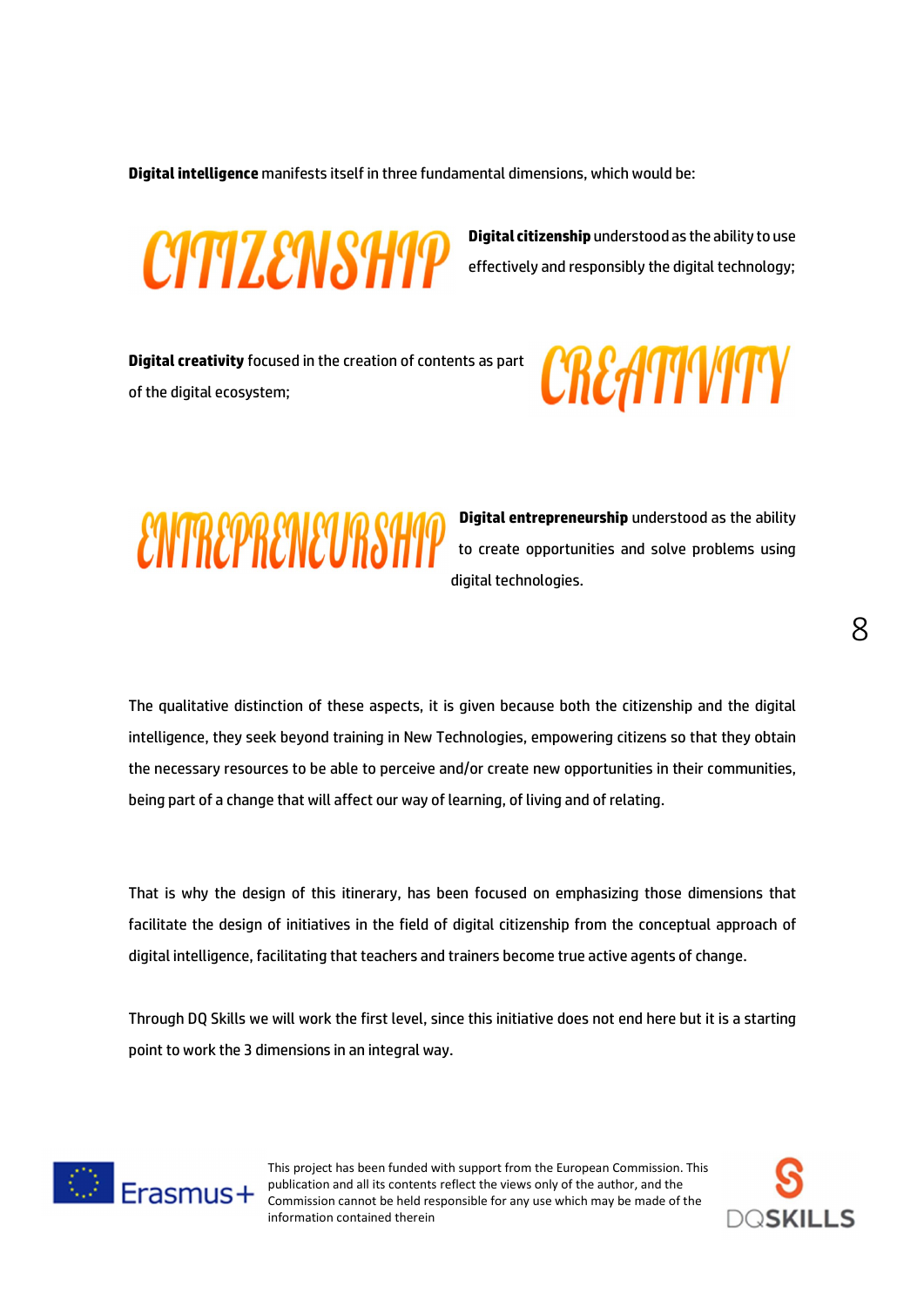The Index of Economy and Digital Society (2017) confirms that a 44% of Europeans don't have basic digital skills, and the European Digital Citizens' Competition Framework (2016) adds that older people, less educated young people and low-income and migrant families are often the most troublesome.

Our project provides high quality learning opportunities for the above-mentioned group of adults, especially by adapting the developed training course (which will include 3 levels: basic, intermediate and advanced) to the specific needs of the low-qualified or low-skilled ones.

Based on the **DigComp framework** (*Digital Competence Framework for Citizens* https://ec.europa.eu/jrc/en/digcomp) designed by European Commission our project defines a DQ Skills training itinerary (path), which offers a complete basis for any training practitioner or developer, for the creation of significant and competence-related training programmes in order to develop digital competencies. This training itinerary offers a clear relationship between competencies - training action - levels, so can be used and/or adapted by any entity interested in designing their own action for the training of digital citizens.

Digital Competence is the confident, critical and creative use of ICT to achieve goals related to work, employability, learning, leisure, inclusion and/or participation in society. It is a transversal key competence which, enables people to acquire other key competencies and relates, to many of the 21st Century skills, which should be acquired by all citizens to ensure their active participation in society and the economy.

The European Digital Competence Framework for Citizens, also known as DigComp, offers a tool to improve citizens' digital competence for work and employability, learning, leisure, consumption and participation in society. DigComp was first published in 2013 and has become a reference for many digital competence initiatives at both European and Member State levels. As a result of the technological development the abovementioned document has been updated continuously DigComp 2.0 (2016) and 2.1. (2017). Two derivative frameworks were developed in 2016, one for consumers (https://ec.europa.eu/jrc/en/digcompconsumers ) and the other one for educators (http://blog.educalab.es/intef/2016/12/22/marc o-comun-de-competencia-digital-docente-2017-intef/).



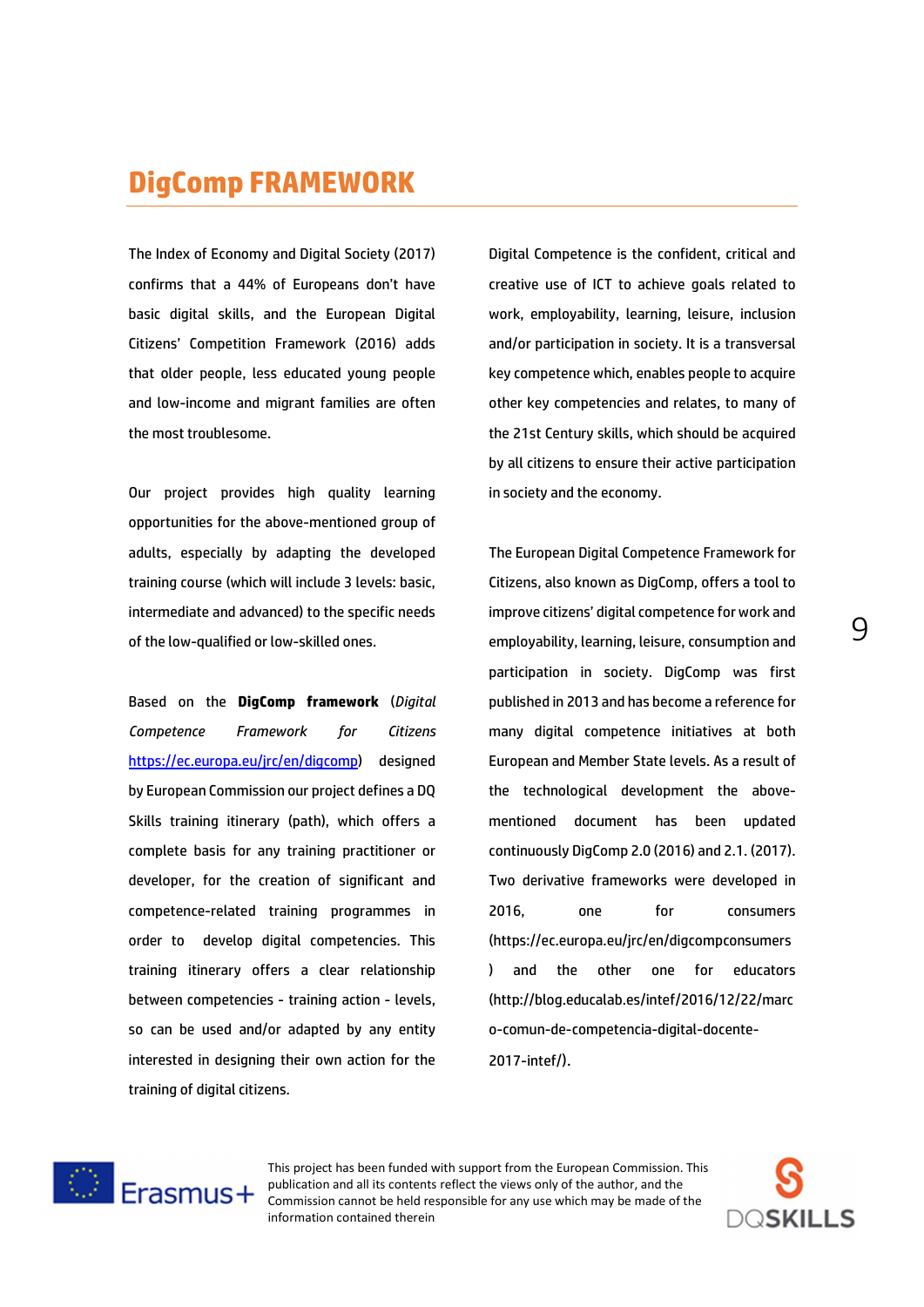The DigComp framework presents 21 digital competences in five areas:

|                                    | Part 1. Browsing/searching for information             |
|------------------------------------|--------------------------------------------------------|
| 1. Information and data literacy   | Part 2. Analyse, critically evaluate and compare       |
|                                    | information and data collected                         |
|                                    | Part 3. Store and organise collected data              |
|                                    | Part 1. Interacting through digital technologies       |
|                                    | Part 2. Sharing information and content                |
| 2. Communication and collaboration | Part 3. Online civic engagement                        |
|                                    | Part 4. Collaborating through digital technologies     |
|                                    | Part 5. Netiquette                                     |
|                                    | Part 6. Managing digital identity                      |
|                                    | Part 1. Developing digital content                     |
|                                    | Part 2. Integrating and re-elaborating digital content |
| 3. Digital Content Creation        | Part 3. Copyright and licenses                         |
|                                    | Part 4. Programming                                    |
|                                    | Part 1. Protecting devices                             |
|                                    | Part 2. Protecting personal data and privacy           |
| 4. Safety                          | Part 3. Protecting health and wellbeing                |
|                                    | Part 4. Protecting the environment                     |
|                                    | Part 1. Solving technical problems                     |
|                                    | Part 2. Identifying needs and technological responses  |
| 5. Problem solving                 | Part 3. Creatively using digital technologies          |
|                                    | Part 4. Identifying digital competence gap             |



This project has been funded with support from the European Commission. This publication and all its contents reflect the views only of the author, and the Commission cannot be held responsible for any use which may be made of the information contained therein

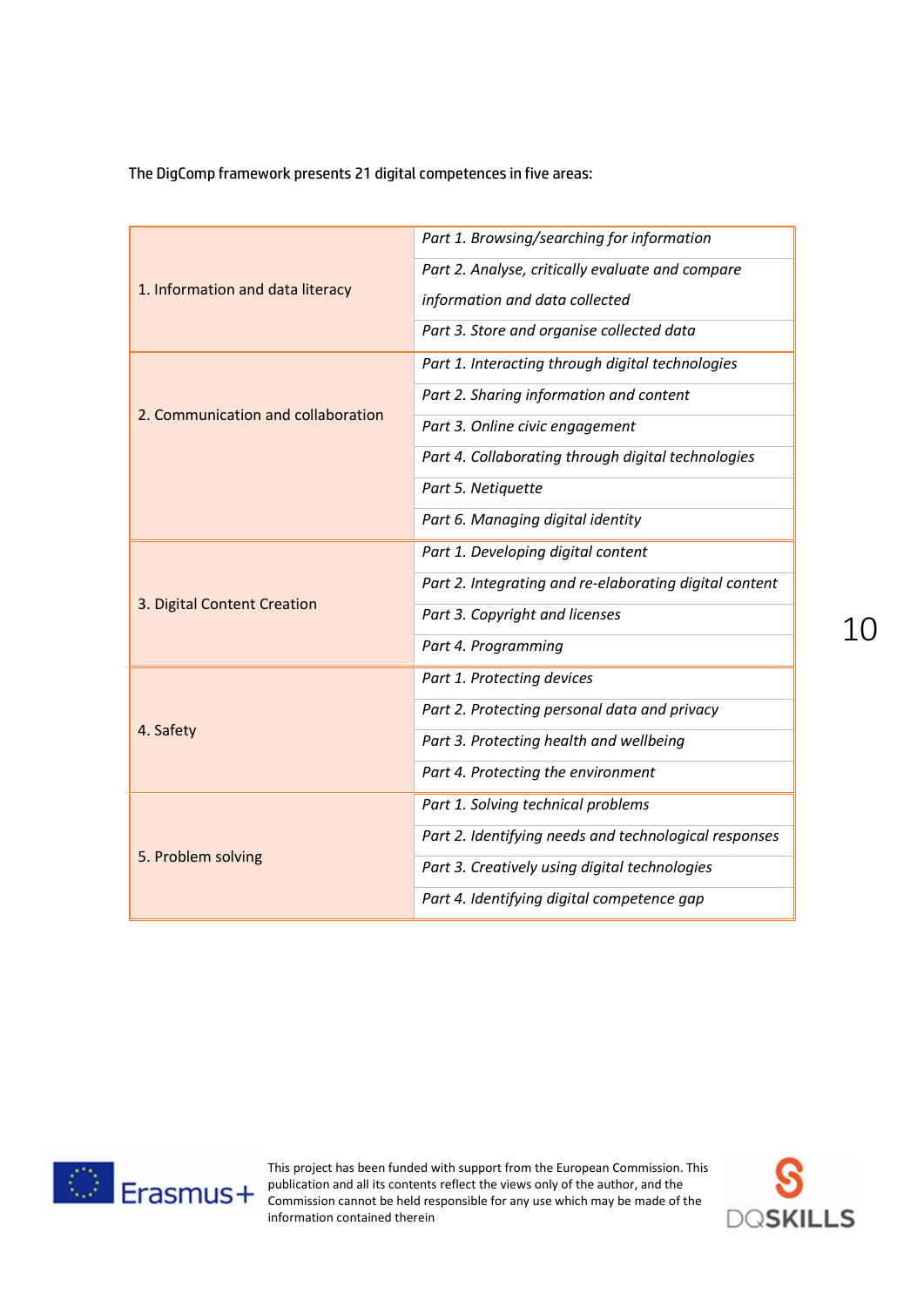These areas will constitute the modules of DQ Skills Training course, which allow students to progress through 3 levels from basic to advance.

The Digital Competence Framework can help citizens with self-evaluation, setting learning goals, identifying training opportunities and facilitating job search. From 2015 the

**Europass CV** includes an online tool for jobseekers to self-evaluate their digital competence and describe and include it in their Curriculum Vitale (CV). The tool uses the five areas of the DigComp framework with an easy use of the self-evaluation form (http://europass.cedefop.europa.eu/documen ts/curriculum-vitae).





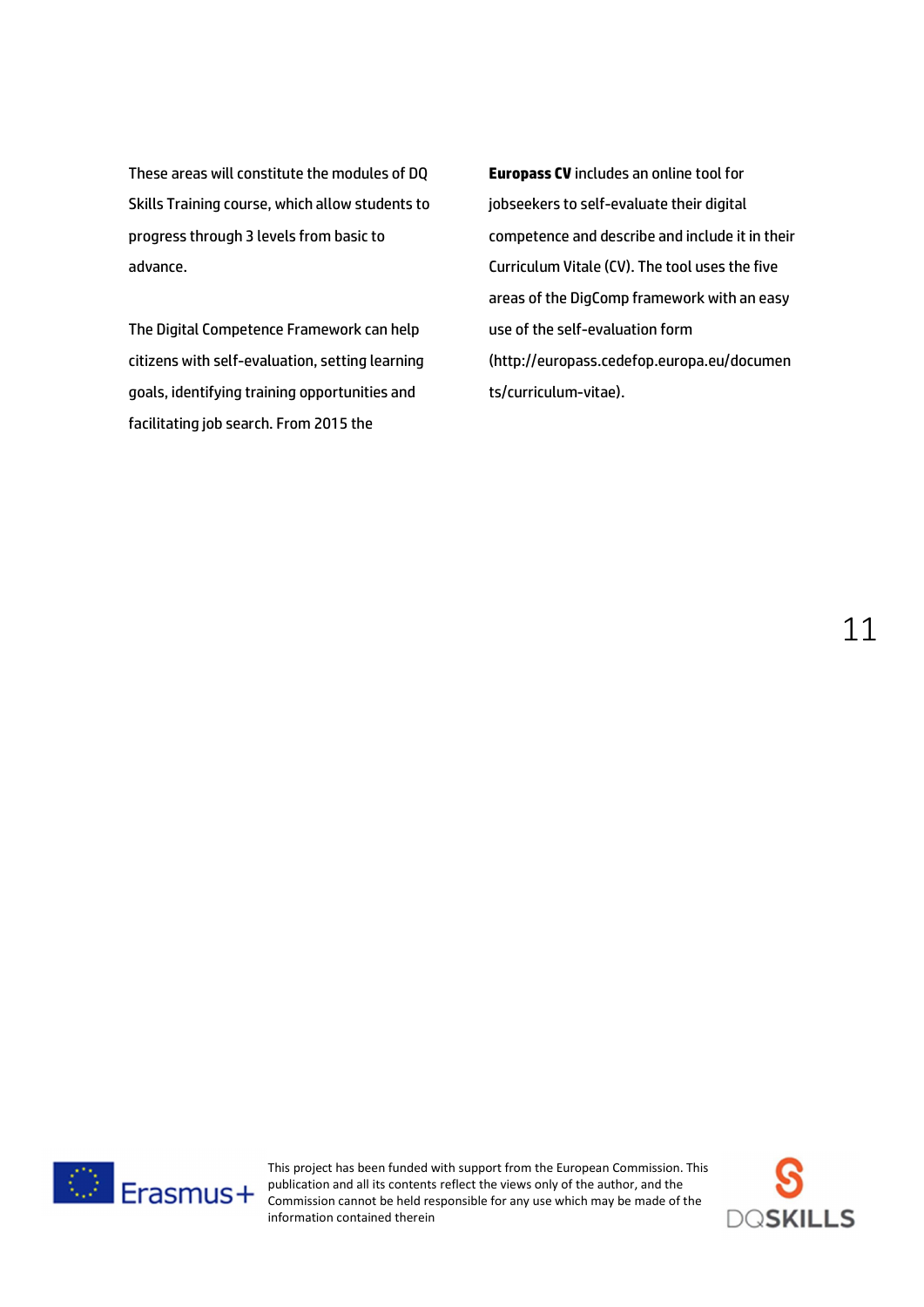# **DQ Skills MODULES**

# MODULE 1. INFORMATION AND DATA LITERACY

| <b>Module 1</b>    | <b>Information and data literacy</b>                                                                                                                                                                                                                                                                                                                                                |    |
|--------------------|-------------------------------------------------------------------------------------------------------------------------------------------------------------------------------------------------------------------------------------------------------------------------------------------------------------------------------------------------------------------------------------|----|
| <b>Definition</b>  | The main definition of the module "Information and Data Literacy" refers to a person's ability to identify and<br>locate, retrieve and store but also organize and analyze digital information.<br>Working and managing data and information in today's knowledge society is a necessity. The module is broken<br>down into three parts ranging from basic to more advanced skills. | 12 |
| <b>Keywords</b>    | Data literacy, information literacy, search engine, data sources, data storage                                                                                                                                                                                                                                                                                                      |    |
| <b>Competences</b> | Part 1. Browsing/searching for information: will refer to a person's abilities to conduct articulated online<br>searches through available tools, be knowledgeable about those tools and understand the difference between<br>the tools used.                                                                                                                                       |    |
|                    | Part 2. Analyze, critically evaluate and compare information and data collected: will refer to a person's ability<br>to analyze collected data, critically evaluate its purpose and relevance and compare different sources of<br>information to use the most valid and credible.                                                                                                   |    |
|                    | Part 3. Store and organize collected data: refers to a person's ability to save information and content to one's<br>storage device, manage storage device and create an own storage system for easy retrieval.                                                                                                                                                                      |    |



**DOSKILLS**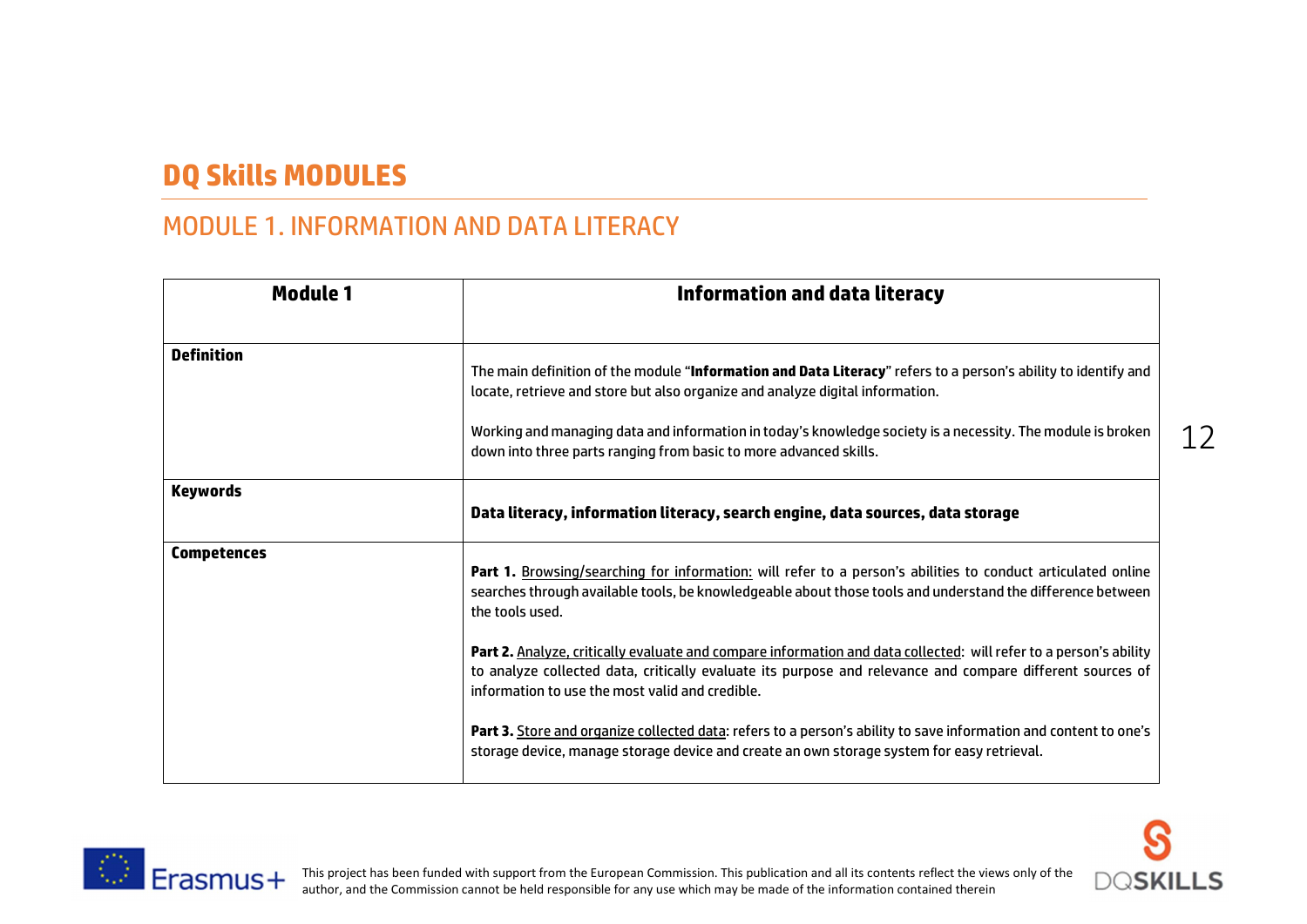| <b>Examples of KNOWLEDGE</b> |                                                                                                   |    |
|------------------------------|---------------------------------------------------------------------------------------------------|----|
|                              | <b>Part 1. Browsing/searching information:</b>                                                    |    |
|                              | the trainee can describe what a search engine is and how it works                                 |    |
|                              | the trainee can understand how the information is managed                                         |    |
|                              | the trainee understands how to find information through various tools and media using appropriate |    |
|                              | key words                                                                                         |    |
|                              | Part 2. Analyze, critically evaluate and compare information and data collected:                  |    |
|                              | the trainee can evaluate data and information collected for its purpose and relevance             |    |
|                              | the trainee can compare different sources of information / sites                                  |    |
|                              | the trainee can evaluate the validity of information sources online                               |    |
|                              | the trainee can understand that information needs to be double checked                            |    |
|                              | Part 3. Store and organize collected data:                                                        |    |
|                              | The trainee can comprehend storage methods                                                        |    |
|                              | The trainee can present various storage devices                                                   |    |
|                              | The trainee can understand the concept of having an own storage system to track data              | 13 |
| <b>Examples of SKILLS</b>    | <b>Part 1. Browsing/searching information:</b>                                                    |    |
|                              | the trainee can search for information and data he/she needs                                      |    |
|                              |                                                                                                   |    |
|                              | the trainee can use keywords to search                                                            |    |
|                              | the trainee can use metasearch engines for locating relevant data                                 |    |
|                              | Part 2. Analyze, critically evaluate and compare information and data collected:                  |    |
|                              | the trainee can compare data collected for a specific purpose                                     |    |
|                              | the trainee can filter through data received (push notifications, unreliable sources etc.)        |    |
|                              | the trainee can evaluate data integrity                                                           |    |
|                              | Part 3. Store and organize collected data:                                                        |    |
|                              | the trainee can organize own data on own storage devices                                          |    |
|                              | the trainee can manage and elaborate own storage system with tags                                 |    |
|                              | the trainee can locate saved data, re-use it and re-store it/upload it                            |    |
|                              | the user can use online storage solutions                                                         |    |

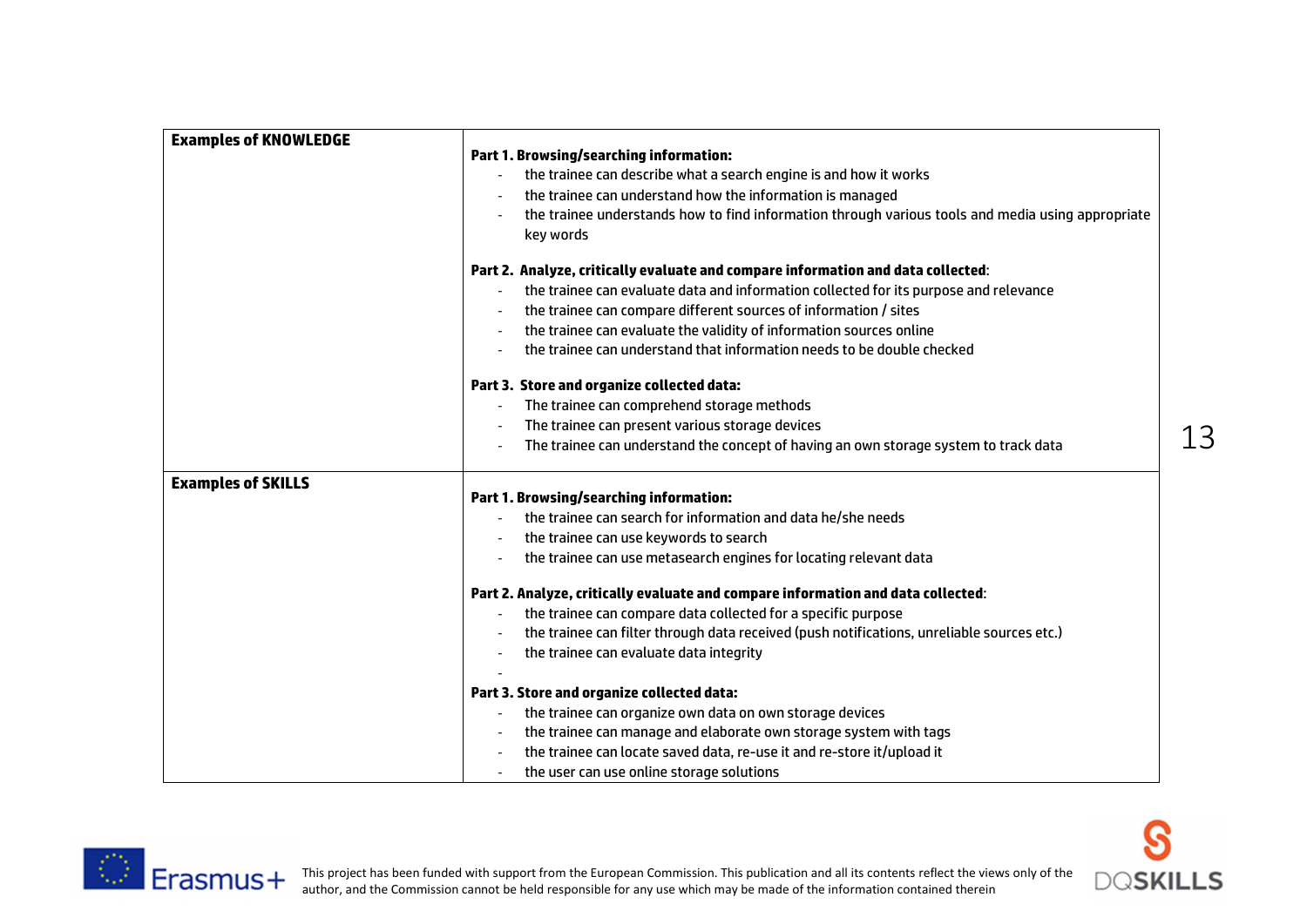| <b>Examples of ATTITUDES</b> |                                                                                                                                                                                                                       |    |
|------------------------------|-----------------------------------------------------------------------------------------------------------------------------------------------------------------------------------------------------------------------|----|
|                              | <b>Part 1. Browsing/searching information:</b>                                                                                                                                                                        |    |
|                              | the trainee understands the role of technology in searching for information                                                                                                                                           |    |
|                              | Part 2. Analyze, critically evaluate and compare information and data collected:                                                                                                                                      |    |
|                              | the trainee has a critical approach to data found on the internet and can evaluate purpose                                                                                                                            |    |
|                              | the trainee has a proactive approach to which data to store online, which data is public and which data<br>is private                                                                                                 |    |
|                              | Part 3. Store and organize collected data:                                                                                                                                                                            |    |
|                              | the trainee understands the benefits of storing data and information as well as on which devices and<br>media                                                                                                         |    |
|                              | the trainee is aware that systematic storage is of value                                                                                                                                                              |    |
|                              | the trainee can decide whether to store online or on hardware devices                                                                                                                                                 |    |
|                              | the trainee is aware of private vs. public data                                                                                                                                                                       |    |
|                              |                                                                                                                                                                                                                       | 14 |
| EQF level 4/5 (VET)          | 4&5                                                                                                                                                                                                                   |    |
| <b>Training goal</b>         | Practical examples on how the competencies acquired can be used in daily life:                                                                                                                                        |    |
|                              | Leisure: search for tickets or information about events. Going out activities: book restaurant tables, search<br>for offers etc.                                                                                      |    |
|                              | Social life: be able search for information related to various social media tools (Facebook, Twitter etc.).<br><b>Commercial transactions:</b> Be able to select ecommerce sites and understand their credibility.    |    |
|                              | Learning: search and select available courses, be able to download and store training resources, be able to<br>retrieve them and learn, use the information to write an essay, search for relevant bibliography etc., |    |
|                              | <b>Employment:</b> be able to navigate through different employment websites, be able to send and receive<br>information regarding available job positions,                                                           |    |
|                              | Citizenship: be able to locate relevant documents needed, be able to search for information relate to: travel,<br>passports, voting, local/regional activities etc.                                                   |    |
|                              | Welfare: be able to search and locate information related to welfare, download and store applications forms,<br>retrieve from own storage devices, use ecommerce and e-government services such as paying taxes.      |    |
|                              |                                                                                                                                                                                                                       |    |



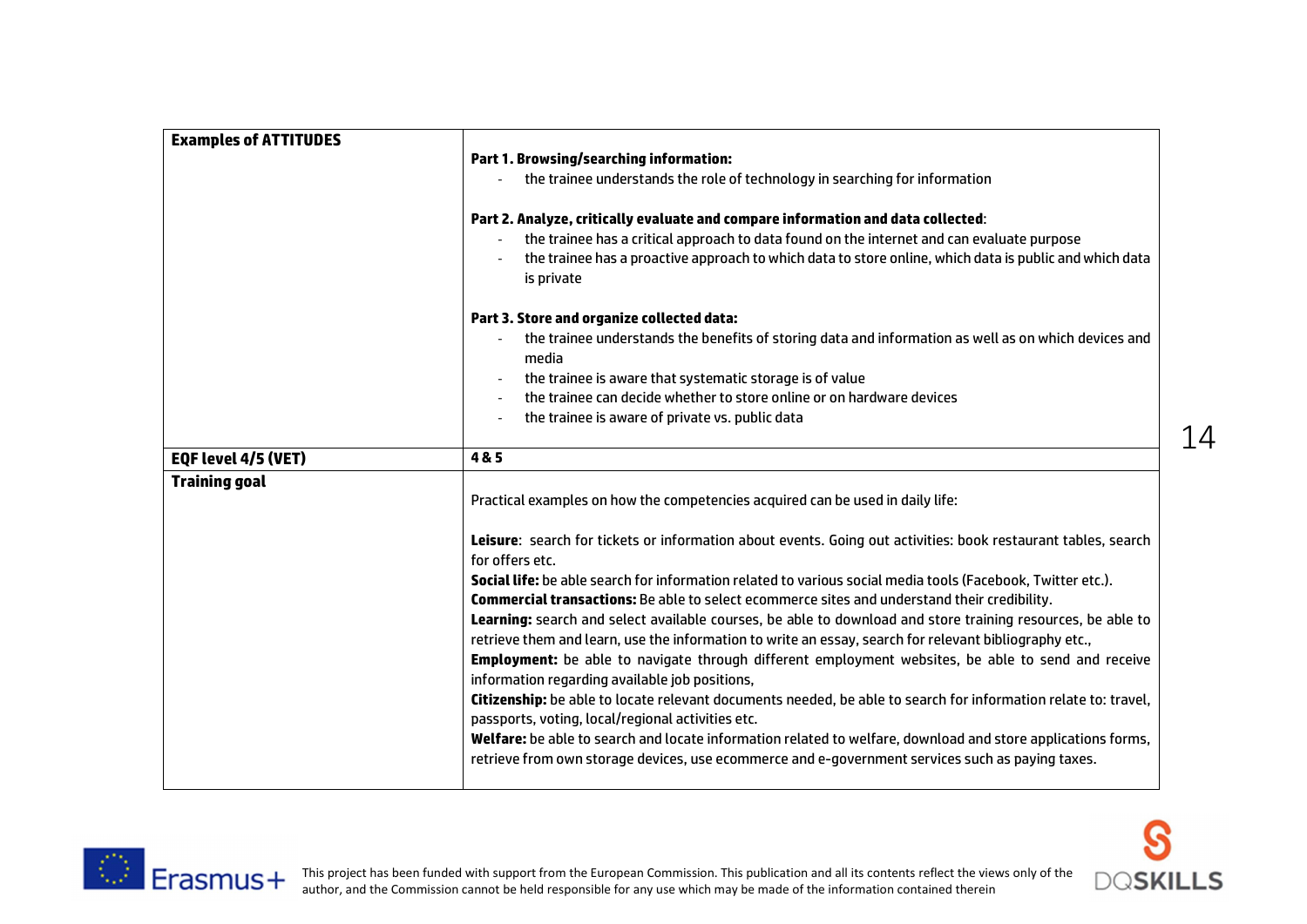| <b>Proposed training methods</b>                | Online training through the LMS.<br>٠                                                  |                                                                         |                                                                                                                                                                                                   |
|-------------------------------------------------|----------------------------------------------------------------------------------------|-------------------------------------------------------------------------|---------------------------------------------------------------------------------------------------------------------------------------------------------------------------------------------------|
|                                                 | ٠                                                                                      | Communication tools available i.e. forum and email with tutor.          |                                                                                                                                                                                                   |
|                                                 | $\blacksquare$                                                                         | Group work for the intermediate and advanced levels.                    |                                                                                                                                                                                                   |
| <b>Timeframe</b>                                | 4 HOURS:                                                                               |                                                                         |                                                                                                                                                                                                   |
|                                                 | 1 hour for the autonomous part<br>٠                                                    |                                                                         |                                                                                                                                                                                                   |
|                                                 | 3 hours for project work                                                               |                                                                         |                                                                                                                                                                                                   |
| <b>Tools (including handouts, case studies)</b> | ٠                                                                                      | Computer/laptop, mobile phone, Internet access                          |                                                                                                                                                                                                   |
|                                                 | <b>LMS</b><br>$\blacksquare$                                                           |                                                                         |                                                                                                                                                                                                   |
|                                                 | Online training material<br>٠                                                          |                                                                         |                                                                                                                                                                                                   |
|                                                 | Case studies (3, one for each part)                                                    |                                                                         |                                                                                                                                                                                                   |
|                                                 | ٠                                                                                      | Interviews (national) and upload as training resources                  |                                                                                                                                                                                                   |
|                                                 | Evaluation and assessment<br>$\blacksquare$                                            |                                                                         |                                                                                                                                                                                                   |
|                                                 | <b>Communication tools on LMS</b>                                                      |                                                                         |                                                                                                                                                                                                   |
|                                                 | Bibliography and references<br>$\blacksquare$                                          |                                                                         |                                                                                                                                                                                                   |
| <b>References (bibliography)</b>                | accessed 15/01/2018                                                                    |                                                                         | 1. The Journal of Community Informatics, http://ci-journal.net/index.php/ciej/article/view/1294/1229,                                                                                             |
|                                                 | 15/01/2018                                                                             |                                                                         | 2. Chantel Ridsdale et all, Strategies and Best Practices for Data Literacy Education, Dalhousie<br>University, http://www.mikesmit.com/wp-content/papercite-data/pdf/data_literacy.pdf, accessed |
|                                                 |                                                                                        | 3. Ed Shelley, The data literacy shortfall: Are we data-driven,         | data-duped?<br>or                                                                                                                                                                                 |
|                                                 |                                                                                        | https://blog.chartmogul.com/data-literacy-deficit/, accessed 15/01/2018 |                                                                                                                                                                                                   |
|                                                 | Ferrari,<br>4. Anusca                                                                  |                                                                         | Digital Competence in Practice: An Analysis of Frameworks,<br>2012,                                                                                                                               |
|                                                 |                                                                                        | http://ftp.jrc.es/EURdoc/JRC68116.pdf, accessed 18/12/2017              |                                                                                                                                                                                                   |
|                                                 |                                                                                        |                                                                         | 5. Anusca Ferrari, 2013, DIGCOMP: A Framework for Developing and Understanding Digital Competence                                                                                                 |
|                                                 | in Europe, accessed 18/12/2017                                                         |                                                                         |                                                                                                                                                                                                   |
| <b>Evaluation methods</b>                       | Multiple choice questions following completion of each part, max 10 in total.          |                                                                         |                                                                                                                                                                                                   |
|                                                 | Project work: tasks and activities (individual and/or group) to determine competences. |                                                                         |                                                                                                                                                                                                   |
| Levels *                                        | <b>Basic</b>                                                                           | <b>Intermediate</b>                                                     | <b>Advanced</b>                                                                                                                                                                                   |
|                                                 | Part 1                                                                                 | Part 2                                                                  | Part 3                                                                                                                                                                                            |

*\*according to Digital Competences – Self-assessment grid, European Union, 2015 | http://europass.cedefop.europa.eu.*



S

**DQSKILLS**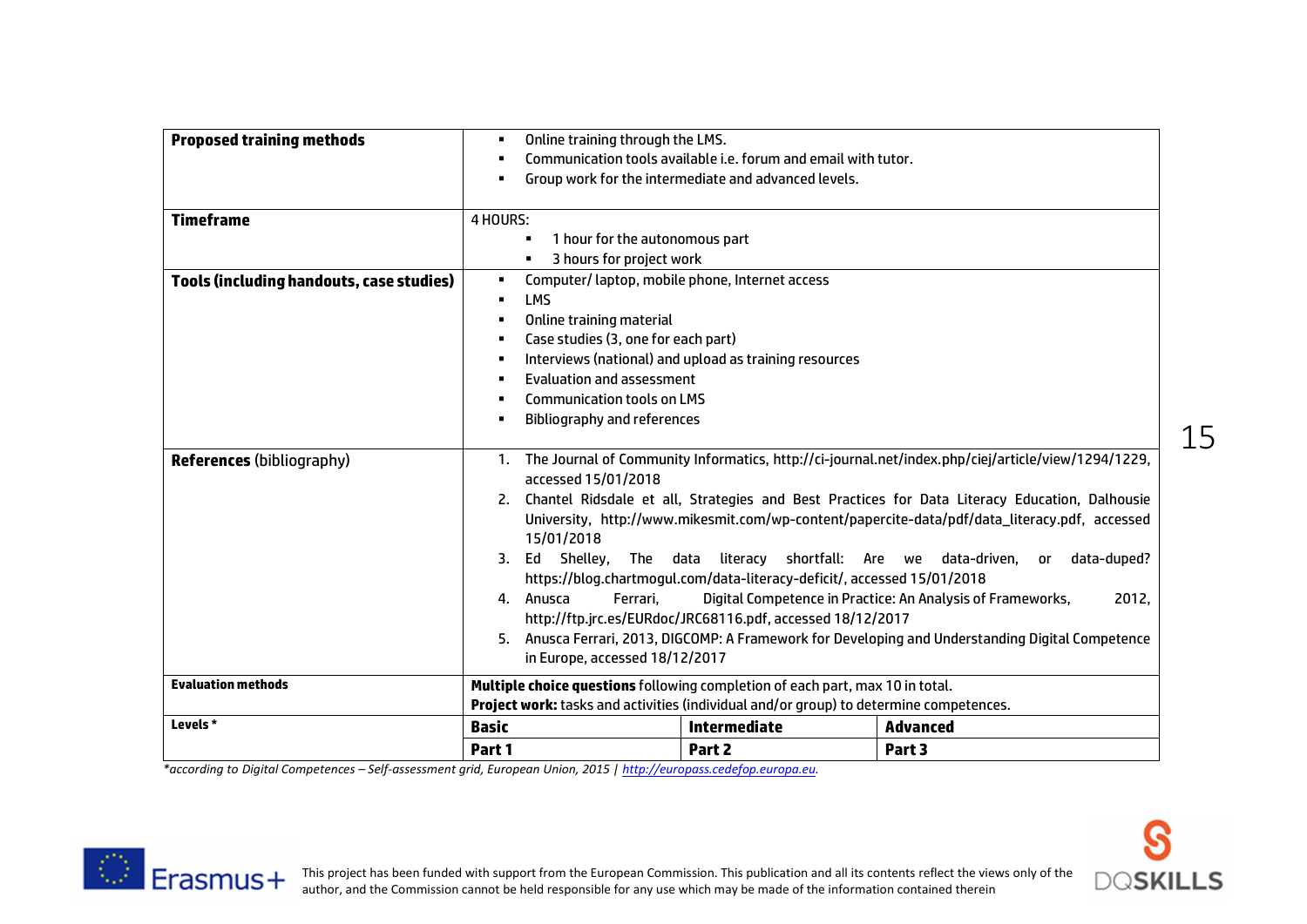| <b>SUGGESTED ACTIVITIES for Module 1</b> |                                                                                                                                                                                                                                                                                                                                       |
|------------------------------------------|---------------------------------------------------------------------------------------------------------------------------------------------------------------------------------------------------------------------------------------------------------------------------------------------------------------------------------------|
| <b>BASIC</b> level                       |                                                                                                                                                                                                                                                                                                                                       |
| <b>INTERMEDIATE</b> level                | <b>PROJECT WORK</b>                                                                                                                                                                                                                                                                                                                   |
|                                          | List at least 3 search engines and 1 meta-search engine.<br>$\blacksquare$<br>Use the search engine to search for a topic (discussed with your trainer or decided by you).<br>$\blacksquare$<br>Store at least 10 resources related to your topic and present your storage system (show tags and<br>$\blacksquare$<br>naming system). |
|                                          | Critically evaluate and comment at least 2 websites visited during your search with ambiguous<br>$\blacksquare$<br>related information.                                                                                                                                                                                               |
|                                          | Present your report online on the forum or send to your tutor.                                                                                                                                                                                                                                                                        |
|                                          | Discuss with your peers online.<br>$\blacksquare$                                                                                                                                                                                                                                                                                     |
|                                          |                                                                                                                                                                                                                                                                                                                                       |
| <b>ADVANCE</b> level                     | <b>PROJECT WORK</b>                                                                                                                                                                                                                                                                                                                   |
|                                          | Present your strategy for searching online.<br>$\blacksquare$                                                                                                                                                                                                                                                                         |
|                                          | Depict how you can cross-reference information online.<br>٠                                                                                                                                                                                                                                                                           |
|                                          | State at least 2 websites which are known to be valid and respectable when searching for<br>п.<br>definitions and information.                                                                                                                                                                                                        |
|                                          | Create a filing system on your email client to store and retrieve emails.                                                                                                                                                                                                                                                             |



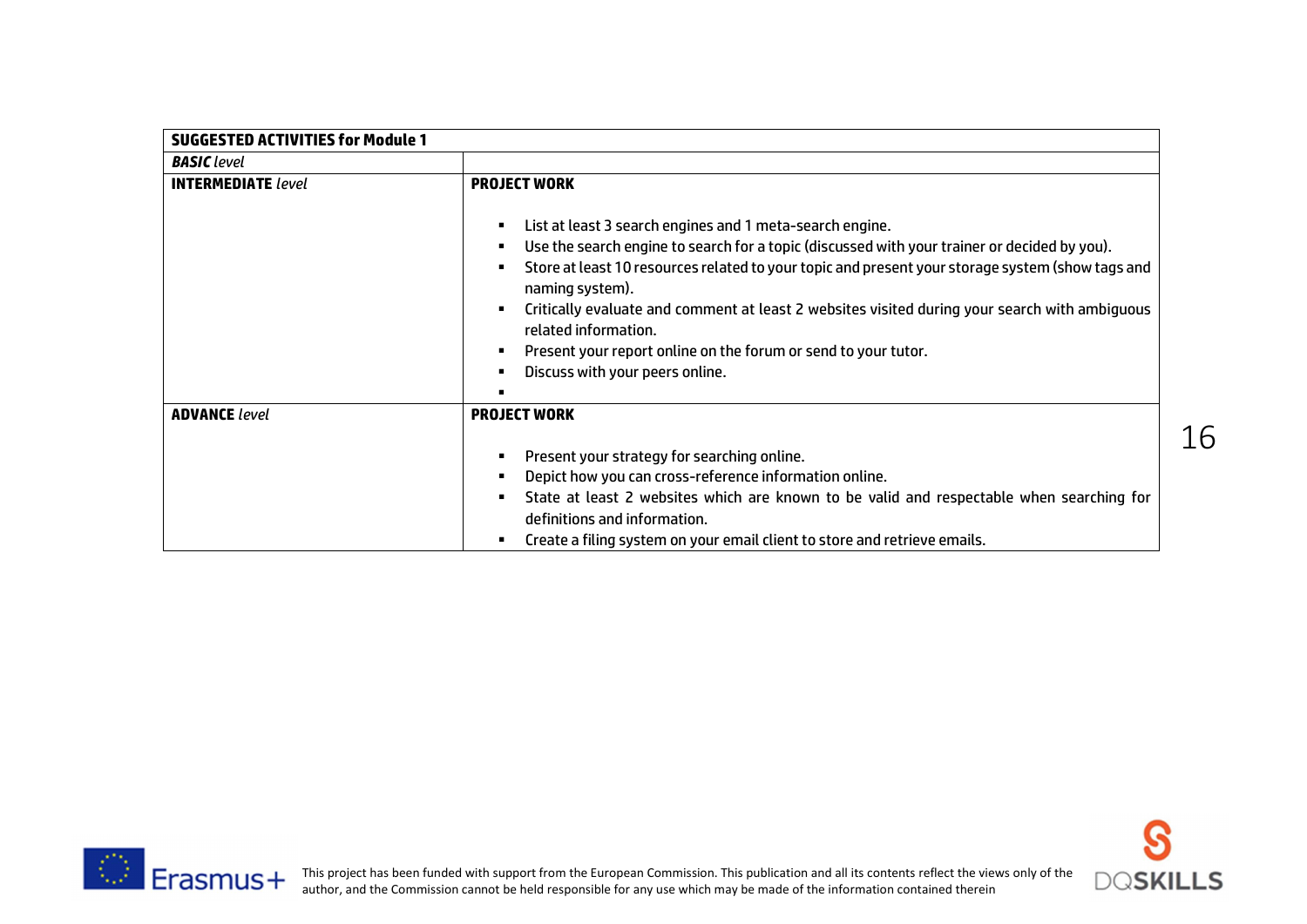## MODULE 2. COMMUNICATION AND COLLABORATION

| <b>Module 2</b>    | <b>Communication and collaboration</b>                                                                                                                                                                                                                                                                                                                                                                                                                                                              |
|--------------------|-----------------------------------------------------------------------------------------------------------------------------------------------------------------------------------------------------------------------------------------------------------------------------------------------------------------------------------------------------------------------------------------------------------------------------------------------------------------------------------------------------|
| <b>Definition</b>  | The module "Communication and collaboration" refers to a person's ability to communicate in digital<br>environments, to share resources through online tools, to connect and collaborate with others through digital<br>tools, interact and participate in communities and networks. Using digital tools in our everyday communication<br>and collaboration with others is inevitable in digital age, this module shows how digital technologies can help<br>and facilitate citizens everyday life. |
| <b>Keywords</b>    | Digital media, information literacy, civic engagement, netiquette, digital identity, digital<br>footprint/fingerprint, cyberbullying, intercultural awareness, online collaboration                                                                                                                                                                                                                                                                                                                 |
| <b>Competences</b> | Part 1. Interacting through digital technologies: refers to a person's abilities to interact trough diverse digital<br>devices, tools, to understand how digital communication is managed and to understand the appropriate use<br>of different forms of communication trough digital media.                                                                                                                                                                                                        |
|                    | Part 2. Sharing information and content: refers to a person's ability to share data, information and digital<br>content with others trough appropriate digital devices, tools and to act as intermediary and know about<br>referencing and attribution rules, benefits, risks and limits.                                                                                                                                                                                                           |
|                    | Part 3. Online civic engagement: refers to a person's ability to participate in society through the use of public<br>and private digital services, to seek opportunities for participatory citizenship trough appropriate digital<br>devices and tools.                                                                                                                                                                                                                                             |
|                    | Part 4. Collaborating through digital technologies: refers to a person's ability to use digital tools and<br>technologies to collaborate with others and to create resources, content and knowledge.                                                                                                                                                                                                                                                                                                |
|                    | Part 5. Netiquette: refers to a person's ability to know, understand and apply behavioural norms and know-<br>how while using digital technologies and interacting in digital environment, to be aware of cultural and<br>generational diversity in digital environments.                                                                                                                                                                                                                           |
|                    | Part 6. Managing digital identity: refers to a person's ability to create and manage one or multiple digital<br>identities, to be able to protect one's own reputation.                                                                                                                                                                                                                                                                                                                             |



**DOSKILLS**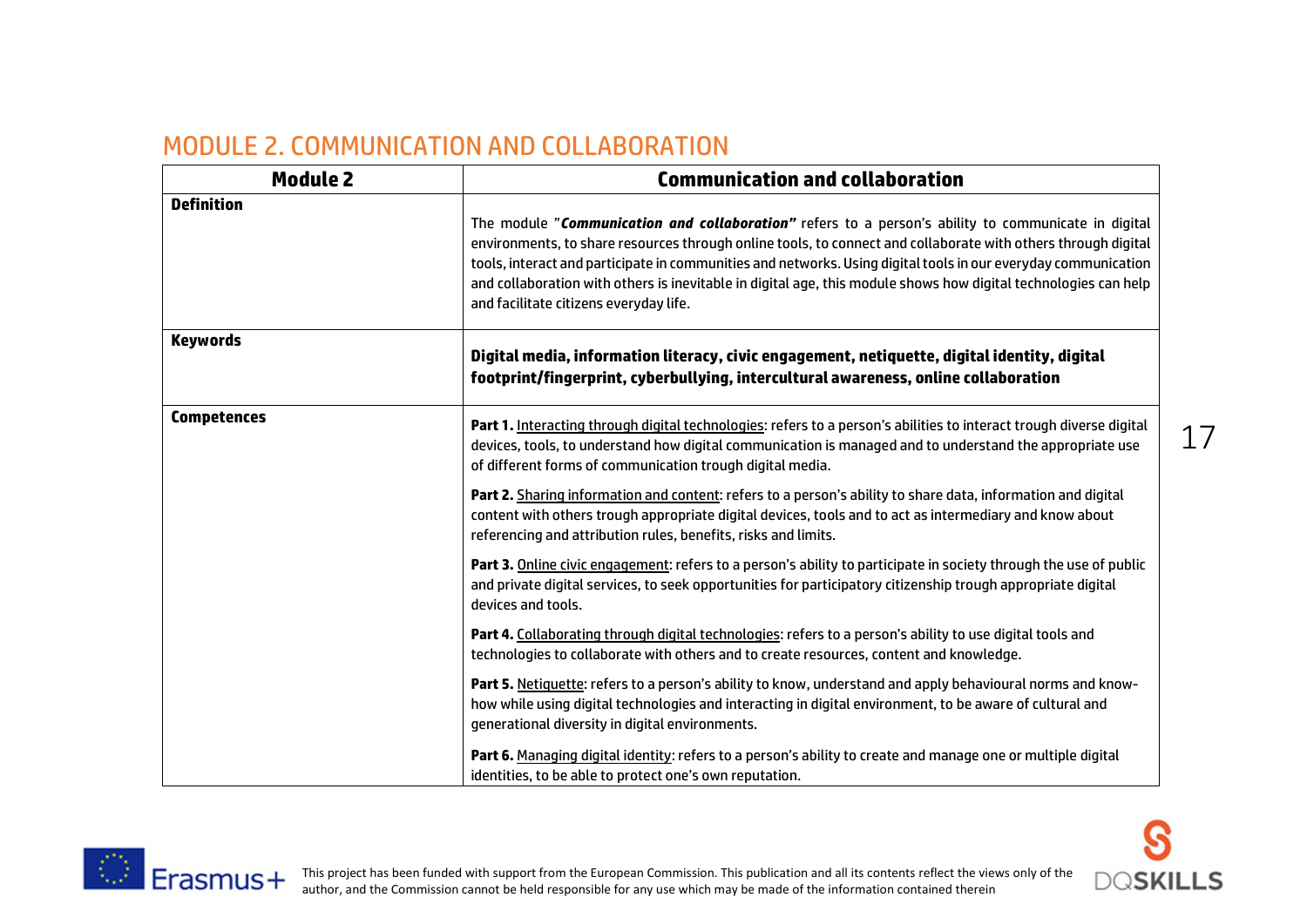| <b>Examples of KNOWLEDGE</b> | Part 1. Interacting through digital technologies:<br>- the trainee can present various digital communication channels (e.g. emails, chats, video conference, SMS)<br>- the trainee can describe how messages and emails are stored and displayed by various application<br>- the trainee can identify and present the usefulness, benefits of various media depending on the context<br>(professional use, family use) |
|------------------------------|------------------------------------------------------------------------------------------------------------------------------------------------------------------------------------------------------------------------------------------------------------------------------------------------------------------------------------------------------------------------------------------------------------------------|
|                              | <b>Part 2. Sharing information and content:</b><br>- the trainee can decide what content/knowledge/resources can be shared publicly.<br>- the trainee can determine the value of digital resource and can decide what audience to address with<br>- the trainee can attribute, specify the source of a particular content in appropriate way                                                                           |
|                              | Part 3. Online civic engagement:<br>- the trainee can understand that the technology can be used for participation in democratic actions (such as<br>lobbying requests, communication with government, banks, hospital, petitions)<br>- the trainee can identify digital media and technologies that s/he can use for better digital citizen<br>participation.                                                         |
|                              | Part 4. Collaborating through digital technologies:<br>- the trainee can understand that different forms of online collaboration require assuming different roles.                                                                                                                                                                                                                                                     |
|                              | <b>Part 5. Netiquette:</b><br>- the trainee is aware about ethical issues in digital media (e.g. visiting inappropriate websites, cyberbullying)<br>- the trainee can understand the consequence of her/his behavior.<br>- the trainee can understand that different cultures have different practices for communication and<br>interaction                                                                            |
|                              | Part 6. Managing digital identity:<br>- the trainee is aware about having one or more digital identities<br>- the trainee understands that there are different actors that can contribute positively or negatively to the<br>construction of digital identity.                                                                                                                                                         |
| <b>Examples of SKILLS</b>    | Part 1. Interacting through digital technologies:<br>- the trainee can send an email, an SMS, or write and entry to a blog, send a post to a social media platform<br>- the trainee can adapt the communication to the target group and her/his aim.                                                                                                                                                                   |



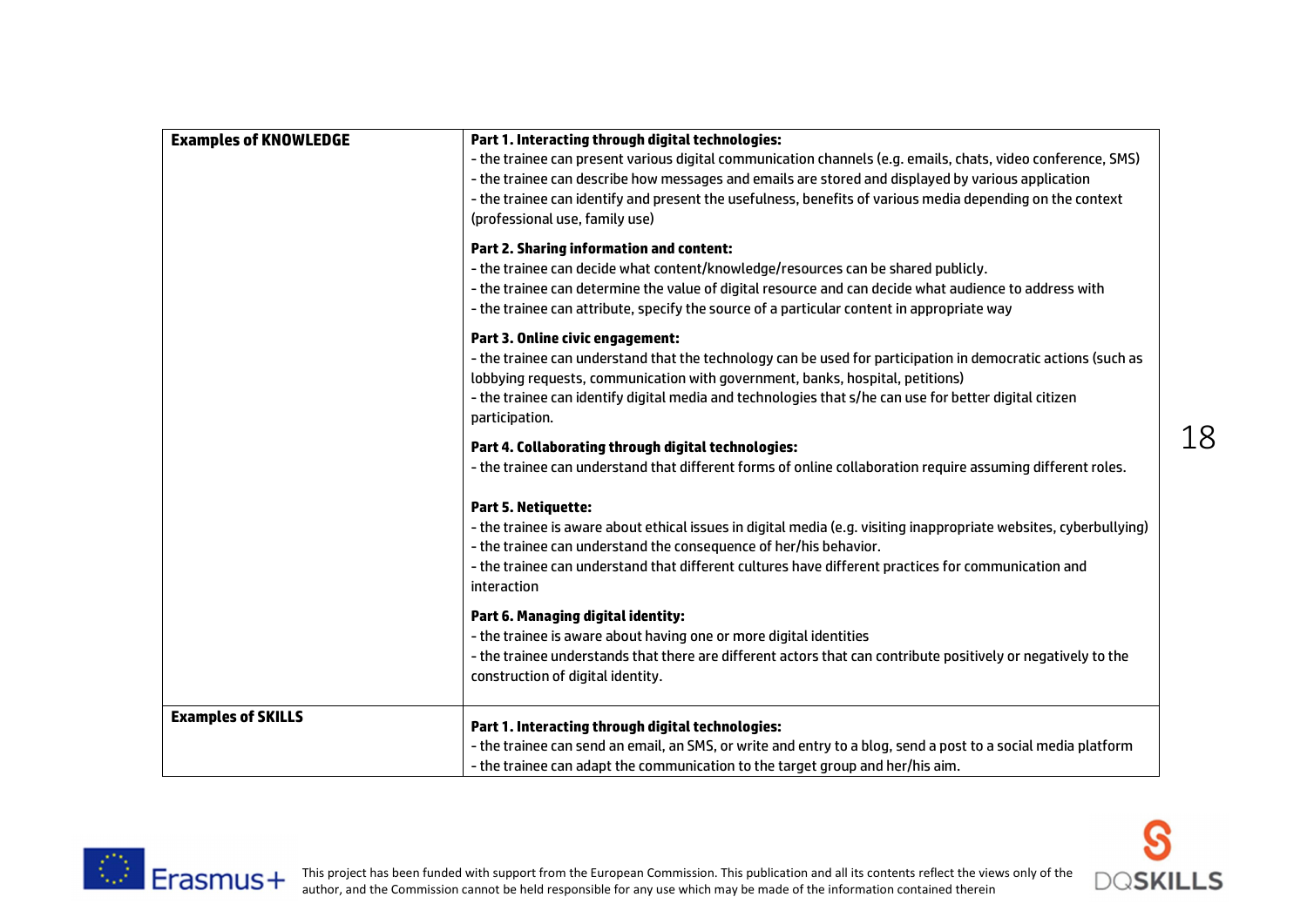|                              | <b>Part 2. Sharing information and content:</b>                                                               |
|------------------------------|---------------------------------------------------------------------------------------------------------------|
|                              | - the trainee can check the right of ownership or right of use of digital content                             |
|                              | - the trainee can share content on the internet (i.e. sharing a video on social networks)                     |
|                              | Part 3. Online civic engagement:                                                                              |
|                              | - the trainee can find relevant communities, networks and social media that correspond to his/her             |
|                              | interest/needs                                                                                                |
|                              | - the trainee can use various features of networks, digital media and online services                         |
|                              | Part 4. Collaborating through digital technologies:                                                           |
|                              | - the trainee can use social media for different types of collaboration                                       |
|                              | - the trainee can provide and receive feedback                                                                |
|                              | - the trainee can use the collaboration features of the software packages and web-based collaboration         |
|                              | services (e.g. comments on a document, labels, contribution to wikis, collaborative files etc.)               |
|                              | <b>Part 5. Netiquette:</b>                                                                                    |
|                              | - the trainee can protect herself/himself or others from online threats                                       |
|                              | - the trainee can identify, ban and report abuse and threats                                                  |
|                              | Part 6. Managing digital identity:                                                                            |
|                              | - the trainee can protect her/his digital reputation                                                          |
|                              | - the trainee can build an appropriate social media profile                                                   |
|                              | - the trainee can track his/her own digital fingerprint                                                       |
| <b>Examples of ATTITUDES</b> | Part 1. Interacting through digital technologies:                                                             |
|                              | - the trainee can take precaution when using digital media in communication                                   |
|                              | - the trainee can take precaution when communicates online with strangers                                     |
|                              | <b>Part 2. Sharing information and content:</b>                                                               |
|                              | - the trainee is aware of the existence of information sharing practices and digital resources, the benefits, |
|                              | risks and limits if these                                                                                     |
|                              | - the trainee is aware of the existence of copyright and rights of digital resources                          |



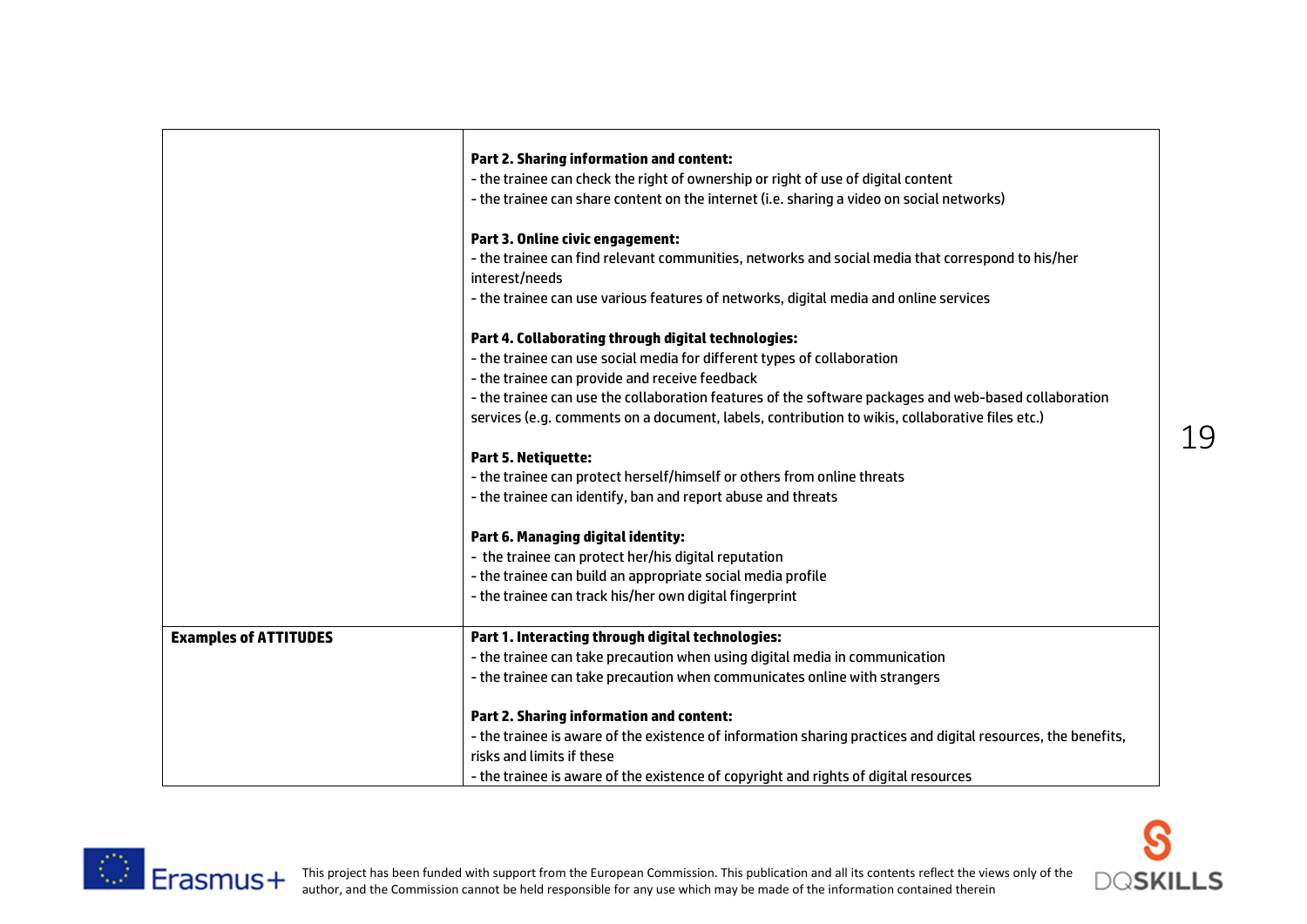|                      | Part 3. Online civic engagement:                                                                                           |
|----------------------|----------------------------------------------------------------------------------------------------------------------------|
|                      | - the trainee can understand in critical way and take part in social media, digital broadcast networks and                 |
|                      | online communities                                                                                                         |
|                      | - the trainee can evaluate the potential of digital media and technology for public participation                          |
|                      | Part 4. Collaborating through digital technologies:                                                                        |
|                      | - the trainee can decide on new forms of digital cooperation that do not necessarily involve a prior physical<br>encounter |
|                      | <b>Part 5. Netiquette:</b>                                                                                                 |
|                      | - the trainee can respect the ethical principles when use publication and                                                  |
|                      | - the trainee can respect diversity                                                                                        |
|                      | - the trainee can protect him/herself during digital activities                                                            |
|                      | Part 6. Managing digital identity:                                                                                         |
|                      | - the trainee is aware about the advantages and risks regarding online presence                                            |
|                      | - the trainee can express his/her digital identity and personality trough digital media in multiple ways                   |
| EQF level 4/5 (VET)  | 4&5                                                                                                                        |
| <b>Training goal</b> | Practical examples on how the competencies acquired can be used in daily life:                                             |
|                      | Leisure: sharing articles, videos, searching and asking for information related to leisure time activities,<br>hobbies;    |
|                      | Social life: use of social networking sites, emailing with friends, family members, chatting with friends, using           |
|                      | different web 2.0 tools in order to communicate with friends, colleagues, to be member of different social                 |
|                      | media groups (depending on the field of interest of the person);                                                           |
|                      | Commercial transactions: use of the chatbot on a web shop, contacting online different services in order to                |
|                      | solve issues;                                                                                                              |
|                      | Learning: register on online learning platforms, use of blended learning platforms, ability to give and receive            |
|                      | feedback, online communication with teacher and peers on a learning platform;                                              |



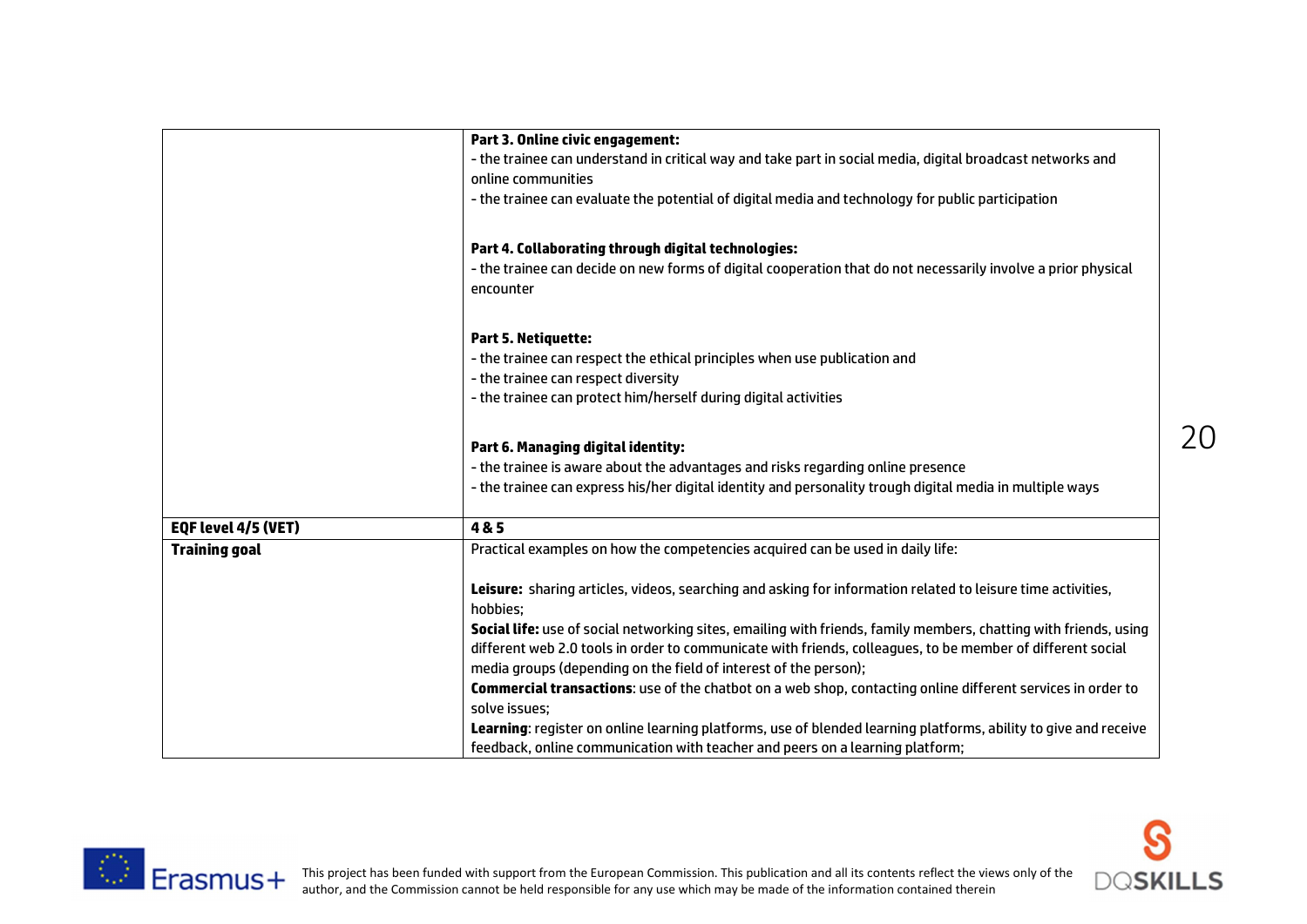|                                                 | Citizenship: to sign an online petition, solving social, health and administrative issues using online digital<br>technology;                                                                                                                                                                                                                                                                                                                                                                                                                                                                                                                                                                                                                                                                                                                                                                                                                                                                                  |
|-------------------------------------------------|----------------------------------------------------------------------------------------------------------------------------------------------------------------------------------------------------------------------------------------------------------------------------------------------------------------------------------------------------------------------------------------------------------------------------------------------------------------------------------------------------------------------------------------------------------------------------------------------------------------------------------------------------------------------------------------------------------------------------------------------------------------------------------------------------------------------------------------------------------------------------------------------------------------------------------------------------------------------------------------------------------------|
|                                                 | Employment: search for a job on the internet, completing CV and sending it by email, attending a skype<br>interview;                                                                                                                                                                                                                                                                                                                                                                                                                                                                                                                                                                                                                                                                                                                                                                                                                                                                                           |
|                                                 | Welfare: searching for information about healthy lifestyle, sharing videos, documents on the internet,<br>observing the rules of copyrights.                                                                                                                                                                                                                                                                                                                                                                                                                                                                                                                                                                                                                                                                                                                                                                                                                                                                   |
| <b>Proposed training methods (in brief)</b>     | Action Learning (learning by doing)<br>٠<br>Cooperative learning - students with different abilities and skills are grouped together in order to<br>٠<br>interact and benefit from the knowledge of each other.<br>Forum theatre - interactive role-playing, shared experience<br>٠<br>Mind Map - can be the introductory step for any training topic or can be used for the whole session.<br>$\blacksquare$<br>Video watching, and group discussion:<br>$\blacksquare$<br>- online etiquette: https://www.youtube.com/watch?v=80uRE972uQ0<br>- online netiquette: https://www.youtube.com/watch?v=d72NtV4I_p0<br>Email etiquette: https://www.teachingchannel.org/videos/teaching-email-etiquette (kids, video);<br>٠<br>http://www.businessinsider.com/email-etiquette-rules-everyone-should-know-2014-9 (adults)<br>Ice-breakers<br>٠<br>Diversity awareness, Intercultural communication (Barnga game)<br>Ladder of tolerance<br>$\blacksquare$<br>Critical thinking (Edward's Bono 6 Thinking Hats)<br>٠ |
| <b>Timeframe</b>                                | 5 HOURS                                                                                                                                                                                                                                                                                                                                                                                                                                                                                                                                                                                                                                                                                                                                                                                                                                                                                                                                                                                                        |
| <b>Tools, case studies (including handouts)</b> | Computer/laptop, mobile phone, Internet access<br>٠<br><b>Handouts</b><br>$\blacksquare$<br>Case studies (6, at least 1 for each part)<br>$\blacksquare$<br>Digital devices, tools<br>$\blacksquare$<br><b>Interviews</b><br>$\blacksquare$<br>Journal - as self -reflective tool (it can be a digital journal)<br>٠<br>Videos                                                                                                                                                                                                                                                                                                                                                                                                                                                                                                                                                                                                                                                                                 |



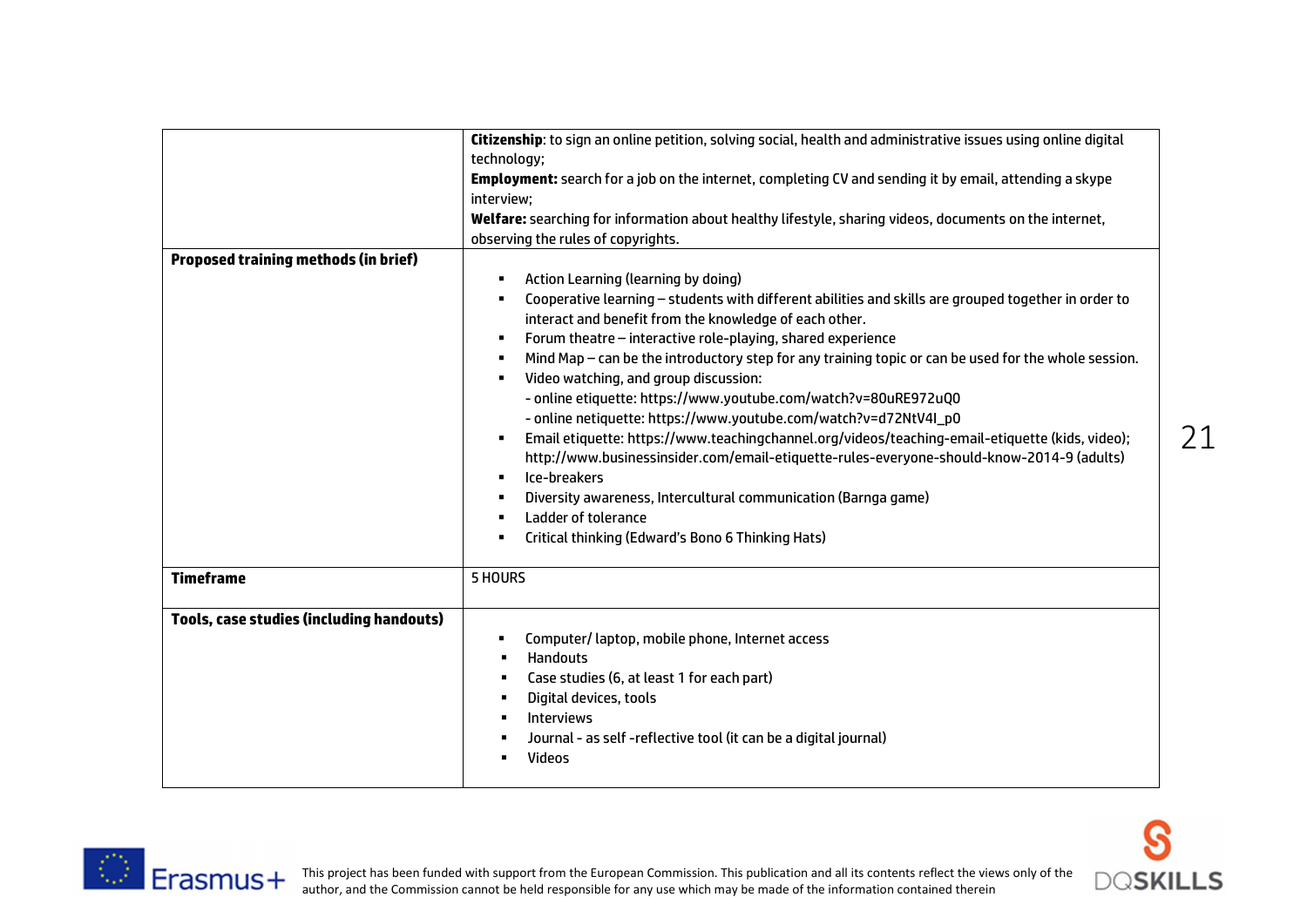|                                  | <b>Part 1, 2</b>                                                                                               | Part 3, 4, 5, 6                                                                                          | Part 3, 4, 5, 6 |
|----------------------------------|----------------------------------------------------------------------------------------------------------------|----------------------------------------------------------------------------------------------------------|-----------------|
| Levels *                         | Basic                                                                                                          | <b>Intermediate</b>                                                                                      | <b>Advanced</b> |
|                                  |                                                                                                                |                                                                                                          |                 |
|                                  | https://www.mindtools.com/pages/article/SKS-process.htm                                                        |                                                                                                          |                 |
|                                  | Stop – Keep Doing – Start Simple Questions for Improving Performance                                           |                                                                                                          |                 |
|                                  | Kirkpatrick's Four-Level Training Evaluation Model,<br>https://www.mindtools.com/pages/article/kirkpatrick.htm |                                                                                                          |                 |
|                                  | Blob Tree, https://www.blobtree.com/                                                                           |                                                                                                          |                 |
| <b>Evaluation methods</b>        |                                                                                                                |                                                                                                          |                 |
|                                  |                                                                                                                |                                                                                                          |                 |
|                                  |                                                                                                                | 9. Lear more about social media sites, https://makeawebsitehub.com/social-media-sites/                   |                 |
|                                  |                                                                                                                | 8. Europass CV creator, http://europass.cedefop.europa.eu/documents/curriculum-vitae                     |                 |
|                                  | (adults)                                                                                                       |                                                                                                          |                 |
|                                  | (kids, video)<br>http://www.businessinsider.com/email-etiquette-rules-everyone-should-know-2014-9              |                                                                                                          |                 |
|                                  | 7. Email etiquette, https://www.teachingchannel.org/videos/teaching-email-etiquette                            |                                                                                                          |                 |
|                                  | 6. Online Netiquette, https://www.youtube.com/watch?v=d72NtV4I_p0                                              |                                                                                                          |                 |
|                                  |                                                                                                                | 5. Online etiquette, https://www.youtube.com/watch?v=80uRE972uQ0                                         |                 |
|                                  | rules-for-digital-citizenship/                                                                                 |                                                                                                          |                 |
|                                  |                                                                                                                | 4. 20 basic rules for digital citizenship, https://www.teachthought.com/the-future-of-learning/20-basic- |                 |
|                                  | common-email-mistakes.htm                                                                                      | 3. 10 Common Email Mistakes, Using Email Effectively, https://www.mindtools.com/pages/article/10-        |                 |
|                                  | (short video - 2,45 min.)                                                                                      |                                                                                                          |                 |
|                                  |                                                                                                                | https://www.mindtools.com/CommSkll/EmailCommunication.htm?route=article/EmailCommunication.htm           |                 |
|                                  | 2. Writing Effective Emails, Getting People to Read and Act on Your Messages,                                  |                                                                                                          |                 |
|                                  | good-digital-citizen                                                                                           |                                                                                                          |                 |
|                                  | 1. 4 ways you can become a good digital citizen, https://www.ophea.net/blog/4-ways-you-can-become-             |                                                                                                          |                 |
| <b>References (bibliography)</b> |                                                                                                                |                                                                                                          |                 |

*\* according to Digital Competences – Self-assessment grid, European Union, 2015 |* http://europass.cedefop.europa.eu*.*



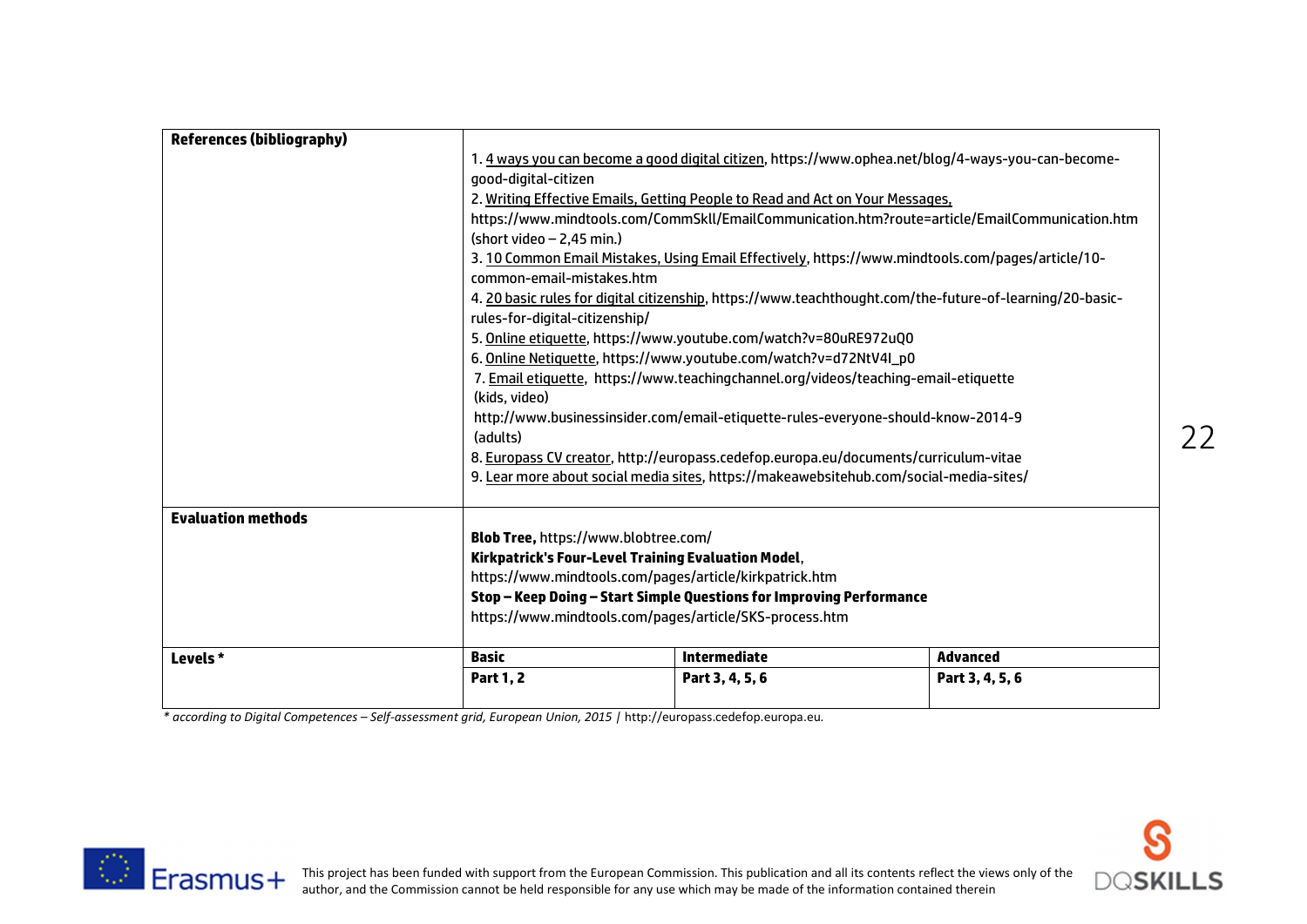| <b>SUGGESTED ACTIVITIES for Module 2</b> |                                                                                                                                                                                                                                                                                                                                                                                                                                                                                                                                                                                                                                                                                                                                                                                                                                                                                                                                                                                                                                                                                                                                                                                                                                  |  |
|------------------------------------------|----------------------------------------------------------------------------------------------------------------------------------------------------------------------------------------------------------------------------------------------------------------------------------------------------------------------------------------------------------------------------------------------------------------------------------------------------------------------------------------------------------------------------------------------------------------------------------------------------------------------------------------------------------------------------------------------------------------------------------------------------------------------------------------------------------------------------------------------------------------------------------------------------------------------------------------------------------------------------------------------------------------------------------------------------------------------------------------------------------------------------------------------------------------------------------------------------------------------------------|--|
| <b>BASIC</b> level                       | Please specify few digital communication services you use in your daily communication.<br>$\blacksquare$<br>Please specify few social networks and online communities where you are member.<br>$\blacksquare$<br>Check if geolocation is off or on your mobile phone.<br>$\blacksquare$<br>Create your digital footprint.<br>$\blacksquare$                                                                                                                                                                                                                                                                                                                                                                                                                                                                                                                                                                                                                                                                                                                                                                                                                                                                                      |  |
|                                          | What does your social profile communicate of you?<br>п<br>Think of 5 social media posts that you have shared recently. What have you publicly revealed<br>$\blacksquare$<br>about yourself when sharing them?<br>What ethical considerations do you follow when sharing photos of others (friends, family,<br>$\blacksquare$<br>colleagues)?                                                                                                                                                                                                                                                                                                                                                                                                                                                                                                                                                                                                                                                                                                                                                                                                                                                                                     |  |
|                                          | Nowadays people often make friends online without having ever met with that person. What do<br>you think, what could be the threats and opportunities in such a friendship?                                                                                                                                                                                                                                                                                                                                                                                                                                                                                                                                                                                                                                                                                                                                                                                                                                                                                                                                                                                                                                                      |  |
| <b>INTERMEDIATE</b> level                | Think of what data does geolocation collect from you? Think if you would like all that data go<br>$\blacksquare$<br>public? What can you do to protect yourself?<br>Think of your digital footprint - make notes of the websites you have visited in the last week and<br>$\blacksquare$<br>make the list of information that they might have collected about you (whether you voluntarily<br>disclosed it - like your address when shopping online - or involuntarily provided - like your<br>musical preferences when listening to music online).<br>Think of 5 social media posts that you have shared recently. What have you publicly revealed<br>$\blacksquare$<br>about yourself when sharing them?<br>What ethical considerations do you follow when sharing photos of others (friends, family,<br>$\blacksquare$<br>colleagues)?<br>Imagine that you've just applied for a job. Your prospective employee goes online and searches<br>for information on you. What can he deduce from the information that he found?<br>Create a chat group to this training participants, invite members and share videos related to<br>cyberbullying<br>Share your events' agenda using cloud-based storage system (ex. Google drive) |  |



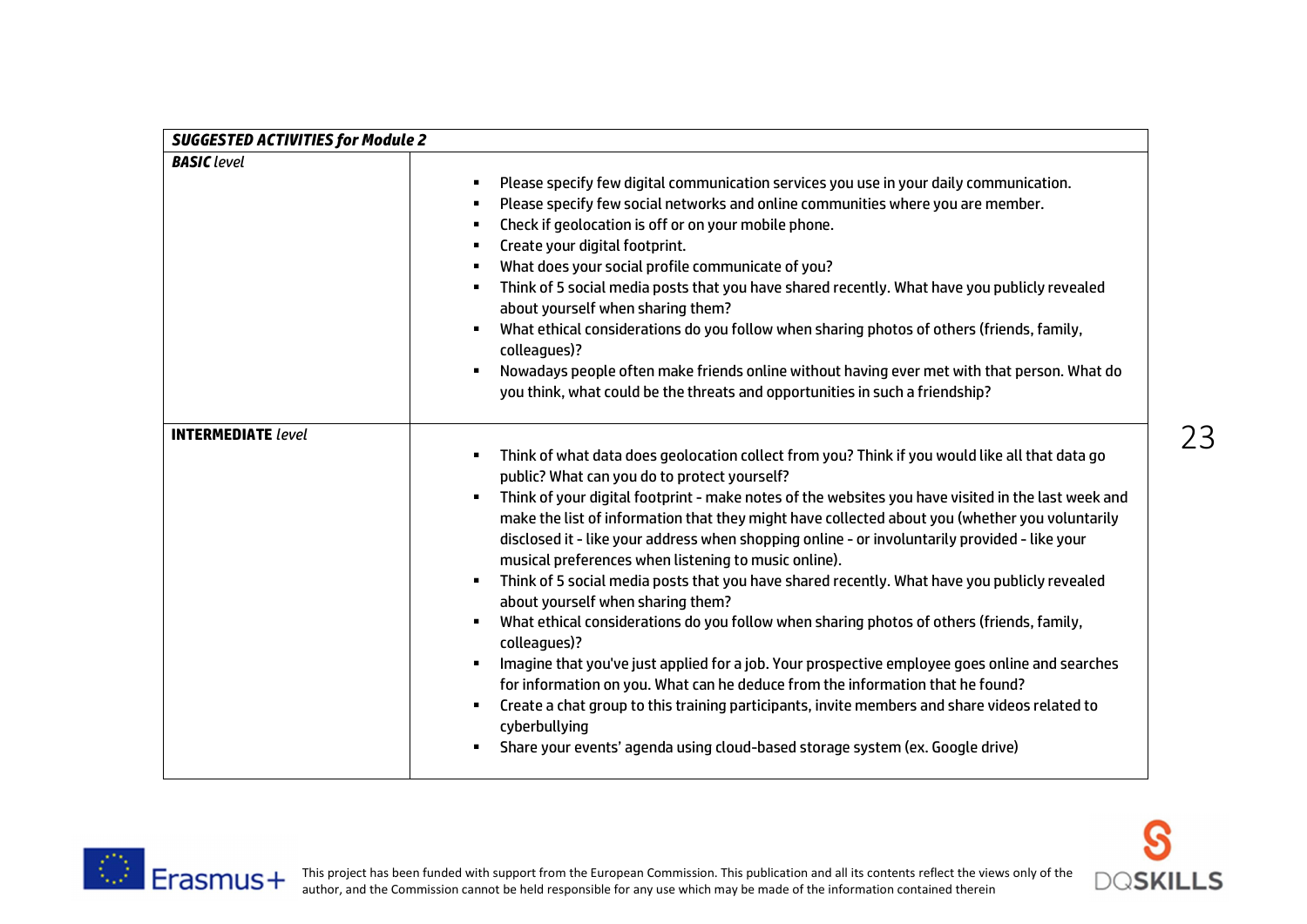| <b>ADVANCED</b> level | Think of the information that apps you have recently downloaded requested from you. What        |
|-----------------------|-------------------------------------------------------------------------------------------------|
|                       | might they be using that information for?                                                       |
|                       | What do you consider "personal information"? Which of these do you display/disclose online? Put |
|                       | them in order of "confidentiality" (Which should be kept the most confidential, which can be    |
|                       | shared with family - friends - online friends - strangers)                                      |
|                       | Nowadays people often make friends online without having ever met with that person. What do     |
|                       | you think, what could be the threats and opportunities in such a friendship?                    |
|                       | You are getting ready to travel to a country where you have never been before. What sort of     |
|                       | information can you search online? Where do you know which of that information are trustful and |
|                       | which are not? How can you double/check an information found online? Would you use traveler     |
|                       | blogs or not? Why?                                                                              |
|                       | How do you decide if you can trust USG (user generated content) or not (Wikipedia)?             |
|                       |                                                                                                 |



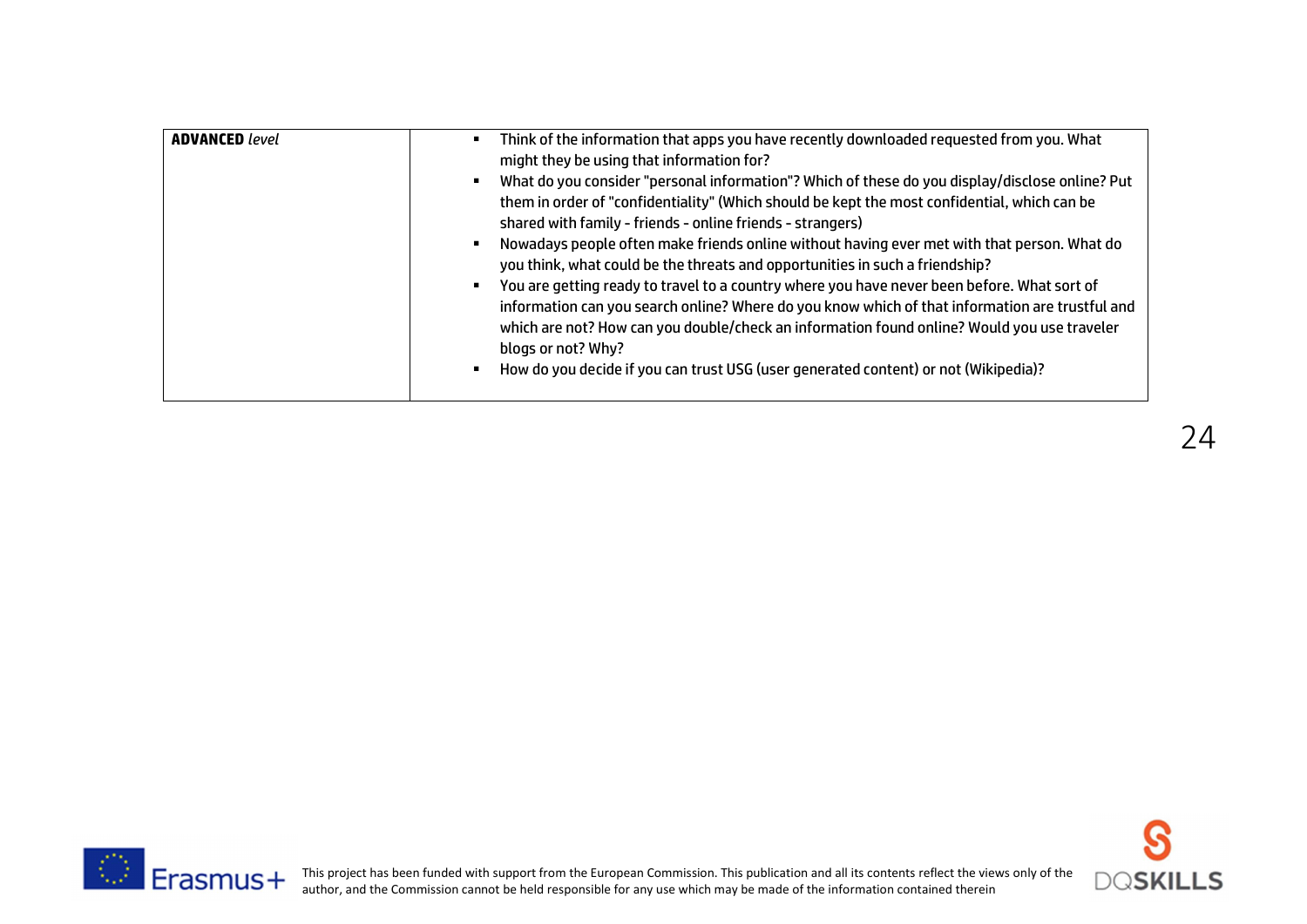# MODULE 3. DIGITAL CONTENT CREATION

| <b>Module 3</b>              | <b>Digital Content Creation</b>                                                                                                                                                                                                                                                                                                                                            |  |
|------------------------------|----------------------------------------------------------------------------------------------------------------------------------------------------------------------------------------------------------------------------------------------------------------------------------------------------------------------------------------------------------------------------|--|
| <b>Definition</b>            | The main definition of the <b>module "Digital Content Creation"</b> refers to a person's ability to create and edit new digital<br>content, integrate and rebuild prior knowledge and content, make artistic productions, multimedia content and<br>computer programming, know how to apply intellectual property rights and licenses.                                     |  |
| <b>Keywords</b>              | Digital content / Copyright / License / Intellectual Property / Multimedia content                                                                                                                                                                                                                                                                                         |  |
| <b>Competences</b>           | Part 1. Developing digital content: To create and edit digital content in different formats and express oneself<br>through digital means.                                                                                                                                                                                                                                  |  |
|                              | Part 2. Integrating and re-elaborating digital content: To modify, refine, improve and integrate information and<br>content into an existing body of knowledge to create new, original and relevant content and knowledge.                                                                                                                                                 |  |
|                              | Part 3. Copyright and licenses: To understand how copyright and licenses apply to data, information and digital<br>content.                                                                                                                                                                                                                                                |  |
|                              | Part 4. Programming: To plan and develop a sequence of understandable instructions for a computing system to<br>solve a given problem or perform a specific task.                                                                                                                                                                                                          |  |
| <b>Examples of KNOWLEDGE</b> | Part 1. Developing digital content:<br>the trainee can describe the different formats that digital content can be produced.<br>$\overline{a}$<br>the trainee can identify the best program / application suited for each type of content<br>the trainee can understand how meaning is created through multimedia formats (text, audio, video,<br>$\overline{a}$<br>images) |  |



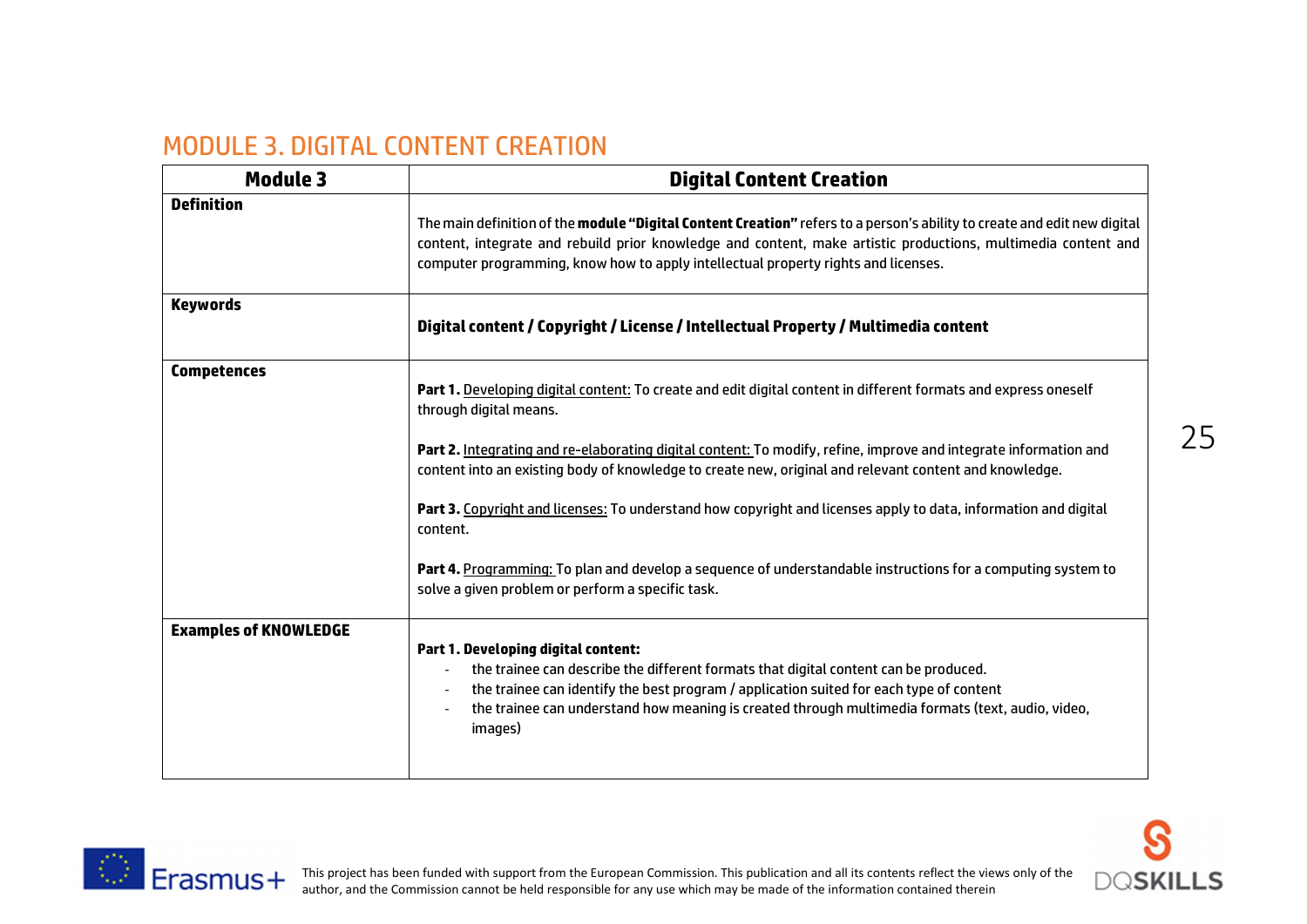|                           | Part 2. Integrating and re-elaborating digital content:                                                                    |
|---------------------------|----------------------------------------------------------------------------------------------------------------------------|
|                           | the trainee can understand how works a wiki, a public forum or an e magazine.                                              |
|                           | the trainee can identify the variety of sources information that construct the resources.                                  |
|                           | the trainee can know different databases and resources that can be recombined and reused.                                  |
|                           | the trainee can know how to indicate the identity of reused content author or authors<br>$\overline{\phantom{a}}$          |
|                           | <b>Part 3. Copyright and licenses:</b>                                                                                     |
|                           | the trainee can understand the principles behind the regulation of licenses for the use and publication of<br>information  |
|                           | the trainee can understand the rules on copyright and licensing.                                                           |
|                           | the trainee can identify the different ways to license the production of intellectual property<br>$\overline{\phantom{a}}$ |
|                           | the trainee can understand the differences between copyright licenses, Creative Commons, copy left and<br>public domain    |
|                           | <b>Part 4. Programming:</b>                                                                                                |
|                           | the trainee can understand how digital systems and processes work.                                                         |
|                           | the trainee can understand how software works.                                                                             |
|                           | the trainee can understand technological ecosystems<br>$\overline{\phantom{a}}$                                            |
|                           | the trainee can know the architectural principles behind technology<br>$\overline{\phantom{a}}$                            |
| <b>Examples of SKILLS</b> | Part 1. Developing digital content:                                                                                        |
|                           | the trainee can use basic packages of tools to create content in different formats like text, audio, video or              |
|                           | images                                                                                                                     |
|                           | the trainee can create representations of knowledge using digital media like mind maps, diagrams).                         |
|                           | the trainee can use a wide range of media to express his/her creatively like texts, images, audio, and                     |
|                           | videos.                                                                                                                    |
|                           | the trainee can edit content to improve the final product.                                                                 |
|                           | Part 2. Integrating and re-elaborating digital content:                                                                    |
|                           | the trainee can use editing functions to modify content in a simple and basic way.                                         |
|                           | the trainee can use digital media for developing knowledge representations using tools like mind maps,                     |
|                           | diagrams.                                                                                                                  |
|                           | the trainee can use the right licenses for the creation and sharing of content.                                            |
|                           | the trainee can create new content using different existing content.                                                       |
|                           |                                                                                                                            |



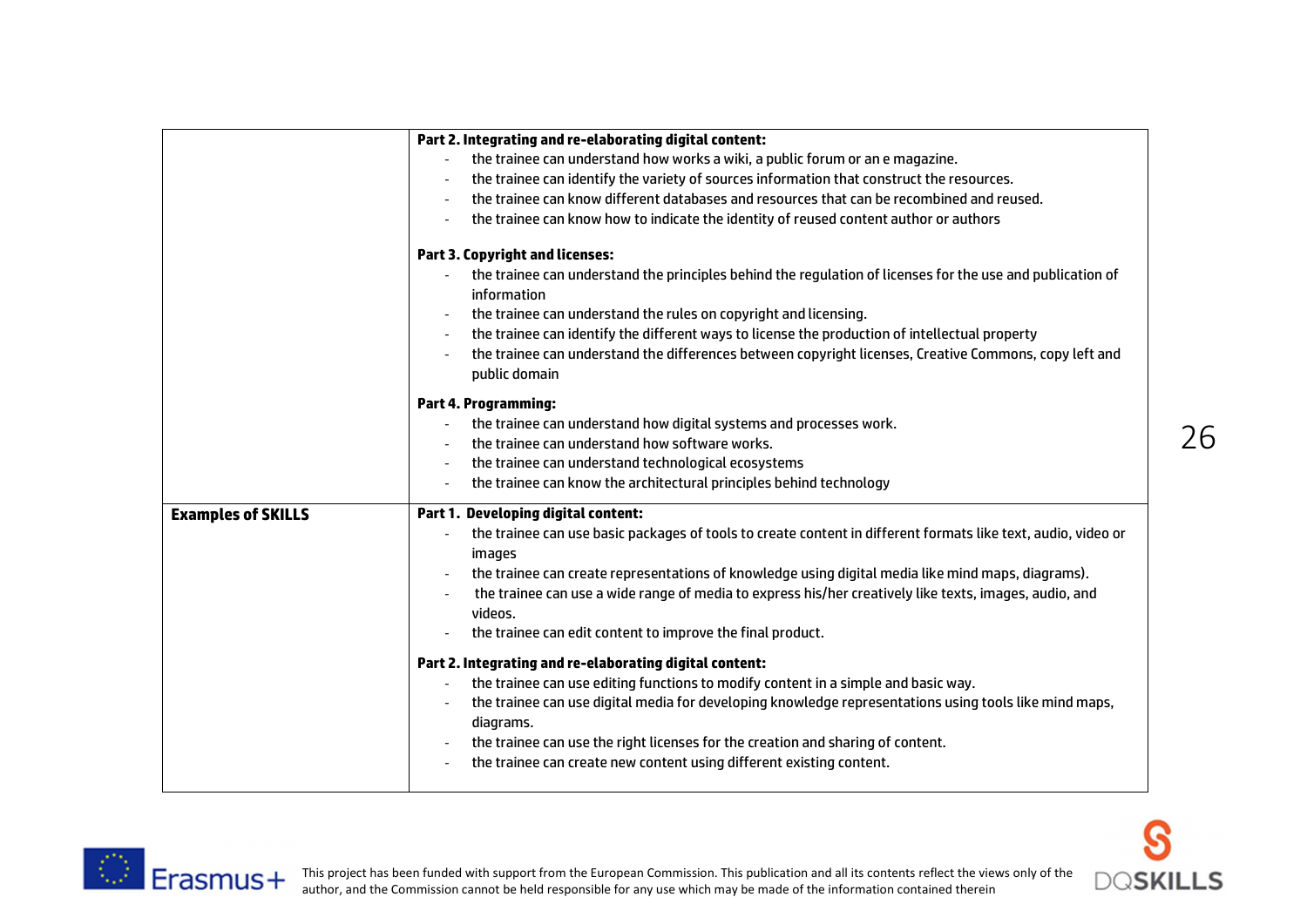|                              | <b>Part 3. Copyright and licenses:</b>                                                                            |  |  |
|------------------------------|-------------------------------------------------------------------------------------------------------------------|--|--|
|                              | the trainee can license his/her own digital production.                                                           |  |  |
|                              | the trainee can find information on regulations related to copyrights and licenses                                |  |  |
|                              | <b>Part 4. Programming:</b>                                                                                       |  |  |
|                              | the trainee can create complex models, simulations and visualizations of real-world using digital<br>information. |  |  |
|                              | the trainee can encode and program digital devices.                                                               |  |  |
|                              | the trainee can change the basic settings of already developed programs.                                          |  |  |
|                              | the trainee can apply advanced settings to some programs.                                                         |  |  |
| <b>Examples of ATTITUDES</b> |                                                                                                                   |  |  |
|                              | Part 1. Developing digital content:                                                                               |  |  |
|                              | the trainee can explore new forms and formats of content creation                                                 |  |  |
|                              | the trainee can understand the potential of the technologies for self-expression towards knowledge                |  |  |
|                              | creation.                                                                                                         |  |  |
|                              | the trainee can add value of the new digital media for creative and cognitive processes.                          |  |  |
|                              | the trainee can assume a critical point view in terms of production and consumption of resources and              |  |  |
|                              | knowledge through technologies.                                                                                   |  |  |
|                              | Part 2. Integrating and re-elaborating digital content:                                                           |  |  |
|                              | the trainee can adopt a critical opinion for selecting content and resources to rework.                           |  |  |
|                              | the trainee can be aware of the existence of repositories like Open Educational Resources.                        |  |  |
|                              | <b>Part 3. Copyright and licenses:</b>                                                                            |  |  |
|                              | the trainee can keep a critical attitude against legal frameworks and regulations.                                |  |  |
|                              | the trainee can act independently and assume responsibility for his/her actions and choices.                      |  |  |
|                              | <b>Part 4. Programming:</b>                                                                                       |  |  |
|                              | the trainee can understand the logic of the existing programming.                                                 |  |  |
|                              | the trainee can apply configurations to most existing software, and establish optimal settings for each           |  |  |
|                              | program, depending on his/her needs.                                                                              |  |  |
|                              | the trainee can understand the potential of ICT for programming and create final products.                        |  |  |



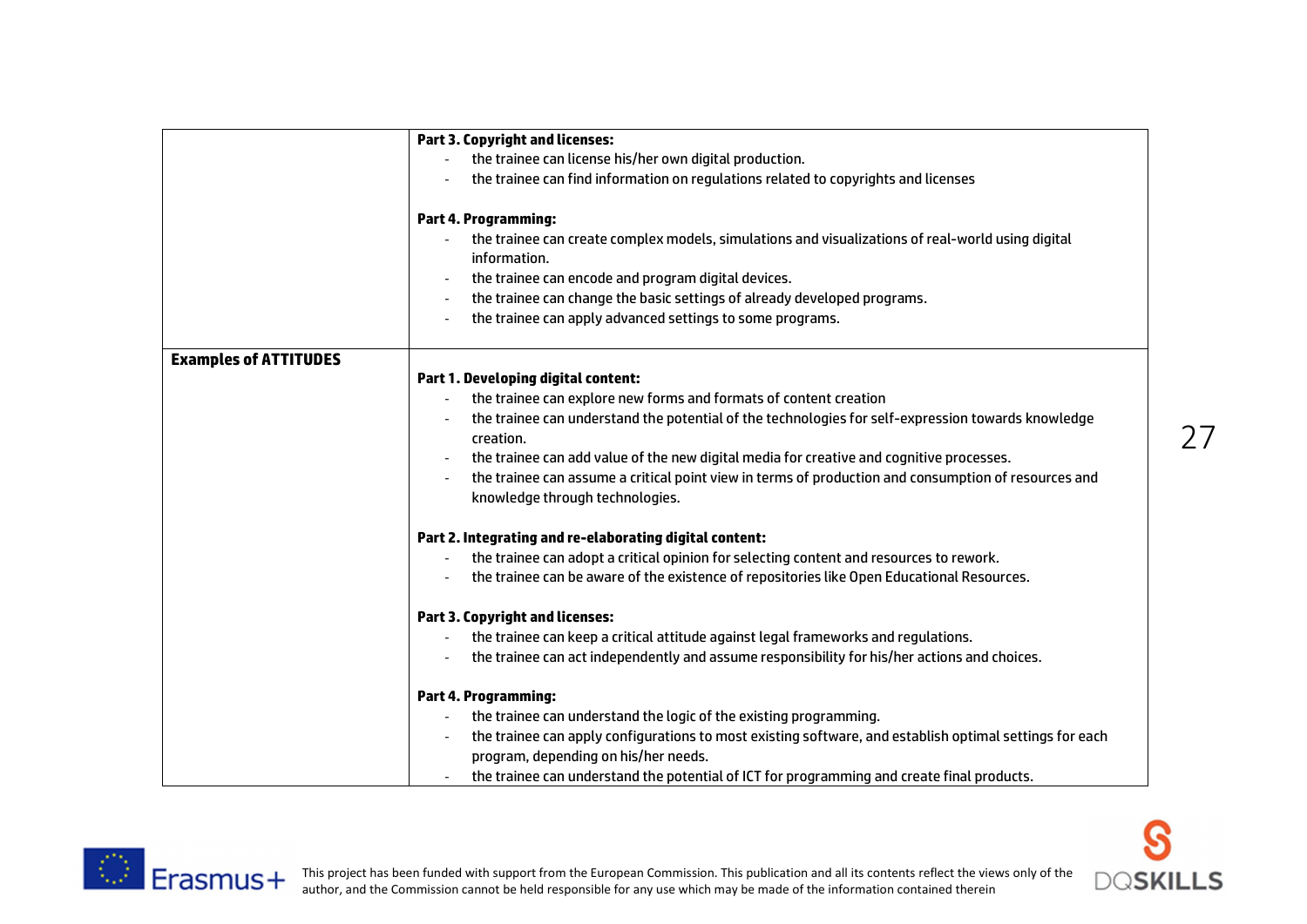| EQF level 4/5 (VET)                                | 4&5                                                                                                                                                                                                                                                                                                                                                                                                                                                                                                                      |  |
|----------------------------------------------------|--------------------------------------------------------------------------------------------------------------------------------------------------------------------------------------------------------------------------------------------------------------------------------------------------------------------------------------------------------------------------------------------------------------------------------------------------------------------------------------------------------------------------|--|
| <b>Training goal</b>                               | Practical examples on how the competencies acquired can be used in daily life:                                                                                                                                                                                                                                                                                                                                                                                                                                           |  |
|                                                    | Leisure: Create your own blog, videoblog, a publication in a blog, YouTube channel, your own review in specialized<br>webpages such as TripAdvisor, your own avatar, your own animated gif, meme, your own sound for the smartphone.<br>Social life: Publish your own tweets, publish your posts on Facebook, publish comments to the contents written by<br>other users, learn how to share the content of other users (retweets, Facebook posts, blogs review), learn where<br>and how publish your videos or reviews. |  |
|                                                    | Commercial transactions: Create your advertisement to sell something, use apps for sell second-hand stuff and<br>create your own video to publicize an item.                                                                                                                                                                                                                                                                                                                                                             |  |
|                                                    | Learning: Create YouTube tutorials, learn to design and create your own presentations (SlideShare, googledocs,<br>Prezi)                                                                                                                                                                                                                                                                                                                                                                                                 |  |
|                                                    | Employment: Create your curriculum, create your video curriculum, personalize the message of your Company<br>through storytelling, create and infographic of your professional/business life and elaborate a video interview.<br>Citizenship: Learn how to manage the content of social networks such as Instagram, snapchat, create audios in<br>different formats (mp3, OGG, Midi) and create your own podcasts.                                                                                                       |  |
|                                                    | Welfare: Learn how to create and manage your own domain, protect the royalties and respect the other's rights                                                                                                                                                                                                                                                                                                                                                                                                            |  |
| <b>Proposed training methods</b>                   | Online training through the LMS.<br>$\blacksquare$<br>Communication tools available i.e. forum and email with tutor.<br>٠<br>Group work for the intermediate and advanced levels.<br>$\blacksquare$                                                                                                                                                                                                                                                                                                                      |  |
| <b>Timeframe</b>                                   | 5 HOURS (including video/publications analysis and discussion and case study/group work)                                                                                                                                                                                                                                                                                                                                                                                                                                 |  |
| <b>Tools (including handouts, case</b><br>studies) | Computer/laptop, mobile phone, Internet access<br>Е<br><b>LMS</b><br>$\blacksquare$<br>Online training material<br>$\blacksquare$<br>Case studies (3, one for each part)<br>п<br><b>Training resources</b><br>п<br><b>Evaluation and assessment</b>                                                                                                                                                                                                                                                                      |  |

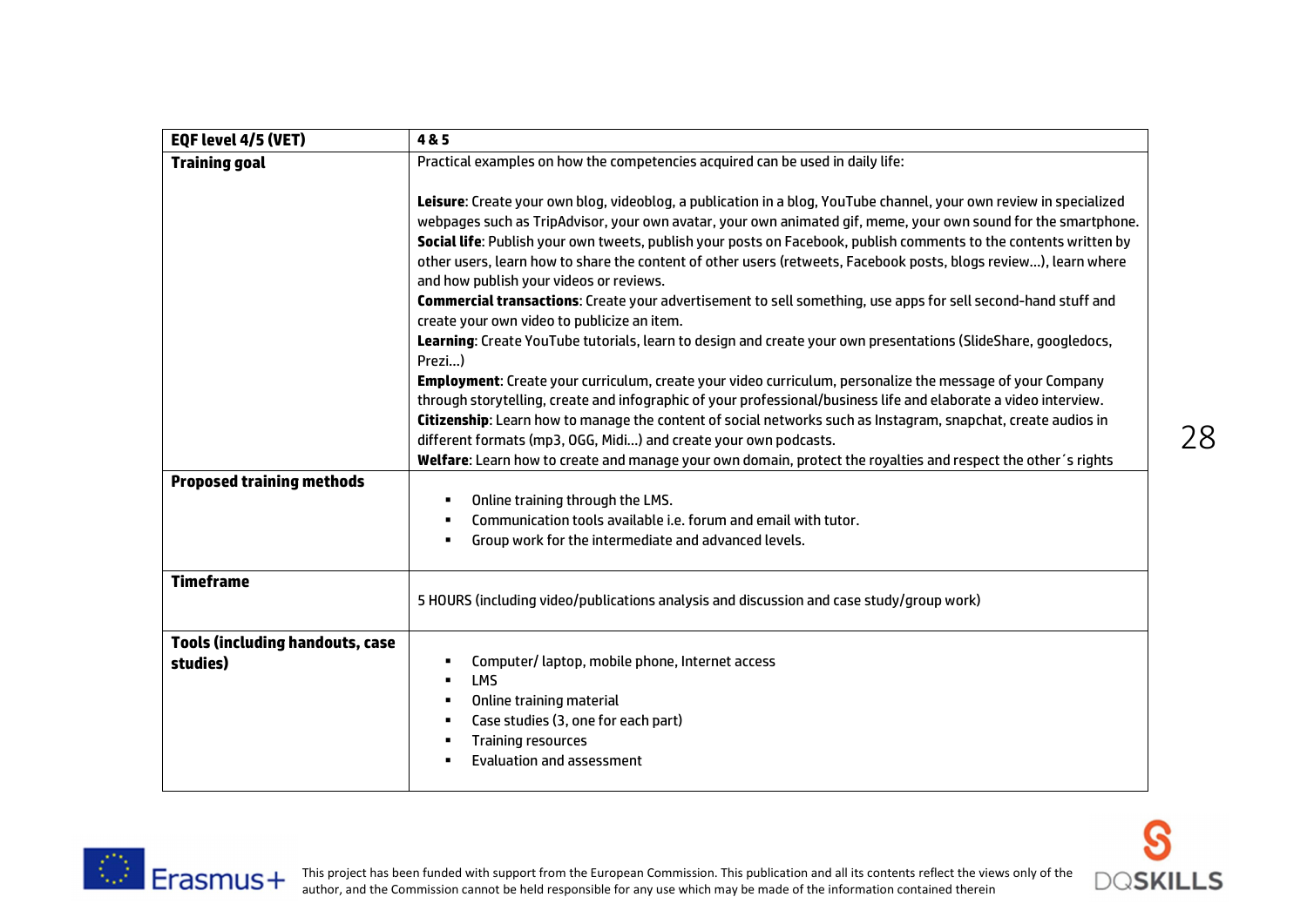| <b>References (bibliography)</b> |                                                                         |                                                                                                         |                 |
|----------------------------------|-------------------------------------------------------------------------|---------------------------------------------------------------------------------------------------------|-----------------|
|                                  |                                                                         | 1. Content Rules," Ann Handley and C.C. Chapman                                                         |                 |
|                                  | 2. Don't Make Me Think," Steve Krug                                     |                                                                                                         |                 |
|                                  | 3. On Writing Well," William Zinsser                                    |                                                                                                         |                 |
|                                  | 4. European Commission (2010b). A Digital Agenda for Europe, COM (2010) |                                                                                                         |                 |
|                                  | 5. Digital Content Creation 2001st Edition. Rae Earnshaw/ John Vince    |                                                                                                         |                 |
|                                  |                                                                         | 6. International ICT Literacy Panel. (2007). Digital Transformation. A Framework for ICT Literacy: ETS, |                 |
|                                  |                                                                         | http://www.ets.org/Media/Tests/Information_and_Communication_Technology_Literacy/ictrep ort.pdf         |                 |
|                                  |                                                                         | 7. Managing Intellectual Assets in the Digital Age, Jeffrey H. Matsuura                                 |                 |
|                                  | 8. https://pixabay.com/es/monitor-binaria-sistema-binario-1307227/      |                                                                                                         |                 |
|                                  | 9. https://www.youtube.com/watch?v=5egLxg_7mg0                          |                                                                                                         |                 |
|                                  |                                                                         | 10. https://www.youtube.com/watch?v=wXLwYchMIPA                                                         |                 |
|                                  |                                                                         |                                                                                                         |                 |
| <b>Evaluation methods</b>        |                                                                         |                                                                                                         |                 |
|                                  |                                                                         | <b>Multiple</b> choice questions following completion of each part, max 10 in total.                    |                 |
|                                  |                                                                         | Project work: tasks and activities (individual and/or group) to determine competences.                  |                 |
| Levels *                         | <b>Basic</b>                                                            | <b>Intermediate</b>                                                                                     | Advanced        |
|                                  | Part 1                                                                  | Part 1, 2, 3, 4                                                                                         | Part 1, 2, 3, 4 |

*\* according to Digital Competences – Self-assessment grid, European Union, 2015 |* http://europass.cedefop.europa.eu*.*

| <b>SUGGESTED ACTIVITIES for Module 3</b> |                                                                        |  |
|------------------------------------------|------------------------------------------------------------------------|--|
| <b>BASIC</b> level                       |                                                                        |  |
| <b>INTERMEDIATE</b> level                |                                                                        |  |
|                                          | <b>Dynamic type: MULTIPLE CHOICE</b>                                   |  |
|                                          | 1. Storytelling is a tool you can use in order to                      |  |
|                                          | a. Increase the emotional empathy with the rest of the users (correct) |  |
|                                          | b. Copy the same pattern of message of other content creators.         |  |
|                                          | c. Delimit the dissemination possibilities of your messages.           |  |
|                                          |                                                                        |  |

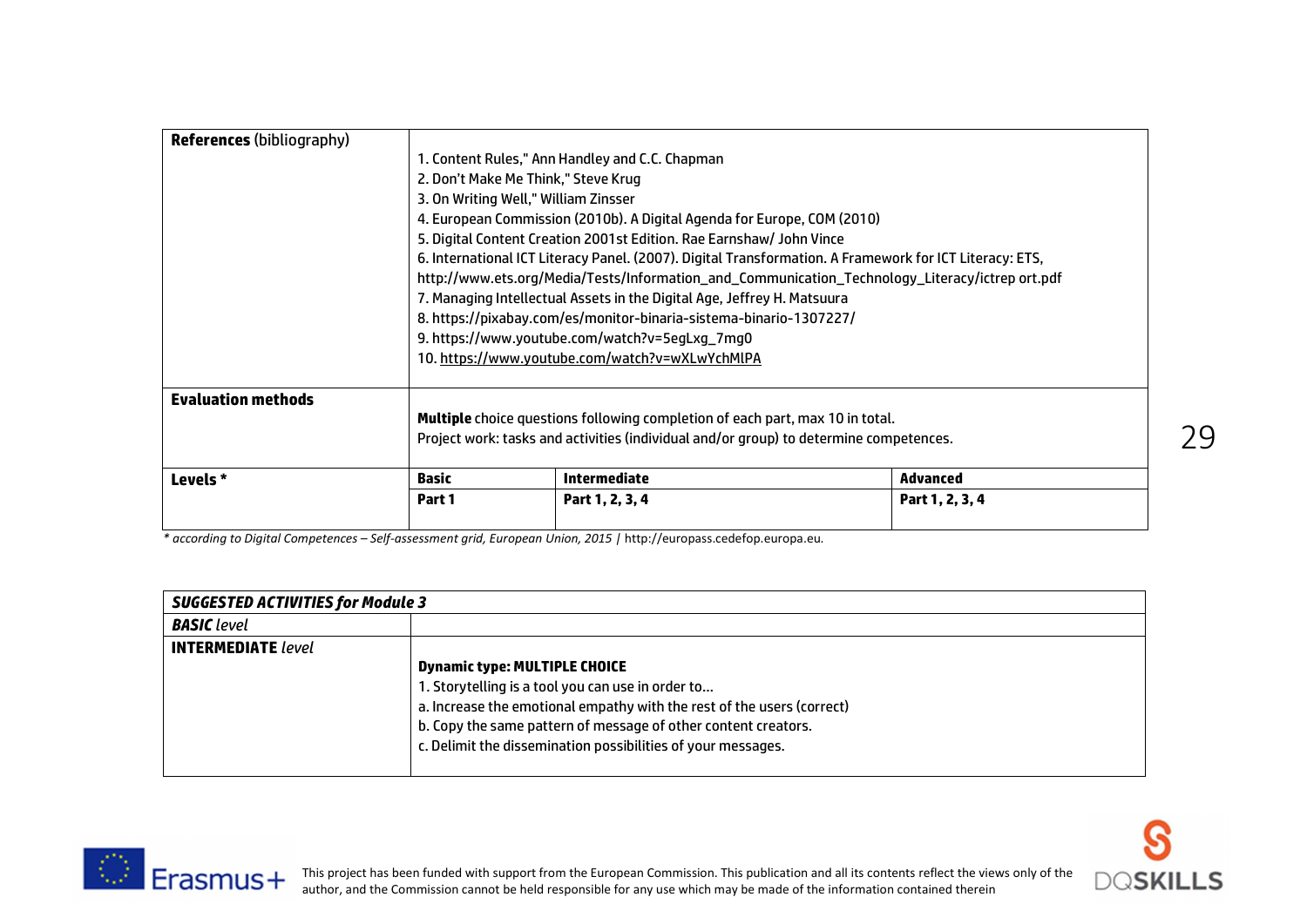| <b>Dynamic type: Project Work</b>                                                                                 |
|-------------------------------------------------------------------------------------------------------------------|
| Take a look to the following blog: https://brasilmasquefutbol.com/                                                |
| And identify:                                                                                                     |
| Who writes it                                                                                                     |
| Which sources he/she uses                                                                                         |
| How are the paragraphs structured                                                                                 |
| Which multimedia resources he/she uses                                                                            |
| How the content is organized                                                                                      |
| <b>Dynamic type: MULTIPLE ANSWERS</b>                                                                             |
| 1. Select among the following options the key aspects to write an effective tweet:                                |
| Include a link to another site (correct)                                                                          |
| Disseminate it only among the contacts you considered that could be interested.                                   |
| Enlarge it as much as possible (280 characters); long tweets have more success.                                   |
| Use hashtags to link it to trends or current topics (correct)                                                     |
| Provide original, attractive and innovative information (correct).                                                |
| Break the coherence of your Twitter profile; sometimes it is good.                                                |
| If possible, include an image (correct).                                                                          |
| <b>Dynamic type: TRUE OR FALSE</b>                                                                                |
| Answer true (T) or false (F) to the following questions about the audio options in the digital content creation   |
| process:                                                                                                          |
| A) The podcast, the tag cloud and the interview are some of the formats for the content creation on the net (F)   |
| R/: The tag cloud is one of the formats of the digital image.                                                     |
| B) The appearance of new digital tools expanded the dissemination scope of the podcasts, before it was very       |
| difficult of produce and disseminate them. (T)                                                                    |
| R/: New technologies had a significant effect on this content. Nowadays they have had an increasing dissemination |
| effect in the net thanks to, among other reasons, the ease for creating and playing the content on the            |
| smartphones.                                                                                                      |



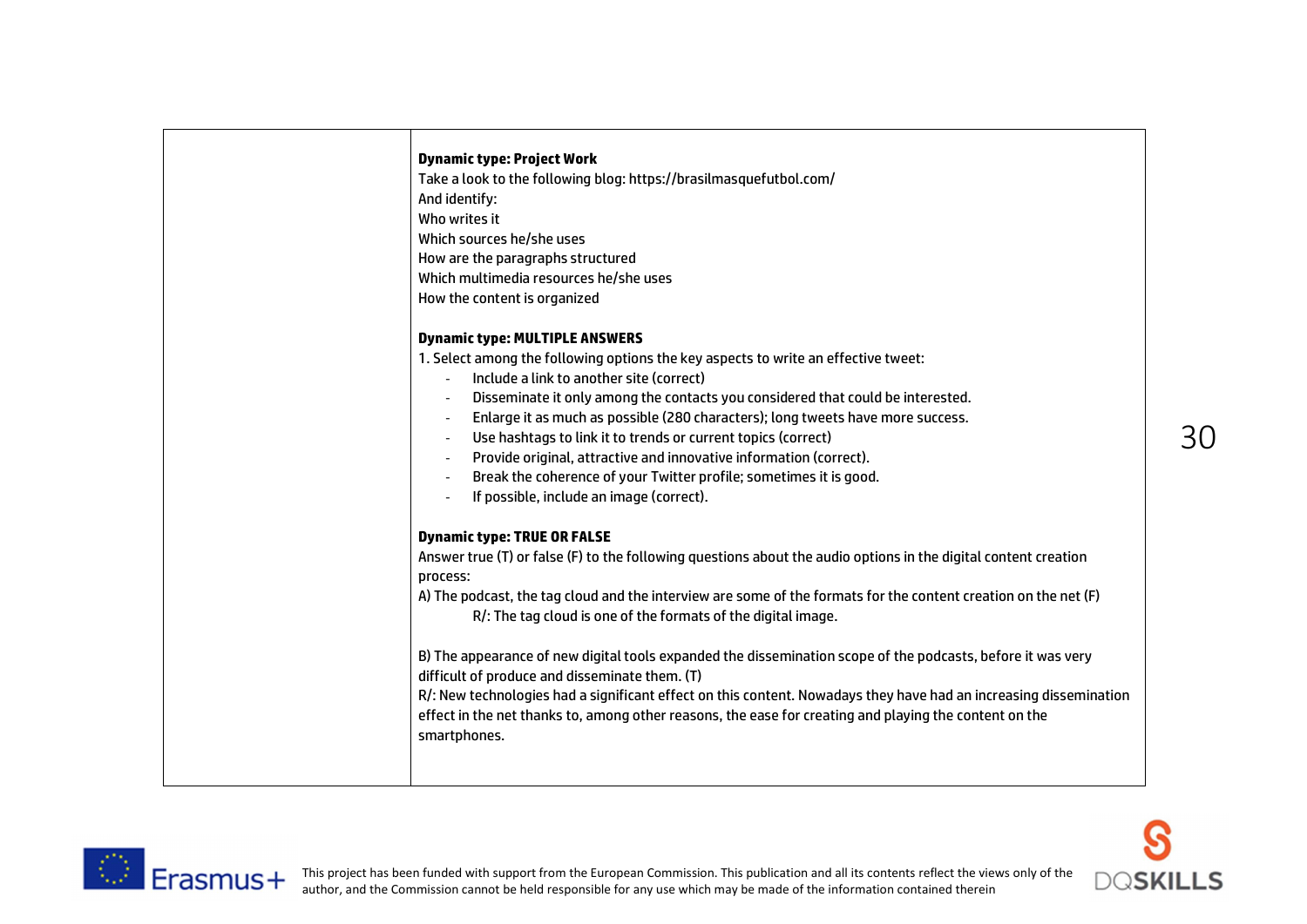| <b>ADVANCED</b> level | <b>Dynamic type Project Work</b>                                                                                                                                                                                                                                                                                                                                                                                                                                                                                                                                                                                                                                                                                                                                      |
|-----------------------|-----------------------------------------------------------------------------------------------------------------------------------------------------------------------------------------------------------------------------------------------------------------------------------------------------------------------------------------------------------------------------------------------------------------------------------------------------------------------------------------------------------------------------------------------------------------------------------------------------------------------------------------------------------------------------------------------------------------------------------------------------------------------|
|                       | Write a relevant article in line with the identity of the blog. Remember to use the SEO positioning rules to obtain<br>more chances to be caught when users write the key words on the browsers.<br><b>Dynamic type: FILLING THE GAPS</b><br>Complete the following text's gaps, with the missing words considering that the whole sentence should make<br>sense. The topic of the text is infographics.<br>(1), ________ (2) and _________ (3) are the most common formats for an infographic. It is a very useful<br>tool when it deals with topics which are not easy to explain in a non-visual way.<br>(1) Tweets, post, maps, videos.<br>(2) Images, numbers, tools, tables.<br>(3) Banners, graphs, avatars, GIFs.<br>(4) Complex, easy, arbitrary, illegible. |
|                       | <b>Dynamic type: Project Work</b><br>Design a video curriculum/infographic where your professional life is reflected. Once created, upload it to your<br>YouTube channel.                                                                                                                                                                                                                                                                                                                                                                                                                                                                                                                                                                                             |



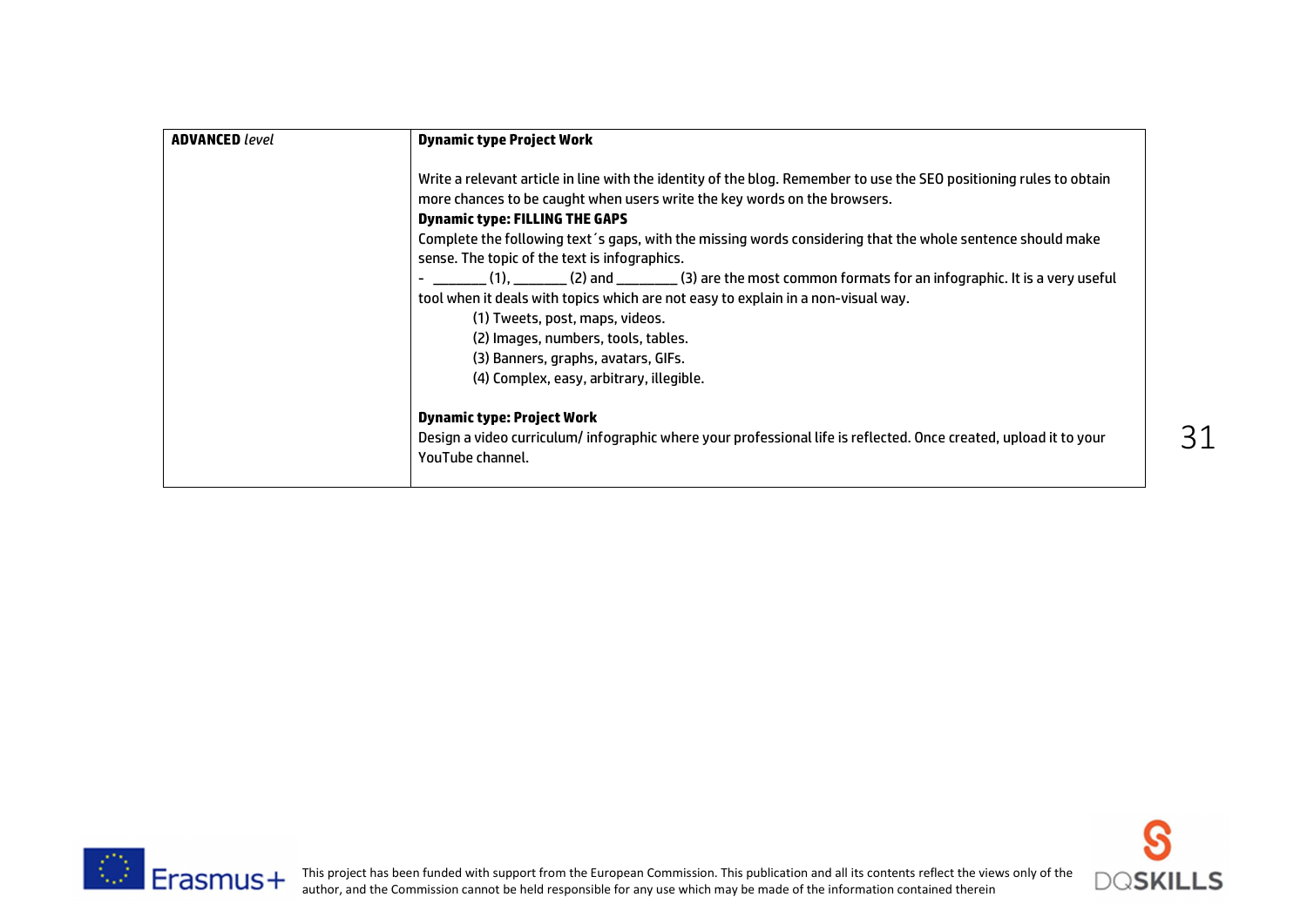#### MODULE 4. SAFETY

| Module 4                     | <b>Safety</b>                                                                                                                                                                                                                                                                                                                                                                          |  |
|------------------------------|----------------------------------------------------------------------------------------------------------------------------------------------------------------------------------------------------------------------------------------------------------------------------------------------------------------------------------------------------------------------------------------|--|
| <b>Definition</b>            | The safety area relates to the person capacity of self-protecting when using technology and devices, of protecting<br>data, their (and others') digital identity, of making a secure, safe and sustainable use of the technologies.                                                                                                                                                    |  |
| <b>Keywords</b>              | Safety/security, data protection, health protection, sustainable consumption, digital identity                                                                                                                                                                                                                                                                                         |  |
| <b>Competences</b>           | Part 1. Protecting devices: refers to a person ability to protect devices and digital content, understanding the risks<br>and threats of the digital environments, and to know about safety and security measures and have regard to reliability<br>and privacy.                                                                                                                       |  |
|                              | Part 2. Protecting personal data and privacy: refers to a person ability to protect personal data and privacy in digital<br>environments; to understand how to use and share personal identifiable information while being able to protect<br>oneself and others from damages; to understand that digital services use a « privacy policy » to inform of how<br>personal data is used. |  |
|                              | Part 3. Protecting health and wellbeing: refers to a person ability to be able to avoid health-risks and threats to<br>physical and psychological well-being while using digital technologies; to be able to protect oneself and others from<br>possible dangers in digital environments; to be aware of digital technologies for social well-being and social inclusion.              |  |
|                              | Part 4. Protecting the environment: to be aware of the environmental impact of digital technologies and its use.                                                                                                                                                                                                                                                                       |  |
| <b>Examples of KNOWLEDGE</b> | <b>Part 1. Protecting devices:</b><br>the trainee knows the main risks associated to the use of technologies.<br>the trainee knows the latest strategies to avoid risks.<br>$\overline{\phantom{a}}$<br>the trainee knows the risks associated with the use of online tools and devices.                                                                                               |  |



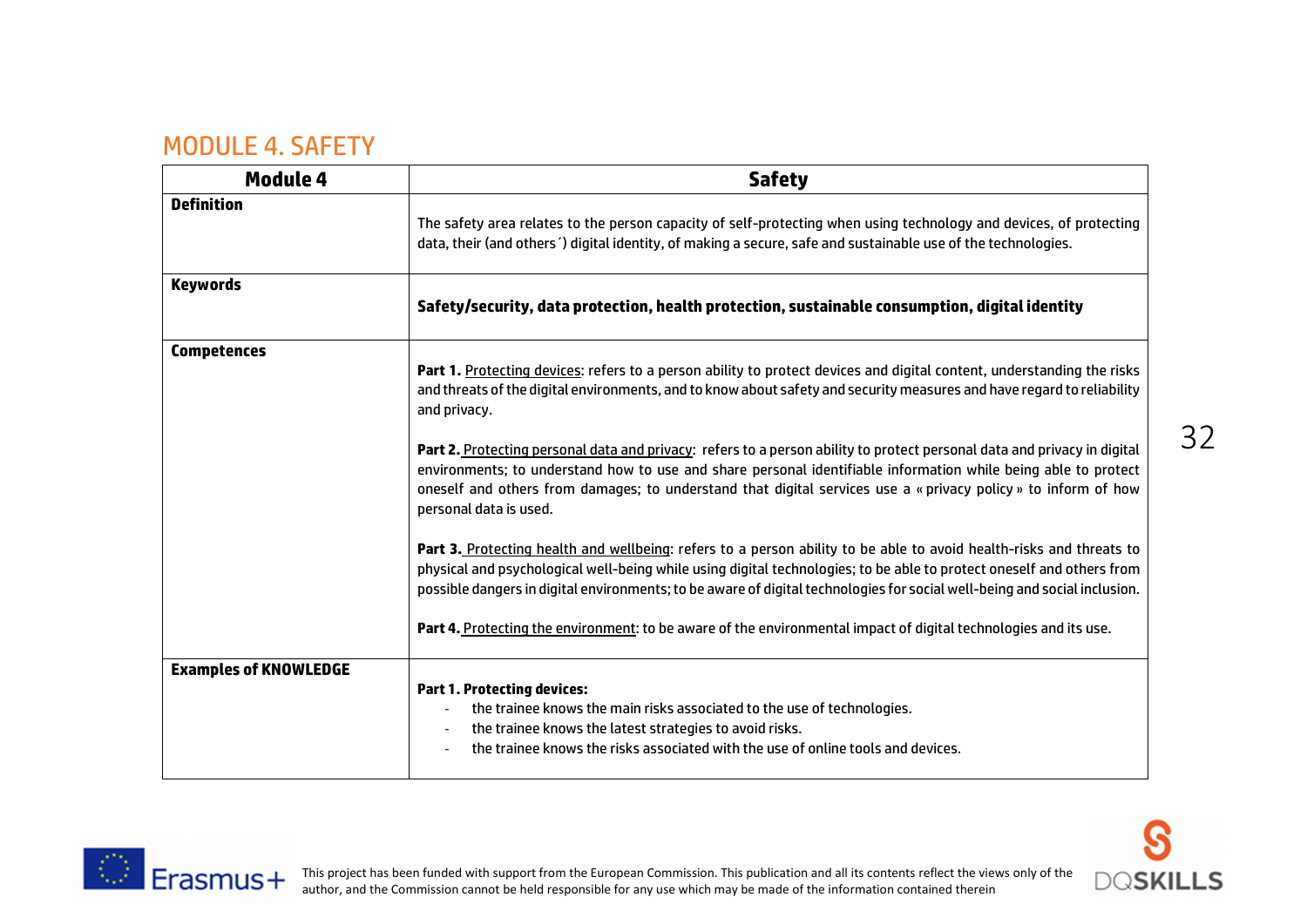|                           | Part 2. Protecting personal data and privacy:                                                                                                                                           |
|---------------------------|-----------------------------------------------------------------------------------------------------------------------------------------------------------------------------------------|
|                           | the trainee understands the terms of use and conditions of online services (i.e. The fact of facilitating                                                                               |
|                           | personal data to services providers) and is able to act prudently.                                                                                                                      |
|                           | the trainee knows that interactive services use personal information to filter commercial messages more or<br>$\overline{\phantom{a}}$                                                  |
|                           | less explicitly.                                                                                                                                                                        |
|                           | the trainee can distinguish between protection and data security.                                                                                                                       |
|                           | the trainee knows the appropriate behavior in digital environments.<br>$\overline{\phantom{a}}$                                                                                         |
|                           | the trainee understands the how others can see and follow his/her own digital fingerprint.<br>$\overline{\phantom{a}}$                                                                  |
|                           | the trainee knows to what extent the data of his/her digital identity can or cannot be used by third parties.                                                                           |
|                           | the trainee understands the risk of identity and another credentials theft.<br>$\overline{\phantom{a}}$                                                                                 |
|                           | the trainee knows how to protect information related to other people around them (i.e. family, friends, work<br>colleagues)                                                             |
|                           | Part 3. Protecting health and wellbeing:                                                                                                                                                |
|                           | the trainee knows the concrete consequences of a prolonged used of the digital technologies.                                                                                            |
|                           | the trainee understands the additive issues of digital media.                                                                                                                           |
|                           | <b>Part 4. Protecting the environment:</b>                                                                                                                                              |
|                           | the trainee is able to select safe and suitable digital media, which are efficient and cost-effective in<br>comparison to others.                                                       |
|                           | the trainee has an outline or global mental map on how the online world works.                                                                                                          |
|                           | the trainee understands the technologies he/she uses to a proper degree to make good purchasing or<br>contracting decisions (i.e. devices, internet services providers)                 |
|                           | the trainee understands the environmental impact of computers and electronic devices and knows how to<br>extend their useful life recycling their components (i.e. changing hard disks) |
| <b>Examples of SKILLS</b> |                                                                                                                                                                                         |
|                           | <b>Part 1. Protecting devices:</b>                                                                                                                                                      |
|                           | the trainee can install protection software in his/her devices (i.e. Install antivirus software)                                                                                        |
|                           | the trainee is able to take steps to reduce the risk of fraud (i.e. Defining safe passwords, managing protection<br>settings)                                                           |
|                           | the trainee is able to protect different devices from digital threats (malware, viruses, etc.)                                                                                          |



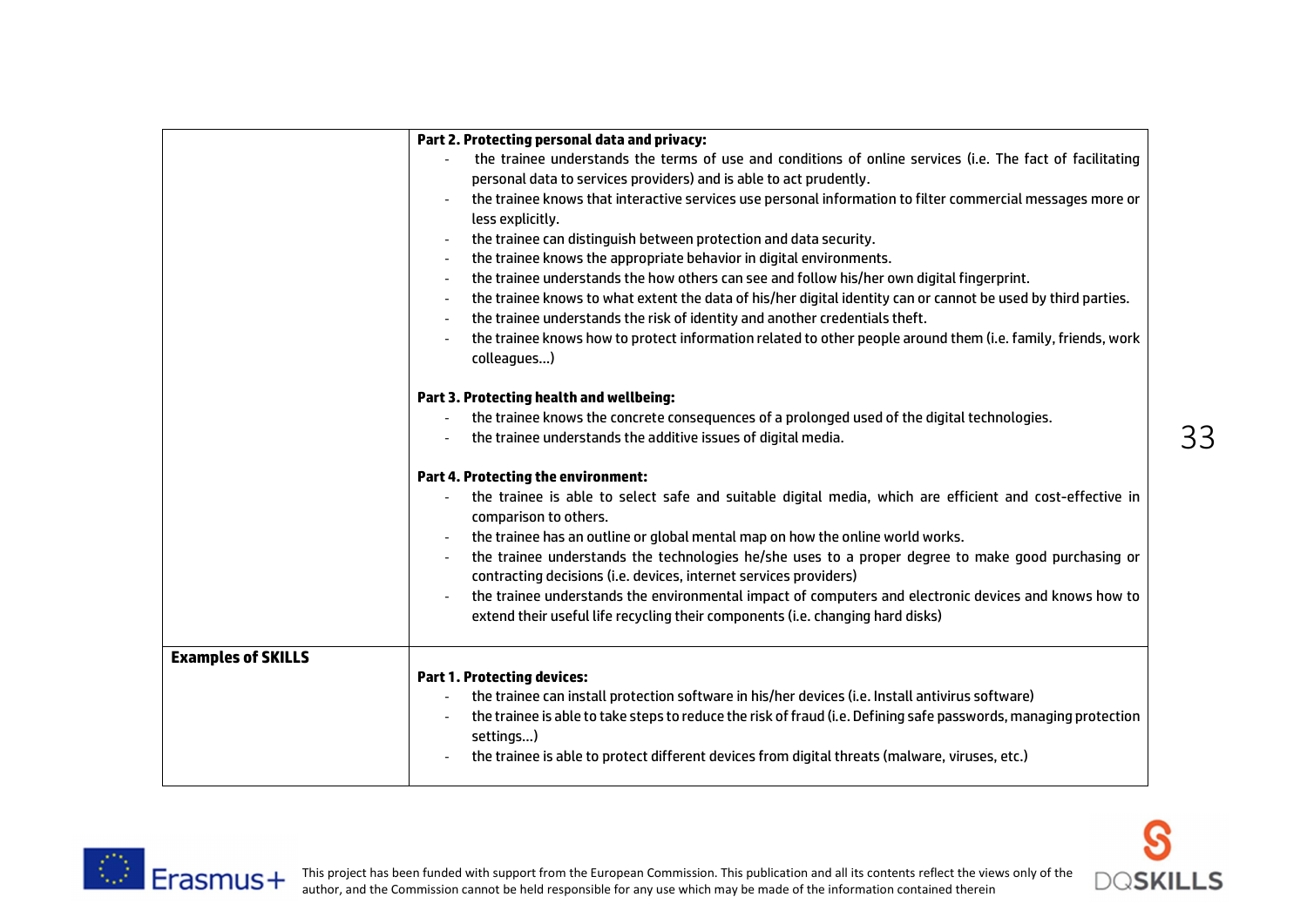|                              | Part 2. Protecting personal data and privacy:                                                                                     |
|------------------------------|-----------------------------------------------------------------------------------------------------------------------------------|
|                              | the trainee is capable of managing his/her identity and fingerprint.                                                              |
|                              | the trainee is able to act prudently in relation to the privacy issues.                                                           |
|                              | the trainee can locate information online about him/herself.                                                                      |
|                              | the trainee can modify or delete information that he/she is responsible for about him/herself or others.                          |
|                              | Part 3. Protecting health and wellbeing:                                                                                          |
|                              | the trainee is able to control the distracting aspects of work and digital life.                                                  |
|                              | the trainee is able to take preventive measures to protect his/her health and also the one of those he/she is<br>responsible for. |
|                              | <b>Part 4. Protecting the environment:</b>                                                                                        |
|                              | the trainee is able to use digital services without being completely dependent on them.                                           |
|                              | the trainee knows how to use digital equipment efficiently in terms of cost and time.                                             |
| <b>Examples of ATTITUDES</b> | <b>Part 1. Protecting devices:</b>                                                                                                |
|                              | the trainee is aware and realistic of the benefits and risks associated with the use of online technologies.                      |
|                              | Part 2. Protecting personal data and privacy:                                                                                     |
|                              | the trainee is aware of the online privacy practices applicable to him/herself and others.                                        |
|                              | the trainee is aware of the impact and longevity that digital information has when published.                                     |
|                              | the trainee is able to take advantage of having multiple digital identities, aimed at achieving different<br>objectives.          |
|                              | The trainee can act critically when showing information about him/herself.                                                        |
|                              | Part 3. Protecting health and wellbeing:                                                                                          |
|                              | the trainee has a balanced attitude towards the use of technology.                                                                |
|                              | <b>Part 4. Protecting the environment:</b>                                                                                        |
|                              | the trainee is aware and realistic of the benefits and risks associated with information technologies.                            |
|                              | the trainee understands that digital environments can make things better or worse, depending on how                               |
|                              | he/she uses them and the rules he/she follows.                                                                                    |
|                              | the trainee is aware of the environmental problems related to the use of digital technologies.                                    |



 $\bf S$ 

**DQSKILLS**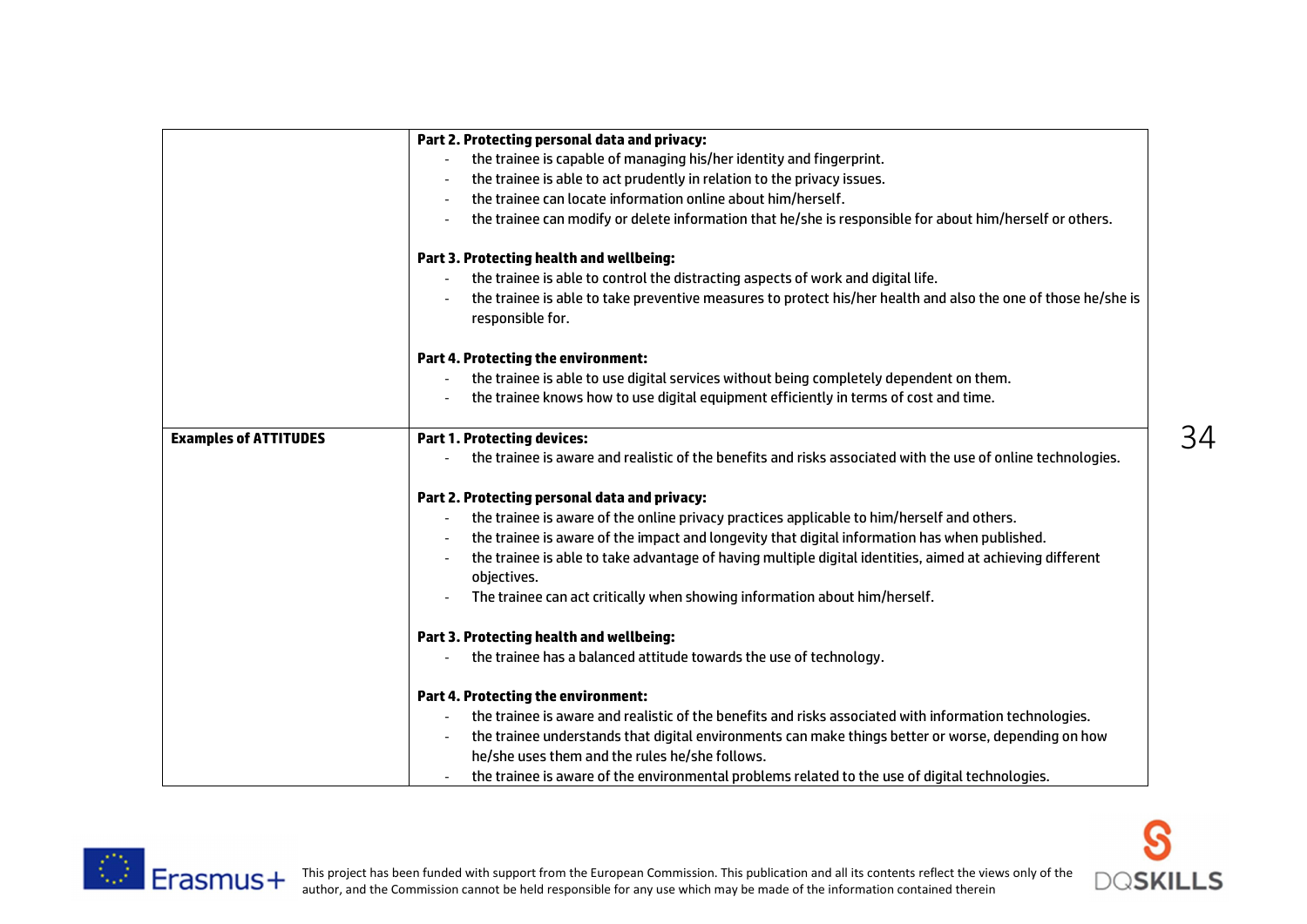| EQF level 4/5 (VET)                                                                                                                                       | 4&5                                                                                                                                                                                                                                                                                                                                                                                                                                                                                                                                                                                                                                                                                                                                                                                                                                                                                                                                                                                                                      |
|-----------------------------------------------------------------------------------------------------------------------------------------------------------|--------------------------------------------------------------------------------------------------------------------------------------------------------------------------------------------------------------------------------------------------------------------------------------------------------------------------------------------------------------------------------------------------------------------------------------------------------------------------------------------------------------------------------------------------------------------------------------------------------------------------------------------------------------------------------------------------------------------------------------------------------------------------------------------------------------------------------------------------------------------------------------------------------------------------------------------------------------------------------------------------------------------------|
| <b>Training goal (practical</b>                                                                                                                           | Practical examples on how the competencies acquired can be used in daily life:                                                                                                                                                                                                                                                                                                                                                                                                                                                                                                                                                                                                                                                                                                                                                                                                                                                                                                                                           |
| application of the competencies<br>acquired, in 7 domains: Leisure,<br>Social, Commercial transactions,<br>Learning, Employment,<br>Citizenship, Welfare) | Leisure: managing the online profile on social media (Facebook, Instagram, twitter); updating privacy settings on<br>the online public profiles; managing playing time with videogames;<br>Social life: use of social media considering one and others ' privacy rights; creating different online profiles with<br>different objectives, including professional and personal approaches;<br><b>Commercial transactions:</b> use of the chatbot on a web shop, contacting online different services in order to solve<br>issues;<br>Learning: registering and updating own profile on training platforms, using secure learning environments;<br>managing own data and contributions in online learning environments;<br>Citizenship: creating or participating on social online campaigns managing own data protection;<br>Employment: managing privacy settings on online job search platforms, updating passwords and profiles;<br>searching own online public data and manage it to avoid inconvenient public image; |
|                                                                                                                                                           | Welfare: defining action plans for the use of devices and time spent online; putting into practice exercises to<br>improve own health when using technological devices.                                                                                                                                                                                                                                                                                                                                                                                                                                                                                                                                                                                                                                                                                                                                                                                                                                                  |
| <b>Proposed training</b>                                                                                                                                  | <b>Action Learning (learning by doing)</b><br>Cooperative learning - students with different abilities and skills are grouped together in order to interact<br>and benefit from the knowledge of each other.<br>Reading and debating - students read selected articles or posts online and then debate around key concepts                                                                                                                                                                                                                                                                                                                                                                                                                                                                                                                                                                                                                                                                                               |
|                                                                                                                                                           | Passwords management<br>https://www.washingtonpost.com/news/the-switch/wp/2014/08/07/how-to-keep-track-of-your-passwords-<br>without-going-insane/?utm_term=.1455a9d4a7bb<br><b>Identity theft</b>                                                                                                                                                                                                                                                                                                                                                                                                                                                                                                                                                                                                                                                                                                                                                                                                                       |
|                                                                                                                                                           | https://www.nextadvisor.com/blog/2017/06/26/4-groups-of-people-most-at-risk-for-identity-theft/                                                                                                                                                                                                                                                                                                                                                                                                                                                                                                                                                                                                                                                                                                                                                                                                                                                                                                                          |
|                                                                                                                                                           | Online privacy<br>https://www.networkworld.com/article/2185187/security/15-worst-internet-privacy-scandals-of-all-<br>time.html<br>https://www.extremetech.com/internet/180485-the-ultimate-quide-to-staying-anonymous-and-protecting-<br>your-privacy-online                                                                                                                                                                                                                                                                                                                                                                                                                                                                                                                                                                                                                                                                                                                                                            |



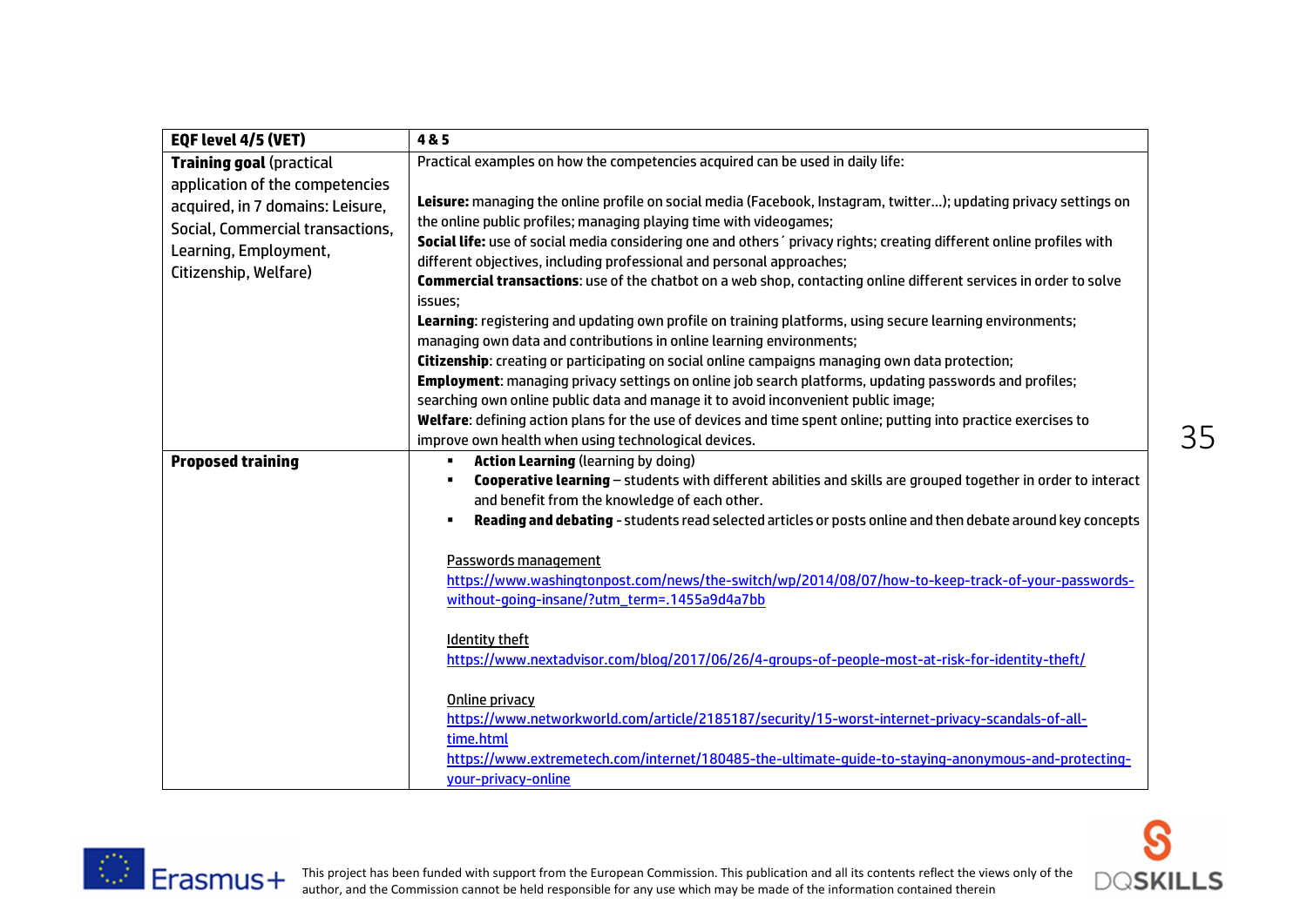|                                                    | <b>False news/information</b><br>https://www.aarp.org/money/scams-fraud/info-2017/fake-news-alert-fd.html                                                                                                                                                                                                                                                                                                                                                                                                                                                |                     |                 |
|----------------------------------------------------|----------------------------------------------------------------------------------------------------------------------------------------------------------------------------------------------------------------------------------------------------------------------------------------------------------------------------------------------------------------------------------------------------------------------------------------------------------------------------------------------------------------------------------------------------------|---------------------|-----------------|
|                                                    | Responsible consumption of technologies<br>http://www.digitalresponsibility.org/environmental-and-societal-impact-of-technology/                                                                                                                                                                                                                                                                                                                                                                                                                         |                     |                 |
|                                                    | Video watching, and group discussion:<br>٠<br>Data protection -https://www.youtube.com/watch?v=PVaVIOJniSQ                                                                                                                                                                                                                                                                                                                                                                                                                                               |                     |                 |
|                                                    | Online security - https://www.youtube.com/watch?v=H3XpuDN4Tsc                                                                                                                                                                                                                                                                                                                                                                                                                                                                                            |                     |                 |
|                                                    | Health risks - https://www.youtube.com/watch?v=W6CBb3vX9Zs                                                                                                                                                                                                                                                                                                                                                                                                                                                                                               |                     |                 |
| <b>Timeframe</b>                                   | 5 HOURS (including video/publications analysis and discussion and case study/group work)                                                                                                                                                                                                                                                                                                                                                                                                                                                                 |                     |                 |
| <b>Tools (including handouts, case</b><br>studies) | Computer/laptop, mobile phone, Internet access<br>٠<br>LMS (including communication tools with other trainees and tutor/facilitator)<br>٠<br>Case studies (6, at least 1 for each part)<br>٠<br>Digital devices, tools<br>٠<br><b>Interviews</b><br>$\blacksquare$<br>Publications and videos - as self-reflective tools and as group activity<br>٠                                                                                                                                                                                                      |                     |                 |
| <b>References (bibliography)</b>                   | 1. Engin Isin & Evelyn Ruppert, (2015). Being Digital Citizens. London: RLI.<br>González, Deborah (2015). Managing Online Risk: Apps, Mobile, and Social Media Security.<br>2. Kevin Mitnick & Mikko Hypponen, (2017). The Art of Invisibility: The World's Most Famous Hacker Teaches You How<br>to Be Safe in the Age of Big Brother and Big Data.<br>Sean Smith, (2017). The Internet of Risky Things: Trusting Devices that Sorround us.<br>Health and Safety when working with computers. https://www.bbc.co.uk/education/quides/zkyq87h/revision/3 |                     |                 |
| <b>Evaluation methods</b>                          | <b>Evaluation questionnaire</b> (quiz of 10 questions, multiple choice or true/false, for each part)                                                                                                                                                                                                                                                                                                                                                                                                                                                     |                     |                 |
|                                                    | <b>Project work (individual or group work)</b>                                                                                                                                                                                                                                                                                                                                                                                                                                                                                                           |                     |                 |
| Levels*                                            | <b>Basic</b>                                                                                                                                                                                                                                                                                                                                                                                                                                                                                                                                             | <b>Intermediate</b> | <b>Advanced</b> |
|                                                    | Parts 1 to 2                                                                                                                                                                                                                                                                                                                                                                                                                                                                                                                                             | Parts 1 to 4        | Parts 1 to 4    |

*\* according to Digital Competences – Self-assessment grid, European Union, 2015 |* http://europass.cedefop.europa.eu*.*



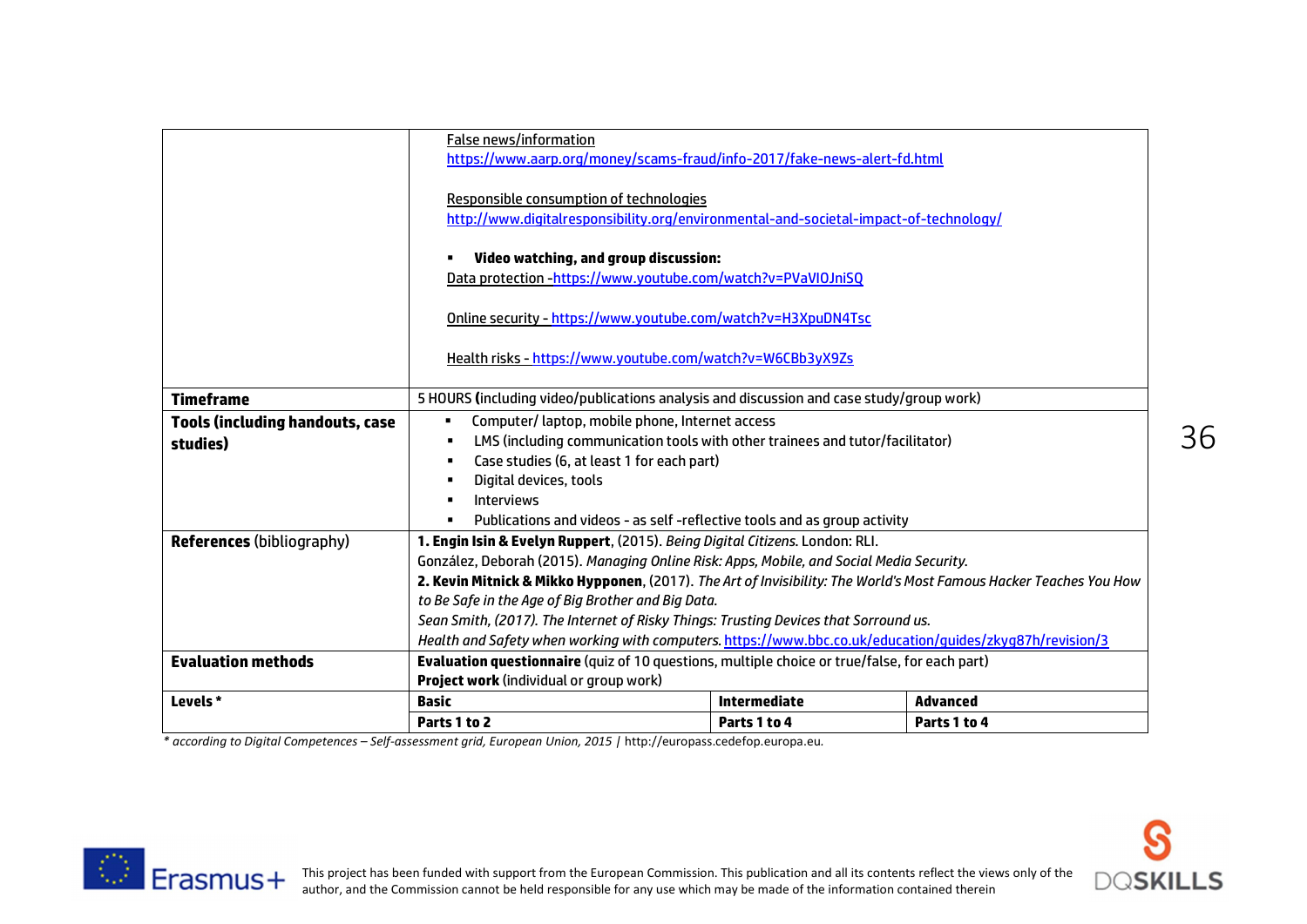

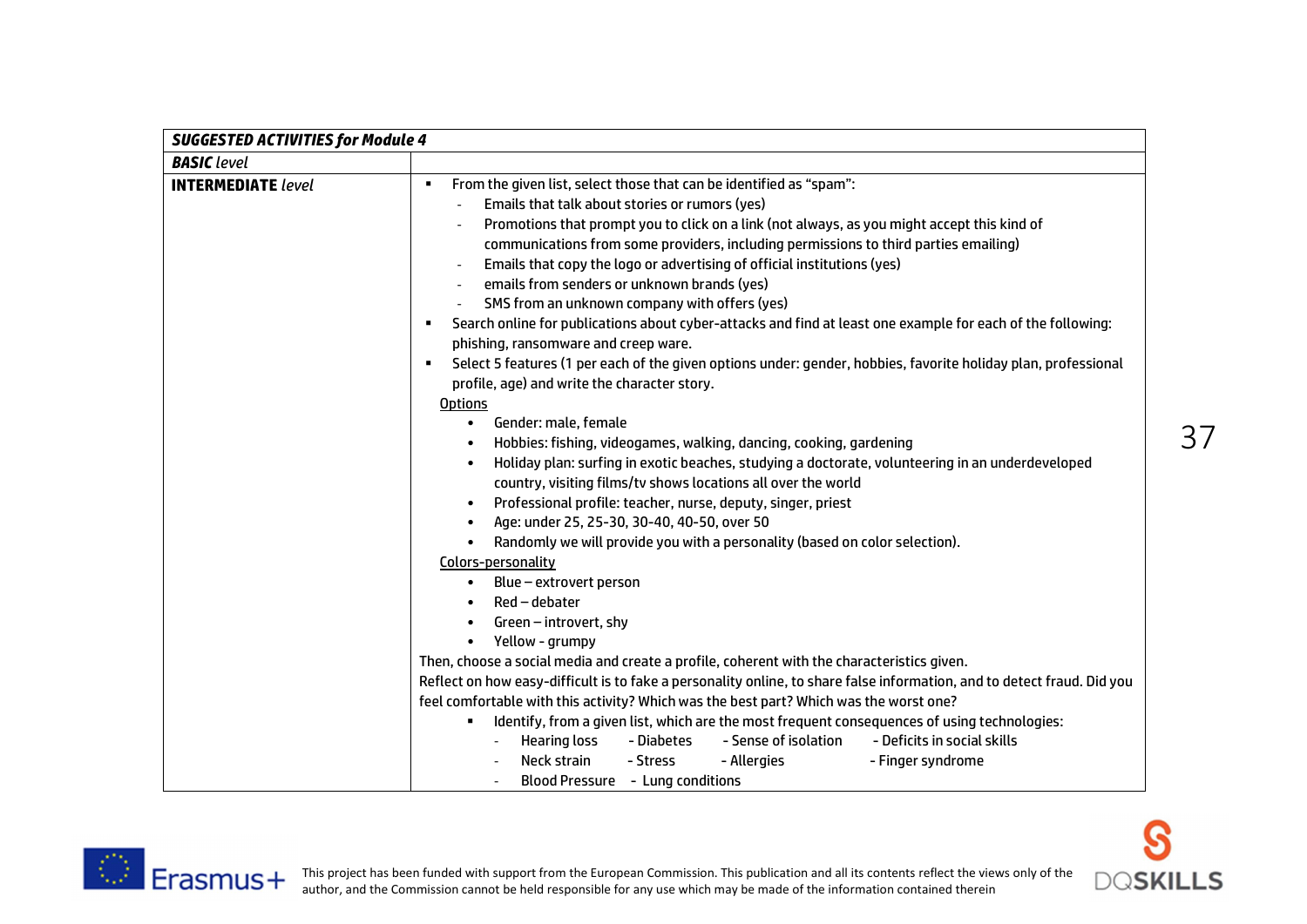| <b>ADVANCED level</b> | From a given list, identify those actions that imply a risk and might be dangerous for you.<br>٠                                                                                  |
|-----------------------|-----------------------------------------------------------------------------------------------------------------------------------------------------------------------------------|
|                       | Order the correct sequence of steps to follow if your computer is infected by a virus/Trojan:<br>٠                                                                                |
|                       | Back Up Your Personal Files (1)                                                                                                                                                   |
|                       | Disconnect From The Internet (2)                                                                                                                                                  |
|                       | Boot In Safe Mode Or With A Live Antivirus Rescue Disk (3)<br>$\overline{\phantom{a}}$                                                                                            |
|                       | Get Another Computer With Internet Access (4)<br>$\blacksquare$                                                                                                                   |
|                       | Try To Identify The Actual Malware And Search For Fixes (5)<br>$\overline{\phantom{a}}$                                                                                           |
|                       | Scan With Multiple Programs Until No Infections Are Found (6)                                                                                                                     |
|                       | Clean Up Temporary Files And Worthless Programs (7)                                                                                                                               |
|                       | Search online for updated data on techno-trash and e-waste. Propose a list of actions you can take to<br>contribute to reduce the technologies impact on environment.             |
|                       | Draft an action plan, including at least 5 specific activities, to protect your health from the use of technologies<br>(template can be provided)                                 |
|                       | From a given list, choose those that can help identifying false news/information:<br>٠                                                                                            |
|                       | If the source is reliable the news are good (False - some traditional media were cheated as well)                                                                                 |
|                       | If the news are accompanied with images or videos, then you can trust it (False - there are also fake videos<br>and images supporting false news)                                 |
|                       | Consult the experts in the field (True - experts can easily confirm or not the credibility of the news)                                                                           |
|                       | A quality site always means credibility (False - although being bad quality implies more possibilities of<br>fake news and information, the opposite is not always true)          |
|                       | Check to see if anyone else is reporting the same thing (True - search for more sources publishing the<br>same information, because this usually means more credibility for them) |
|                       | Don't stop at the headline (True - read the complete information with a critical mind to detect facts and                                                                         |
|                       | separate them from just opinions or personal assessments)                                                                                                                         |
|                       | Trust the comments bellow (False - many false news or information are commented by other people, but                                                                              |
|                       | does do not imply the information is true)                                                                                                                                        |
|                       | Identify, at least, 2 encryption software and explain how they work in a paragraph. Then, list 5 benefits of<br>encrypting information.                                           |



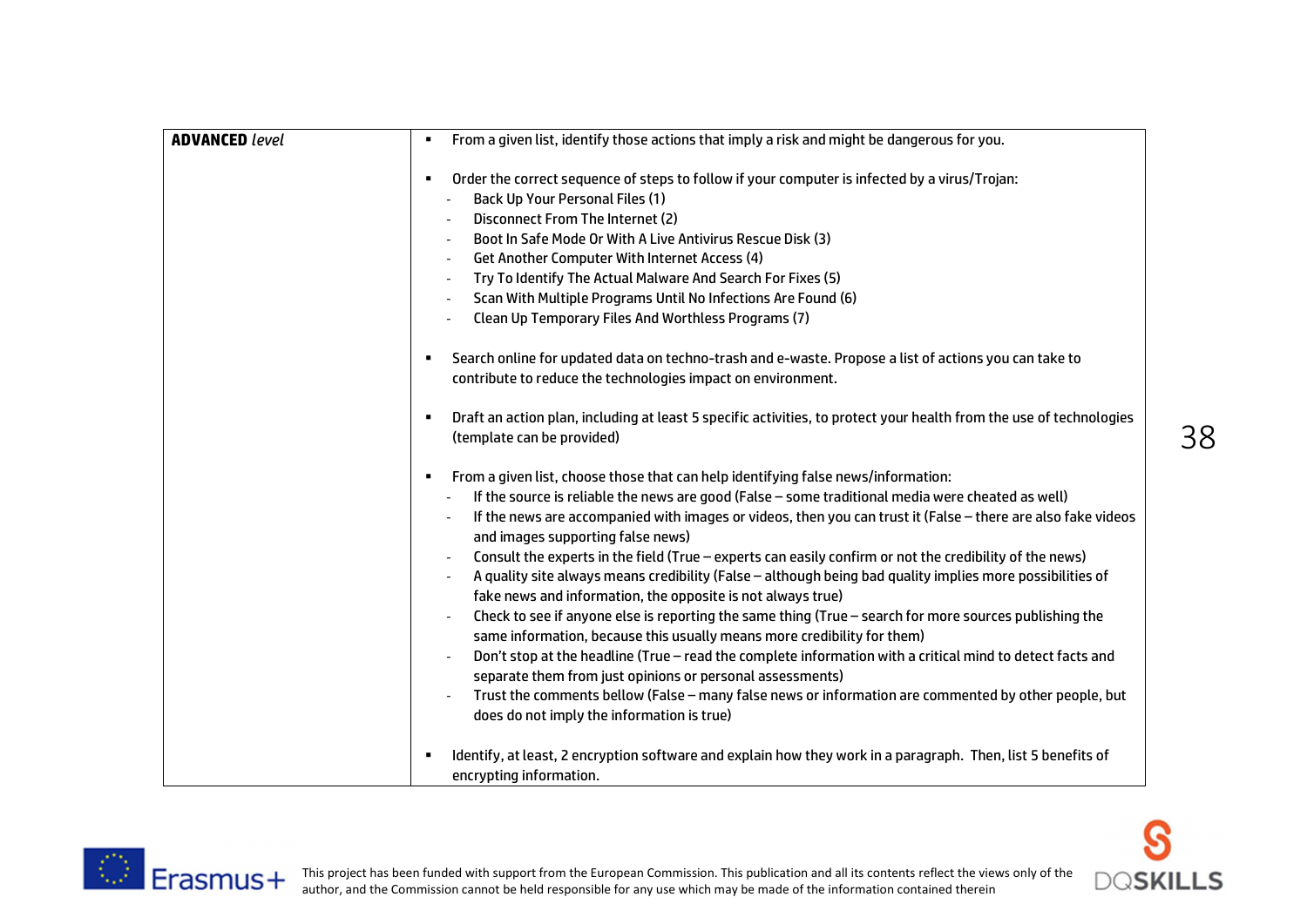## MODULE 5. PROBLEM SOLVING

| <b>Module 5</b>              | <b>Problem solving</b>                                                                                                                                                                                                                                                                                                                                                                              |  |  |
|------------------------------|-----------------------------------------------------------------------------------------------------------------------------------------------------------------------------------------------------------------------------------------------------------------------------------------------------------------------------------------------------------------------------------------------------|--|--|
| <b>Definition</b>            | Module "Problem Solving" module is addressed to people interested in identifying and solving the most common<br>problems related to IT hardware and software, as well as a safe way of selecting and acquiring tools necessary to<br>solve everyday problems using digital means.                                                                                                                   |  |  |
| <b>Keywords</b>              | Technical support, Digital problem, Computer problem                                                                                                                                                                                                                                                                                                                                                |  |  |
| <b>Competences</b>           | Part 1.: Solving technical problems: will refer to a person's abilities to identify technical problems and solve them<br>(from minor problems to more complex difficulties).                                                                                                                                                                                                                        |  |  |
|                              | Part 2.: Identifying needs and technological responses: will refer to a person's abilities to assess the own needs in<br>terms of resources, tools and competence development, abilities to match needs and possible solutions,<br>customization of tools to individual needs, critical evaluation of possible solutions and digital tools.                                                         |  |  |
|                              | Part 3.: Creatively using digital technologies: will refer to a person's abilities to innovative approach to information<br>and communication technologies (ICT), active participation in the joint creation of new technologies and multimedia,<br>self-expression using digital media, creating knowledge and solving problems with the support of information and<br>communication technologies. |  |  |
|                              | Part 4.: <i>Identifying digital competence gap</i> : will refer to a person's abilities to know the own restrictions in the use of<br>information and communication technologies, understand of which areas of own competence require development,<br>support other people in developing their competences, be up to date with the development of information and<br>communication technologies.    |  |  |
| <b>Examples of KNOWLEDGE</b> | <b>Part 1. Solving technical problems</b><br>the trainee knows where to find solutions to problems<br>the trainee knows how and whom ask for support when ICT is not working properly                                                                                                                                                                                                               |  |  |

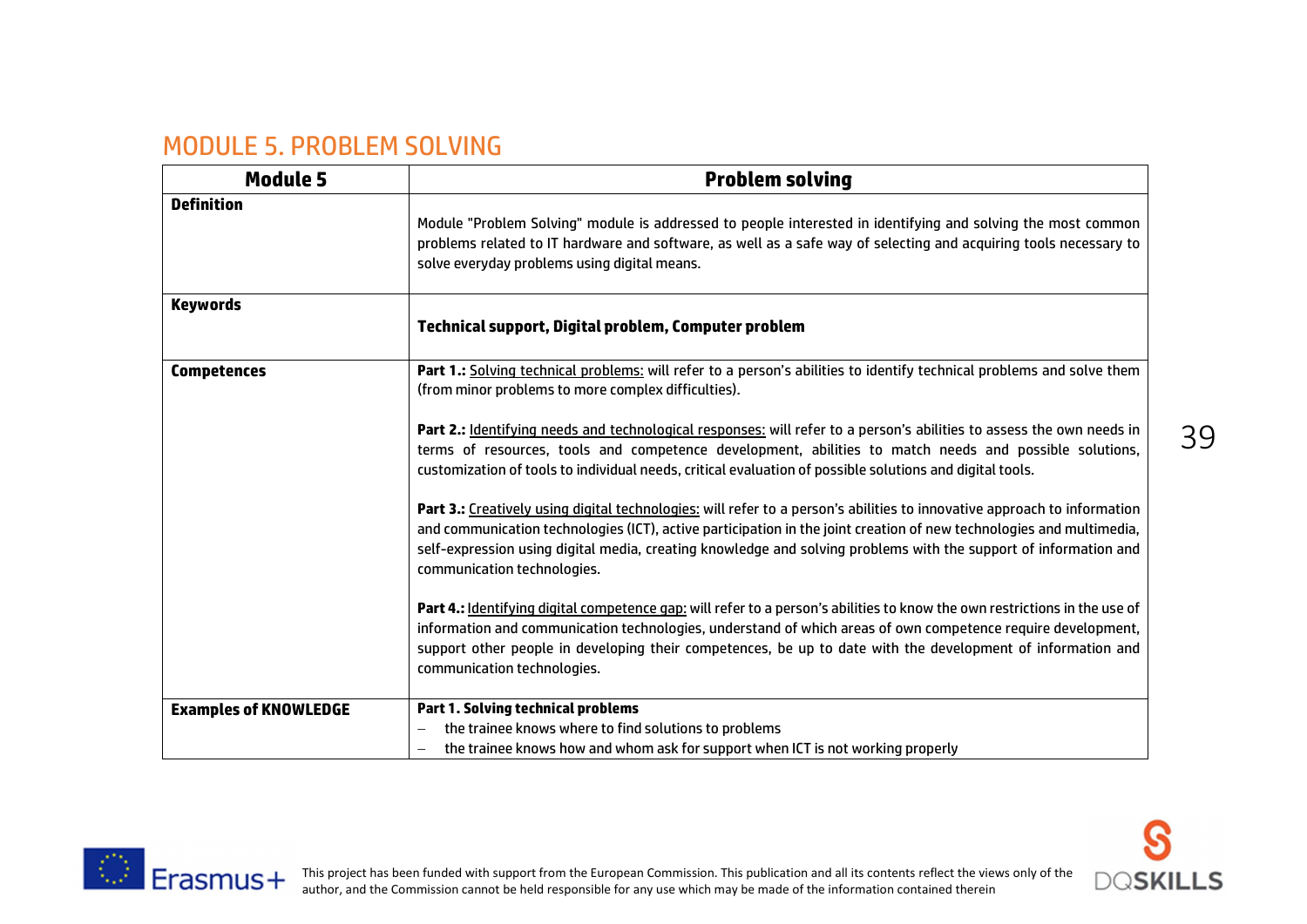|                           | the trainee knows what the sources of information are and where to find help in solving simple problems with<br>information and communication technologies<br>the trainee knows how an ICT device should work correctly |    |
|---------------------------|-------------------------------------------------------------------------------------------------------------------------------------------------------------------------------------------------------------------------|----|
|                           | Part 2. Identifying needs and technological responses                                                                                                                                                                   |    |
|                           | the trainee knows what tasks can be done using information and communication technologies (ICT)<br>$\overline{\phantom{0}}$                                                                                             |    |
|                           | the trainee knows what the most appropriate and popular programs, apps and devices are used by others                                                                                                                   |    |
|                           | the trainee knows how to react to a possible failure of ICT device and solve the problem                                                                                                                                |    |
|                           | Part 3. Creatively using digital technologies                                                                                                                                                                           |    |
|                           | the trainee knows how to share his work (photos, graphics, projects, other) with others (e.g. via mail, Skype,<br>YouTube, FB, Pinterest, Instagram)                                                                    |    |
|                           | the trainee knows how to find the right information to solve the problem using digital tools                                                                                                                            |    |
|                           | Part 4. Identifying digital competence gap                                                                                                                                                                              |    |
|                           | the trainee is aware of the limited knowledge and skills he/she has in the area of ICT<br>$\overline{\phantom{0}}$                                                                                                      | 40 |
|                           | the trainee knows how ICT is created, for what purposes and who works on their development                                                                                                                              |    |
|                           | the trainee has expert knowledge of key technological solutions used in the area of his interests                                                                                                                       |    |
| <b>Examples of SKILLS</b> | <b>Part 1. Solving technical problems</b>                                                                                                                                                                               |    |
|                           | the trainee can recognize that the ICT device works incorrectly                                                                                                                                                         |    |
|                           | the trainee is able to handle basic ICT applications and can recognize situations when they do not work properly                                                                                                        |    |
|                           | the trainee can ask for support when using new programs, devices and services                                                                                                                                           |    |
|                           | Part 2. Identifying needs and technological responses                                                                                                                                                                   |    |
|                           | the trainee can make conscious decisions about whether and how to use ICT in specific tasks                                                                                                                             |    |
|                           | the trainee is able to choose the best technological solution for a given problem                                                                                                                                       |    |
|                           | Part 3. Creatively using digital technologies                                                                                                                                                                           |    |
|                           | the trainee is able to share his work (photos, graphics, projects, other) with others (e.g. via mail, Skype, YouTube,                                                                                                   |    |
|                           | FB, Pinterest, Instagram)                                                                                                                                                                                               |    |
|                           | the trainee can use other ICT device than computer (e.g. microphone, camera, digital camera, printer, scanner)<br>for creative work                                                                                     |    |

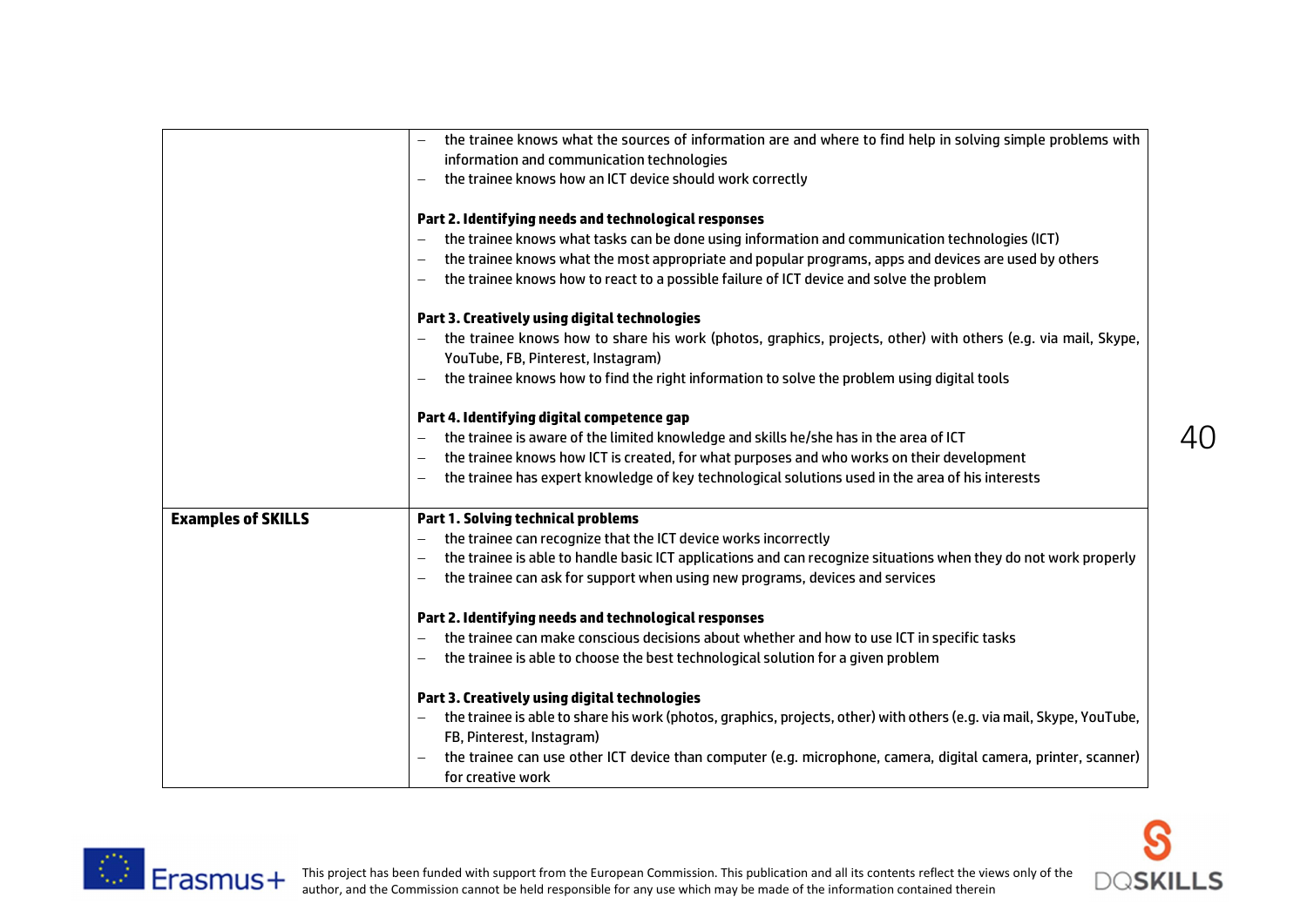|                              | Part 4. Identifying digital competence gap                                                                                |
|------------------------------|---------------------------------------------------------------------------------------------------------------------------|
|                              | the trainee can improve his digital competence                                                                            |
|                              | the trainee can acquire new knowledge about ICT and integrate it with existing competences                                |
|                              |                                                                                                                           |
| <b>Examples of ATTITUDES</b> | <b>Part 1. Solving technical problems</b>                                                                                 |
|                              | the trainee is aware of the need for continuous education in this field                                                   |
|                              | the trainee takes an active attitude towards solving problems<br>$\overline{\phantom{0}}$                                 |
|                              | the trainee use advice for solving problems<br>$\overline{\phantom{0}}$                                                   |
|                              | then trainee goes for solutions that are an alternative when the ICT problem cannot be solved<br>$\overline{\phantom{0}}$ |
|                              | Part 2. Identifying needs and technological responses                                                                     |
|                              | the trainee is interested in new technologies                                                                             |
|                              | the trainee is able to critically evaluate possible solutions using information and communication technologies            |
|                              | Part 3. Creatively using digital technologies                                                                             |
|                              | the trainee gets acquainted with the possibilities offered by information and communication technologies                  |
|                              | the trainee takes an active attitude while searching for solutions to problems                                            |
|                              | the trainee adopts an active attitude while jointly solving problems<br>$\overline{\phantom{0}}$                          |
|                              | Part 4. Identifying digital competence gap                                                                                |
|                              | the trainee is aware of the need for continuous education in this field<br>$\overline{\phantom{0}}$                       |
|                              | the trainee develops digital competence according to your needs                                                           |
|                              | the trainee is aware of the most important trends in ICT, even if it is not a user<br>$\overline{\phantom{0}}$            |
|                              |                                                                                                                           |
| EQF level 4/5 (VET)          | 4&5                                                                                                                       |
| <b>Training goal</b>         | Practical examples on how the competencies acquired can be used in daily life:                                            |
|                              | Leisure: How to unlock changed or forgotten login code to mobile; Problem with sending photos, files, documents via       |
|                              | email, SMS messages, apps, etc.                                                                                           |
|                              | Social life: Blocked smartphone or tablet; No WIFI connection on computer, mobile or tablet; There is no space in the     |
|                              | device's memory for the application                                                                                       |
|                              | Commercial transactions: Unblocking an internet bank account, etc.; symptoms of system virus                              |
|                              | Learning: Computer work too slow, unable to start the computer or a problem with its normal functioning                   |



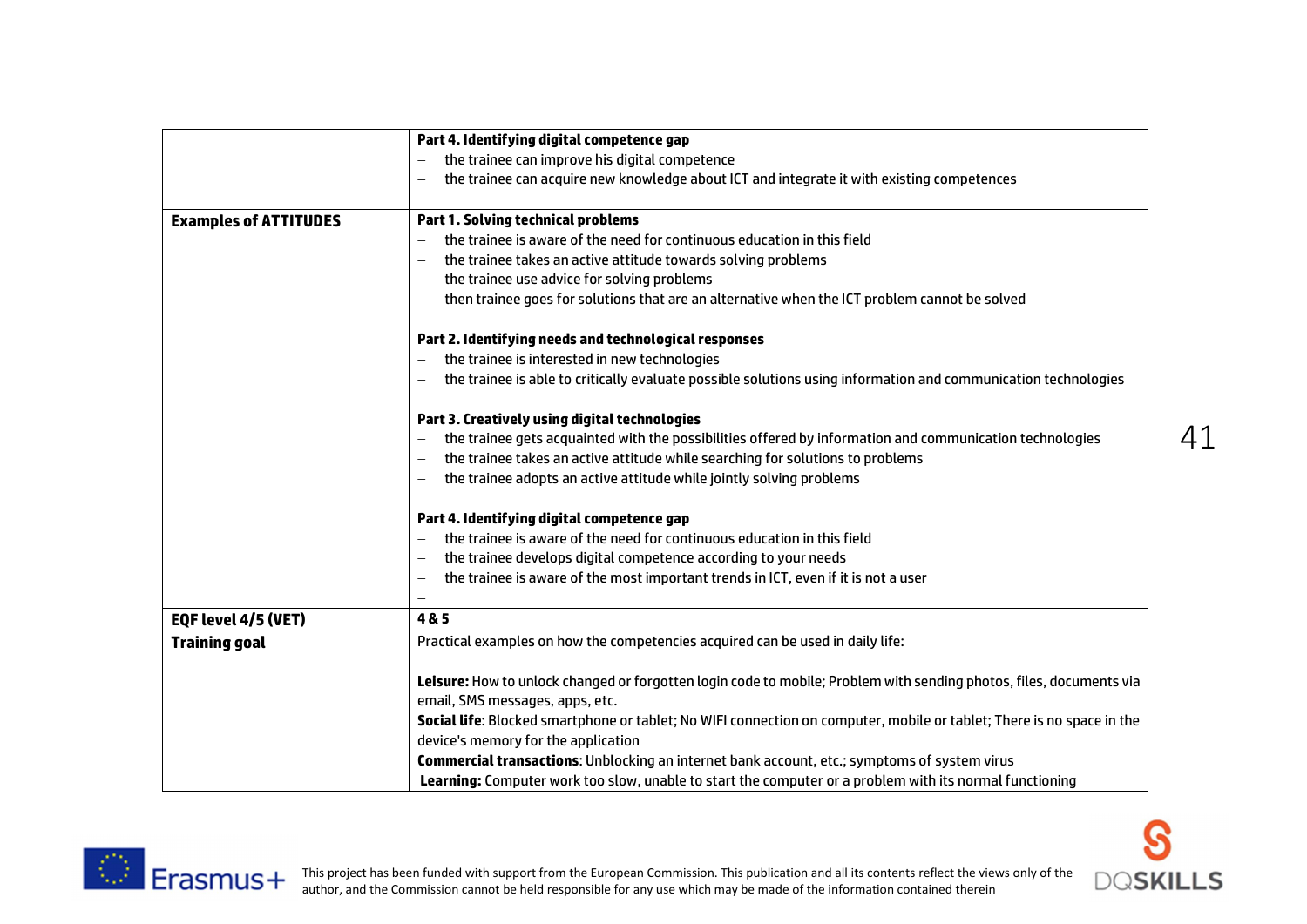|                                                    | Part 1                                                                                                        | <b>Part 2, 3</b>    | Part 2, 3, 4                                                                                                        |
|----------------------------------------------------|---------------------------------------------------------------------------------------------------------------|---------------------|---------------------------------------------------------------------------------------------------------------------|
| Levels *                                           | Basic                                                                                                         | <b>Intermediate</b> | <b>Advanced</b>                                                                                                     |
| <b>Evaluation methods</b>                          | <b>One-choice test containing 10 questions</b>                                                                |                     |                                                                                                                     |
|                                                    | to be developed during working on training modules                                                            |                     |                                                                                                                     |
|                                                    | 3. https://support.apple.com                                                                                  |                     |                                                                                                                     |
|                                                    | 2. https://support.microsoft.com                                                                              |                     |                                                                                                                     |
| <b>References (bibliography)</b>                   | 1.https://support.google.com                                                                                  |                     |                                                                                                                     |
|                                                    |                                                                                                               |                     |                                                                                                                     |
|                                                    | External ICT devices (printer, mobile, scanner, etc.)<br>$\blacksquare$                                       |                     |                                                                                                                     |
| <b>Tools (including handouts, case</b><br>studies) | ٠                                                                                                             |                     | A computer with Internet access equipped with any operating system with at least one web browser installed          |
|                                                    |                                                                                                               |                     |                                                                                                                     |
| <b>Timeframe</b>                                   | 5 HOURS                                                                                                       |                     |                                                                                                                     |
|                                                    | Video watching, and group discussion                                                                          |                     |                                                                                                                     |
|                                                    | Action Learning (learning by doing)                                                                           |                     |                                                                                                                     |
| <b>Proposed training methods</b>                   |                                                                                                               |                     |                                                                                                                     |
|                                                    | Welfare: Problem with saving videos viewed from YouTube on mobile                                             |                     |                                                                                                                     |
|                                                    | device. Using e-administration portal                                                                         |                     |                                                                                                                     |
|                                                    | Citizenship: problem with downloading the application to a computer or phone; Update date and time on the ICT |                     |                                                                                                                     |
|                                                    | to the printer; The computer does not detect an external disk; Full disk capacity.                            |                     |                                                                                                                     |
|                                                    |                                                                                                               |                     | <b>Employment:</b> Unblocking an internet email account; Removal virus on the computer; The computer cannot connect |

*\* according to Digital Competences – Self-assessment grid, European Union, 2015 |* http://europass.cedefop.europa.eu*.*

| <b>SUGGESTED ACTIVITIES for Module 5</b> |  |                                                                                                                                   |  |
|------------------------------------------|--|-----------------------------------------------------------------------------------------------------------------------------------|--|
| <b>BASIC</b> level                       |  | Email programs on the ICT device (e.g. configuration of the e-mail program, problems with sending and<br>receiving e-mails, etc.) |  |
|                                          |  | Spreadsheets (e.g. data loss, problems resulting from a badly updated or not updated spreadsheet, data<br>security, etc.)         |  |
|                                          |  | Text editors (e.g. accidentally calling unwanted functions, text formatting, etc.)                                                |  |



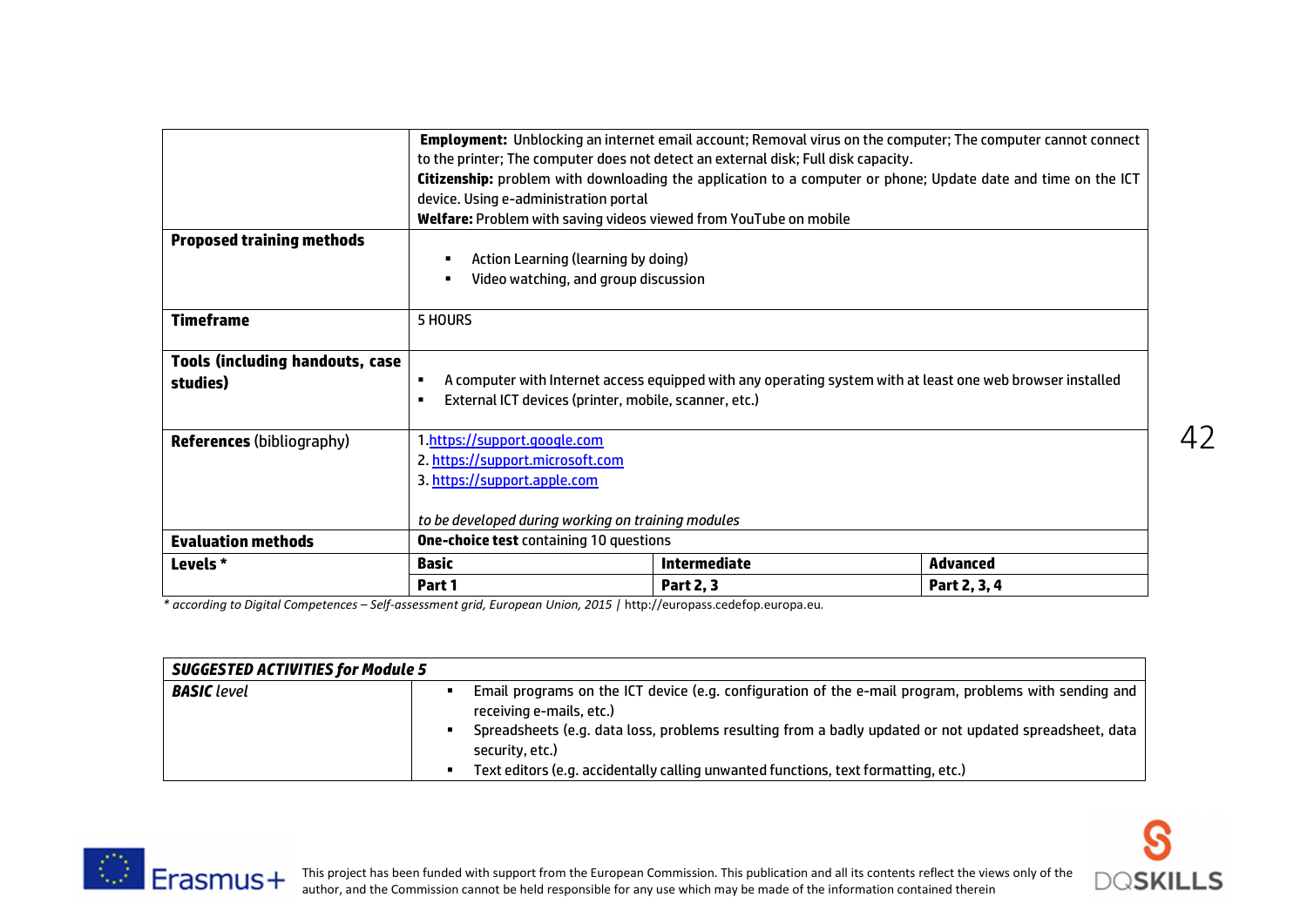|                           | Google plus plugins<br>Reading the system specification, application version or system<br>Keyboard, languages, coding                                                                                                                                                                                                                                                                                           |
|---------------------------|-----------------------------------------------------------------------------------------------------------------------------------------------------------------------------------------------------------------------------------------------------------------------------------------------------------------------------------------------------------------------------------------------------------------|
| <b>INTERMEDIATE</b> level | System restoring<br>Factory default settings<br>Problems with default applications<br>Installing and uninstalling the application<br>Working with the command line and problems<br>Problems with upgrades in ICT devices<br>Cleaning up disk space, too little memory on the ICT device's disk (computer, mobile, tablet)<br>Problems with the compatibility of programs with the current version of the system |
| <b>ADVANCED</b> level     | IP protocol, network management, sharing<br>Security and permissions<br>Installation of subassemblies and drivers for programs or other ICT devices                                                                                                                                                                                                                                                             |